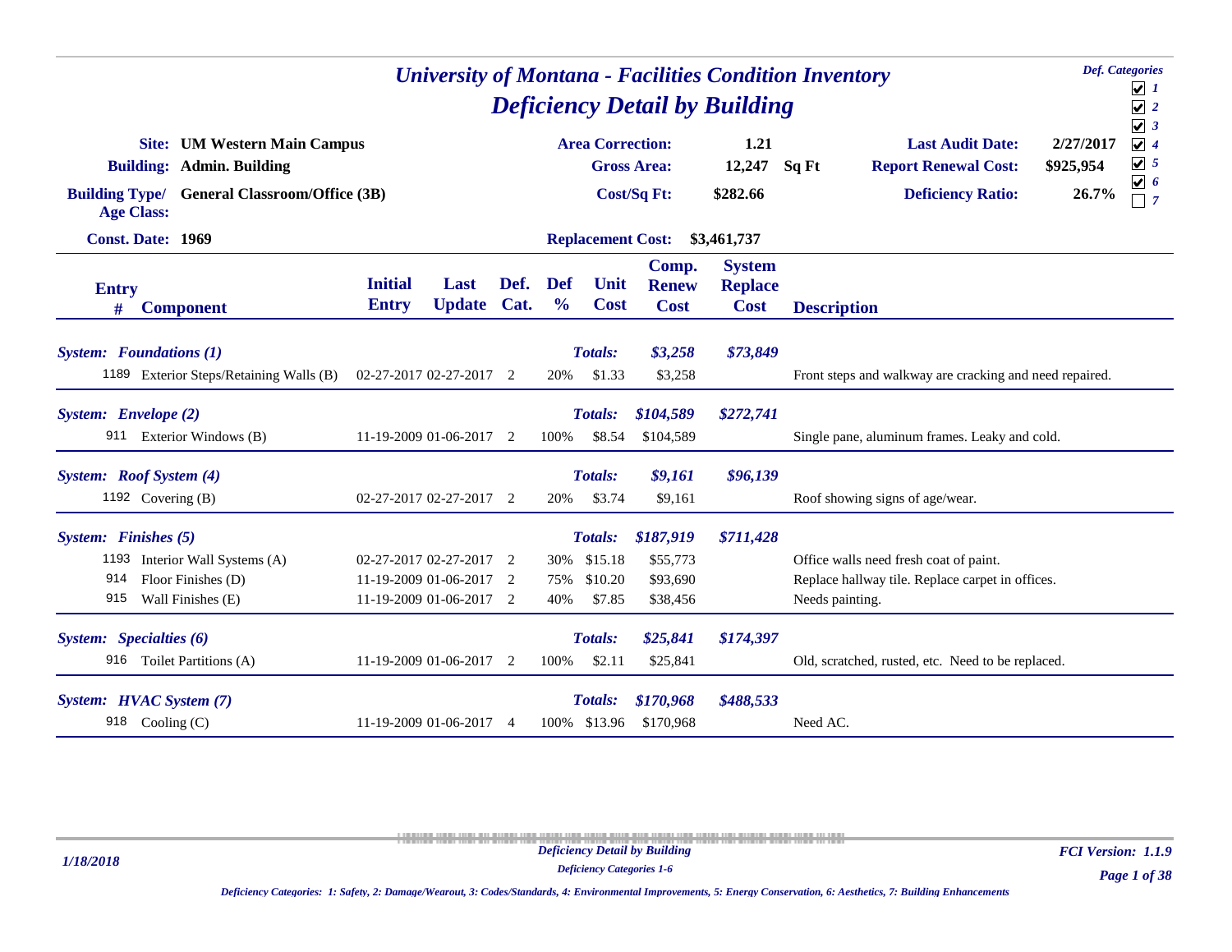|                                                           |                                                                                                           |                                                  |                       |                          |                              |                          |                                      | <b>Deficiency Detail by Building</b>           | <b>Def.</b> Categories<br><b>University of Montana - Facilities Condition Inventory</b><br>$\overline{\mathcal{V}}$ 1<br>$\sqrt{2}$<br>$\sqrt{3}$                                                |                |
|-----------------------------------------------------------|-----------------------------------------------------------------------------------------------------------|--------------------------------------------------|-----------------------|--------------------------|------------------------------|--------------------------|--------------------------------------|------------------------------------------------|--------------------------------------------------------------------------------------------------------------------------------------------------------------------------------------------------|----------------|
| Site:<br><b>Building Type/</b><br><b>Age Class:</b>       | <b>UM Western Main Campus</b><br><b>Building: Admin. Building</b><br><b>General Classroom/Office (3B)</b> |                                                  |                       |                          |                              | <b>Area Correction:</b>  | <b>Gross Area:</b><br>Cost/Sq Ft:    | 1.21<br>12,247<br>\$282.66                     | $\sqrt{4}$<br><b>Last Audit Date:</b><br>2/27/2017<br>$\boxed{\mathbf{v}}$ 5<br><b>Report Renewal Cost:</b><br>\$925,954<br>Sq Ft<br>$\boxed{\mathbf{v}}$ 6<br><b>Deficiency Ratio:</b><br>26.7% | $\overline{7}$ |
| <b>Const. Date: 1969</b>                                  |                                                                                                           |                                                  |                       |                          |                              | <b>Replacement Cost:</b> |                                      | \$3,461,737                                    |                                                                                                                                                                                                  |                |
| <b>Entry</b><br>#                                         | <b>Component</b>                                                                                          | <b>Initial</b><br><b>Entry</b>                   | Last<br><b>Update</b> | Def.<br>Cat.             | <b>Def</b><br>$\frac{6}{10}$ | Unit<br><b>Cost</b>      | Comp.<br><b>Renew</b><br><b>Cost</b> | <b>System</b><br><b>Replace</b><br><b>Cost</b> | <b>Description</b>                                                                                                                                                                               |                |
| <b>System:</b> Plumbing System (8)                        |                                                                                                           |                                                  |                       |                          |                              | <b>Totals:</b>           | \$381,905                            | \$469,917                                      |                                                                                                                                                                                                  |                |
| 919                                                       | Fixtures $(A)$                                                                                            | 11-19-2009 01-06-2017                            |                       | $\overline{\phantom{a}}$ | 75%                          | \$9.17                   | \$84,229                             |                                                | Sink and toilet fixtures. Need auto-flow and auto-flush fixtures.                                                                                                                                |                |
| 920<br>921                                                | Supply Piping (B)<br>Waste Piping $(C)$                                                                   | 11-19-2009 01-06-2017 2<br>11-19-2009 01-06-2017 |                       | 2                        | 80%<br>90%                   | \$19.74<br>\$9.46        | \$193,405<br>\$104,271               |                                                | Old and needs to be replaced/upgraded.<br>Old and needs to be replaced/upgraded.                                                                                                                 |                |
| <b>System:</b> Conveying (10)<br>1196 Elevator/Lift $(A)$ |                                                                                                           | 02-27-2017 02-27-2017                            |                       | 2                        | 50%                          | <b>Totals:</b><br>\$6.51 | \$39,864<br>\$39,864                 | \$79,728                                       | Elevator is getting old.                                                                                                                                                                         |                |
| System: Safety System (11)<br>1194                        | Asbestos/Hazardous Material (D)                                                                           | 02-27-2017 02-27-2017                            |                       | $\mathcal{R}$            | 50%                          | <b>Totals:</b><br>\$0.40 | \$2,449<br>\$2,449                   | \$249,226                                      | Much of the building still has asbestos coating on beams and floor<br>tiles.                                                                                                                     |                |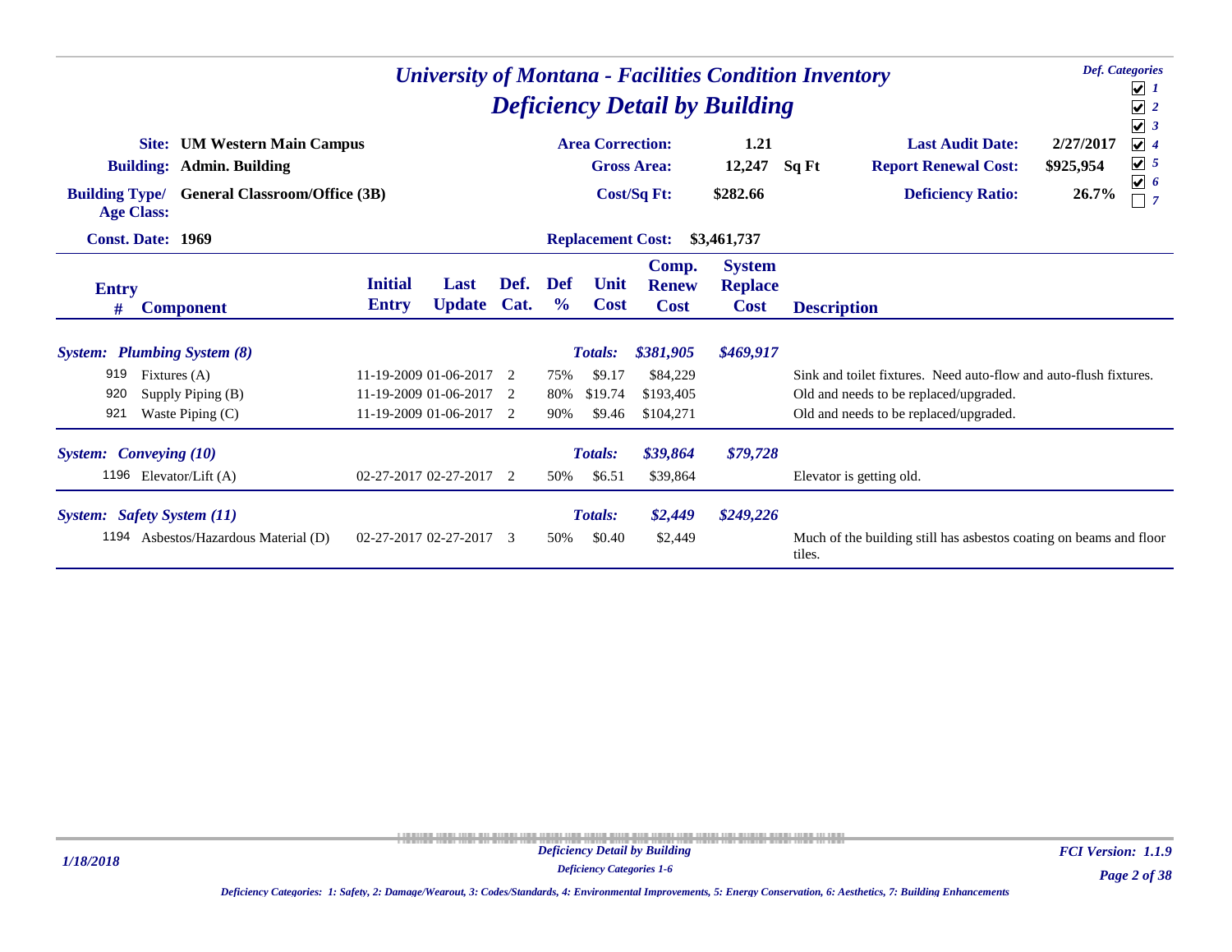|                                                 |                                                                   |                                | <b>University of Montana - Facilities Condition Inventory</b><br><b>Deficiency Detail by Building</b> |                |                      |                                               |                                      |                                                |                                                                                          |                                                        |                       | <b>Def.</b> Categories<br>$\bigcup$ 1<br>$\sqrt{2}$<br>$\sqrt{3}$ |
|-------------------------------------------------|-------------------------------------------------------------------|--------------------------------|-------------------------------------------------------------------------------------------------------|----------------|----------------------|-----------------------------------------------|--------------------------------------|------------------------------------------------|------------------------------------------------------------------------------------------|--------------------------------------------------------|-----------------------|-------------------------------------------------------------------|
|                                                 | <b>Site:</b> UM Western Main Campus<br><b>Building: Art Annex</b> |                                |                                                                                                       |                |                      | <b>Area Correction:</b><br><b>Gross Area:</b> |                                      | 1.44<br>7,055                                  | Sq Ft                                                                                    | <b>Last Audit Date:</b><br><b>Report Renewal Cost:</b> | 2/28/2017<br>\$27,504 | $\sqrt{4}$<br>$\sqrt{5}$                                          |
| <b>Building Type/</b><br><b>Age Class:</b>      | <b>Vocational Shops (6B)</b>                                      |                                |                                                                                                       |                |                      |                                               | Cost/Sq Ft:                          | \$235.68                                       |                                                                                          | <b>Deficiency Ratio:</b>                               | 1.7%                  | $\boxed{\mathbf{v}}$ 6                                            |
| <b>Const. Date: 1957</b>                        |                                                                   |                                |                                                                                                       |                |                      | <b>Replacement Cost:</b>                      |                                      | \$1,662,722                                    |                                                                                          |                                                        |                       |                                                                   |
| <b>Entry</b><br>#                               | <b>Component</b>                                                  | <b>Initial</b><br><b>Entry</b> | Last<br><b>Update</b>                                                                                 | Def.<br>Cat.   | Def<br>$\frac{6}{9}$ | Unit<br><b>Cost</b>                           | Comp.<br><b>Renew</b><br><b>Cost</b> | <b>System</b><br><b>Replace</b><br><b>Cost</b> | <b>Description</b>                                                                       |                                                        |                       |                                                                   |
| System: Envelope (2)<br>1198 Exterior Walls (A) |                                                                   | 02-27-2017 02-27-2017 2        |                                                                                                       |                |                      | <b>Totals:</b><br>10% \$16.71                 | \$11,789<br>\$11,789                 | \$234,014                                      | Stucco is cracking at seams.                                                             |                                                        |                       |                                                                   |
| System: Finishes (5)                            |                                                                   |                                |                                                                                                       |                |                      | Totals:                                       | \$15,715                             | \$108,718                                      |                                                                                          |                                                        |                       |                                                                   |
| 1165<br>1199                                    | Floor Finishes (D)<br>Floor Finishes (D)                          | 02-28-2017 02-28-2017          | 11-07-2013 01-06-2017                                                                                 | $\overline{2}$ | 25%<br>50%           | \$2.97<br>\$2.97                              | \$5,238<br>\$10,477                  |                                                | Concrete floors need repainted.<br>Painted concrete needs repainted with non-skid epoxy. |                                                        |                       |                                                                   |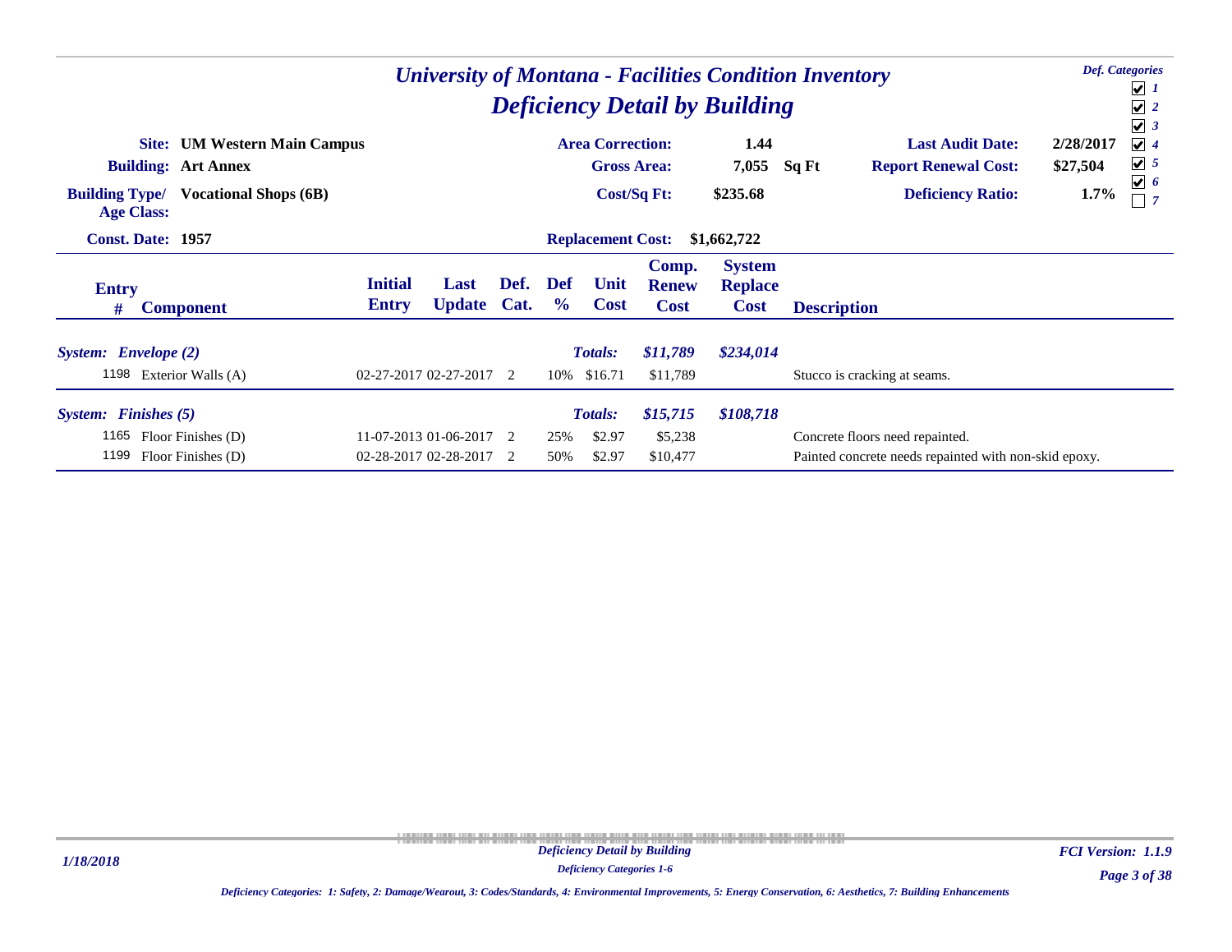|                                                 |                                          |                                |                         |                |                             |                                |                                      | <b>Deficiency Detail by Building</b>           | <b>University of Montana - Facilities Condition Inventory</b> | <b>Def.</b> Categories<br>$\boxed{\mathbf{v}}$ 1<br>$\sqrt{2}$<br>$\sqrt{3}$ |
|-------------------------------------------------|------------------------------------------|--------------------------------|-------------------------|----------------|-----------------------------|--------------------------------|--------------------------------------|------------------------------------------------|---------------------------------------------------------------|------------------------------------------------------------------------------|
|                                                 | <b>Site:</b> UM Western Main Campus      |                                |                         |                |                             | <b>Area Correction:</b>        |                                      | 1.44                                           | <b>Last Audit Date:</b>                                       | $\sqrt{4}$<br>2/28/2017                                                      |
|                                                 | <b>Building: Benson Shed</b>             |                                |                         |                |                             | <b>Gross Area:</b>             |                                      | 1,600                                          | Sq Ft<br><b>Report Renewal Cost:</b>                          | $\boxed{\mathbf{v}}$ 5<br>\$33,840                                           |
| <b>Building Type/</b><br><b>Age Class:</b>      | <b>Warehouse/Storage Facilities (8B)</b> |                                |                         |                |                             |                                | Cost/Sq Ft:                          | \$153.42                                       | <b>Deficiency Ratio:</b>                                      | $\sqrt{6}$<br>13.8%                                                          |
| <b>Const. Date: 1950</b>                        |                                          |                                |                         |                |                             | <b>Replacement Cost:</b>       |                                      | \$245,472                                      |                                                               |                                                                              |
| <b>Entry</b><br>#                               | <b>Component</b>                         | <b>Initial</b><br><b>Entry</b> | Last<br><b>Update</b>   | Def.<br>Cat.   | <b>Def</b><br>$\frac{6}{9}$ | Unit<br><b>Cost</b>            | Comp.<br><b>Renew</b><br><b>Cost</b> | <b>System</b><br><b>Replace</b><br><b>Cost</b> | <b>Description</b>                                            |                                                                              |
| System: Envelope (2)<br>1126 Exterior Walls (A) |                                          |                                | 02-28-2017 02-28-2017 2 |                |                             | <b>Totals:</b><br>100% \$15.89 | \$25,424<br>\$25,424                 | \$48,544                                       | Exterior needs repainted and insulated                        |                                                                              |
| System: HVAC System (7)<br>1128<br>Heating (A)  |                                          |                                | 08-29-2013 01-06-2017   | $\overline{4}$ | 100%                        | <b>Totals:</b><br>\$5.26       | \$8,416<br>\$8,416                   | \$16,832                                       | Install natural gas unit heaters.                             |                                                                              |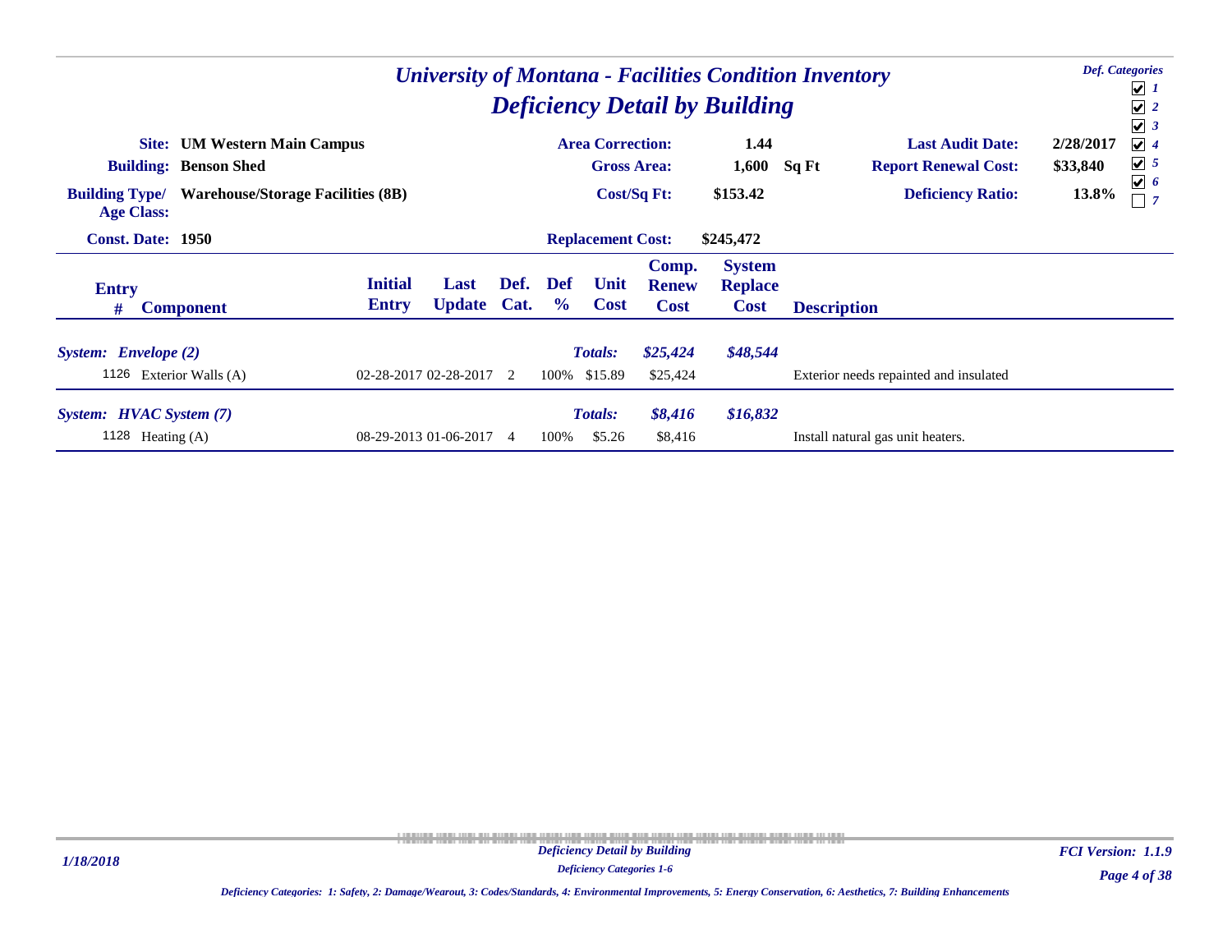|                       |                                                                    |                |                         | <b>Deficiency Detail by Building</b> |               | <b>Def.</b> Categories<br><b>University of Montana - Facilities Condition Inventory</b><br>$\overline{\mathbf{v}}$ 1<br>$\sqrt{2}$<br>$\sqrt{3}$ |                                       |                                 |                                                                                                                                   |  |
|-----------------------|--------------------------------------------------------------------|----------------|-------------------------|--------------------------------------|---------------|--------------------------------------------------------------------------------------------------------------------------------------------------|---------------------------------------|---------------------------------|-----------------------------------------------------------------------------------------------------------------------------------|--|
|                       | <b>Site:</b> UM Western Main Campus<br><b>Building: Block Hall</b> |                |                         |                                      |               | <b>Area Correction:</b>                                                                                                                          | <b>Gross Area:</b>                    | 1.04<br>44,304                  | 2/28/2017<br><b>Last Audit Date:</b><br>$\sqrt{4}$<br>$\boxed{\mathbf{v}}$ 5<br>Sq Ft<br><b>Report Renewal Cost:</b><br>\$717,460 |  |
| <b>Building Type/</b> | <b>Teaching/Research Labs (4B)</b><br><b>Age Class:</b>            |                |                         |                                      |               |                                                                                                                                                  | Cost/Sq Ft:                           | \$279.72                        | $\boxed{\mathbf{v}}$ 6<br><b>Deficiency Ratio:</b><br>5.8%                                                                        |  |
|                       | <b>Const. Date: 1970</b>                                           |                |                         |                                      |               |                                                                                                                                                  | <b>Replacement Cost: \$12,392,715</b> |                                 |                                                                                                                                   |  |
| <b>Entry</b>          |                                                                    | <b>Initial</b> | Last                    | Def.                                 | <b>Def</b>    | Unit                                                                                                                                             | Comp.<br><b>Renew</b>                 | <b>System</b><br><b>Replace</b> |                                                                                                                                   |  |
| #                     | <b>Component</b>                                                   | <b>Entry</b>   | <b>Update</b>           | Cat.                                 | $\frac{6}{6}$ | <b>Cost</b>                                                                                                                                      | <b>Cost</b>                           | <b>Cost</b>                     | <b>Description</b>                                                                                                                |  |
| System: Finishes (5)  |                                                                    |                |                         |                                      |               | <b>Totals:</b>                                                                                                                                   |                                       | \$515,743 \$2,438,049           |                                                                                                                                   |  |
| 1202                  | Floor Finishes (D)                                                 |                | 02-28-2017 02-28-2017   | $\mathcal{D}$                        | 40%           | \$10.09                                                                                                                                          | \$178,811                             |                                 | Old carpet needs replaced.                                                                                                        |  |
| 894                   | Wall Finishes (E)                                                  |                | 11-19-2009 01-06-2017 2 |                                      | 75%           | \$10.14                                                                                                                                          | \$336,932                             |                                 | Some walls still have the original wall coatings. Needs painted.                                                                  |  |
|                       | System: Specialties (6)                                            |                |                         |                                      |               | <b>Totals:</b>                                                                                                                                   | \$63,577                              | \$803,232                       |                                                                                                                                   |  |
| 895                   | Toilet Partitions (A)                                              |                | 11-19-2009 01-06-2017   | $\overline{2}$                       | 50%           | \$1.82                                                                                                                                           | \$40,317                              |                                 | Rusting, dents, scratches, etc.                                                                                                   |  |
| 1204                  | Fixed Seating/Risers (C)                                           |                | 02-28-2017 02-28-2017   | -2                                   | 50%           | \$1.05                                                                                                                                           | \$23,260                              |                                 | Fixed seating in large classroom is in need of replacement.                                                                       |  |
|                       | <b>System:</b> Conveying (10)                                      |                |                         |                                      |               | <b>Totals:</b>                                                                                                                                   | \$123,830                             | \$247,659                       |                                                                                                                                   |  |
| 898                   | Elevator/Lift $(A)$                                                |                | 11-19-2009 01-06-2017   | -2                                   | 50%           | \$5.59                                                                                                                                           | \$123,830                             |                                 | Original elevator. Needs insulation. Breaks down often.                                                                           |  |
|                       | System: Safety System (11)                                         |                |                         |                                      |               | <b>Totals:</b>                                                                                                                                   | \$14,310                              | \$656,585                       |                                                                                                                                   |  |
| 900                   | Asbestos/Hazardous Material (D)                                    |                | 11-19-2009 01-06-2017   |                                      | 95%           | \$0.34                                                                                                                                           | \$14,310                              |                                 | asbestos is present in the ceilings and walls.                                                                                    |  |

*Page 5 of 38 FCI Version: 1.1.9*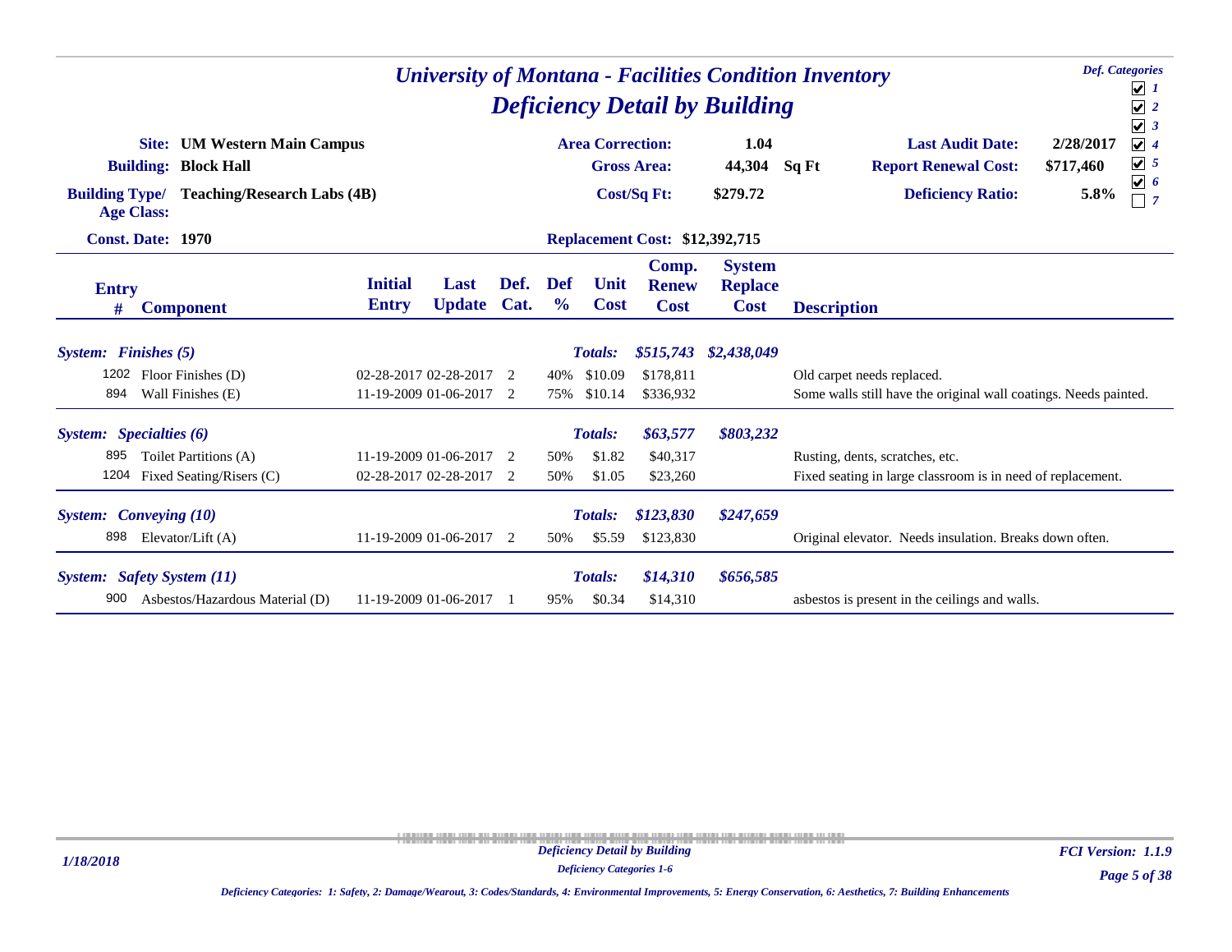|                                                                                                                                                          |                                |                         |                |                      |                                               |                                      | <b>Deficiency Detail by Building</b>           | <b>University of Montana - Facilities Condition Inventory</b>                               | <b>Def.</b> Categories<br>$\boxed{\mathbf{v}}$ 1<br>$\sqrt{2}$<br>$\sqrt{3}$                                           |
|----------------------------------------------------------------------------------------------------------------------------------------------------------|--------------------------------|-------------------------|----------------|----------------------|-----------------------------------------------|--------------------------------------|------------------------------------------------|---------------------------------------------------------------------------------------------|------------------------------------------------------------------------------------------------------------------------|
| <b>UM Western Main Campus</b><br>Site:<br><b>Building: Bridenstine House</b><br>House, Single Family (31A)<br><b>Building Type/</b><br><b>Age Class:</b> |                                |                         |                |                      | <b>Area Correction:</b><br><b>Gross Area:</b> | <b>Cost/Sq Ft:</b>                   | 1.44<br>2,000<br>\$135.24                      | <b>Last Audit Date:</b><br><b>Report Renewal Cost:</b><br>Sq Ft<br><b>Deficiency Ratio:</b> | $\sqrt{4}$<br>1/6/2017<br>$\boxed{\bigtriangledown}$ 5<br>\$25,280<br>$\boxed{\mathbf{v}}$ 6<br>9.3%<br>$\overline{7}$ |
| <b>Const. Date: 1941</b>                                                                                                                                 |                                |                         |                |                      | <b>Replacement Cost:</b>                      |                                      | \$270,480                                      |                                                                                             |                                                                                                                        |
| <b>Entry</b><br><b>Component</b><br>#                                                                                                                    | <b>Initial</b><br><b>Entry</b> | Last<br><b>Update</b>   | Def.<br>Cat.   | Def<br>$\frac{6}{9}$ | Unit<br><b>Cost</b>                           | Comp.<br><b>Renew</b><br><b>Cost</b> | <b>System</b><br><b>Replace</b><br><b>Cost</b> | <b>Description</b>                                                                          |                                                                                                                        |
| System: Envelope (2)<br>1170 Exterior Windows (B)                                                                                                        |                                | 11-07-2013 01-06-2017   | $\overline{2}$ | 100%                 | Totals:<br>\$2.09                             | \$4,180<br>\$4,180                   | \$35,060                                       | Single pain windows need replaced.                                                          |                                                                                                                        |
| System: Finishes (5)<br>1169 Floor Finishes (D)                                                                                                          |                                | 11-07-2013 01-06-2017 2 |                | 100%                 | Totals:<br>\$6.47                             | \$12,940<br>\$12,940                 | \$56,980                                       | Floors need refinished.                                                                     |                                                                                                                        |
| <b>System:</b> Plumbing System (8)<br>Waste Piping (C)<br>1171                                                                                           |                                | 11-07-2013 01-06-2017   | - 2            | 100%                 | Totals:<br>\$4.08                             | \$8,160<br>\$8,160                   | \$36,700                                       | Waste line to main needs replaced.                                                          |                                                                                                                        |

*Deficiency Categories 1-6*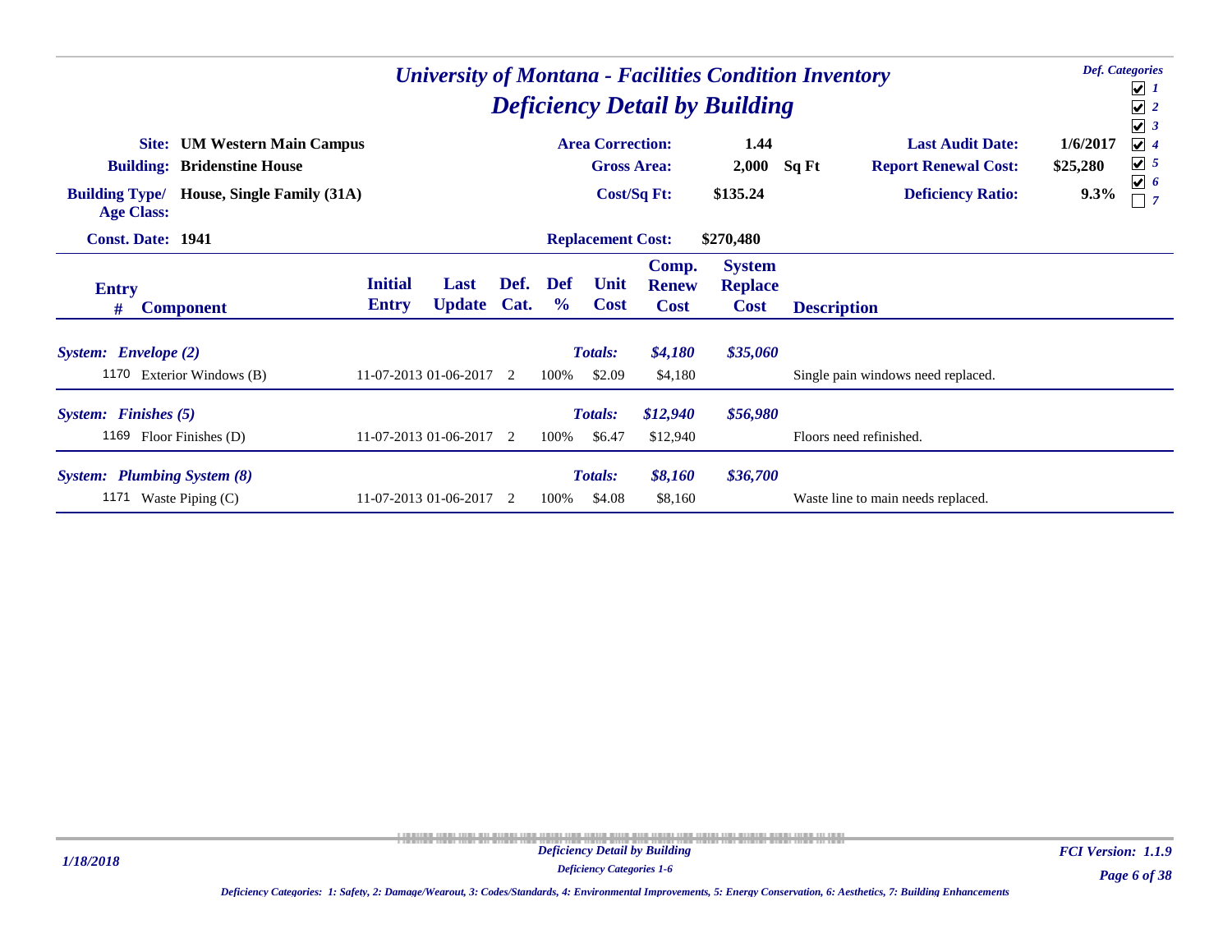|                                    |                                                                                                                          |                                | <b>Deficiency Detail by Building</b>               | <b>Def.</b> Categories<br><b>University of Montana - Facilities Condition Inventory</b><br>$\cup$ 1<br>$\sqrt{2}$ |                             |                                     |                                      |                                                |                                                                                                                                                                                                                            |  |
|------------------------------------|--------------------------------------------------------------------------------------------------------------------------|--------------------------------|----------------------------------------------------|-------------------------------------------------------------------------------------------------------------------|-----------------------------|-------------------------------------|--------------------------------------|------------------------------------------------|----------------------------------------------------------------------------------------------------------------------------------------------------------------------------------------------------------------------------|--|
| <b>Building Type/</b>              | <b>Site:</b> UM Western Main Campus<br><b>Building: Buisiness and Technology</b><br><b>General Classroom/Office (3A)</b> |                                |                                                    |                                                                                                                   |                             | <b>Area Correction:</b>             | <b>Gross Area:</b><br>Cost/Sq Ft:    | 1.08<br>33,024<br>\$239.24                     | $\sqrt{3}$<br>$\sqrt{4}$<br><b>Last Audit Date:</b><br>1/6/2017<br>$\boxed{\mathbf{v}}$ 5<br><b>Report Renewal Cost:</b><br>\$2,094,002<br>Sq Ft<br>$\overline{v}$ 6<br><b>Deficiency Ratio:</b><br>26.5%<br>$\sqsupset$ 7 |  |
|                                    | <b>Age Class:</b><br><b>Const. Date: 1924</b>                                                                            |                                |                                                    |                                                                                                                   |                             | <b>Replacement Cost:</b>            |                                      | \$7,900,662                                    |                                                                                                                                                                                                                            |  |
| <b>Entry</b><br>#                  | <b>Component</b>                                                                                                         | <b>Initial</b><br><b>Entry</b> | Last<br><b>Update</b>                              | Def.<br>Cat.                                                                                                      | <b>Def</b><br>$\frac{0}{0}$ | Unit<br><b>Cost</b>                 | Comp.<br><b>Renew</b><br><b>Cost</b> | <b>System</b><br><b>Replace</b><br><b>Cost</b> | <b>Description</b>                                                                                                                                                                                                         |  |
| 836<br>837                         | <b>System:</b> Foundations (1)<br>Footings/Foundation Walls (A)<br>Exterior Steps/Retaining Walls (B)                    |                                | 05-31-2006 01-06-2017<br>05-31-2006 01-06-2017     | 2<br>2                                                                                                            | 30%<br>35%                  | Totals:<br>\$4.20<br>\$2.37         | \$69,003<br>\$41,610<br>\$27,393     | \$216,968                                      | Cracks in several rooms. No water damage.<br>Steps up to welness center. Steps down to mechanical room.<br>Tuck pointing and slabs.                                                                                        |  |
| System: Envelope (2)<br>838        | Exterior Windows (B)                                                                                                     |                                | 05-31-2006 01-06-2017                              | -2                                                                                                                | 100%                        | Totals:<br>\$6.48                   | \$213,996<br>\$213,996               | \$646,610                                      | Need to be replaced.                                                                                                                                                                                                       |  |
|                                    | System: Roof System (4)<br>843 Insulation (C)                                                                            |                                | 05-31-2006 01-06-2017 5                            |                                                                                                                   | 10%                         | Totals:<br>\$1.80                   | \$5,944<br>\$5,944                   | \$248,010                                      | None on the north end attic.                                                                                                                                                                                               |  |
| System: Finishes (5)<br>844<br>847 | Interior Wall Systems (A)<br>Wall Finishes (E)                                                                           |                                | 05-31-2006 01-06-2017 2<br>11-19-2009 01-06-2017 2 |                                                                                                                   | 45%<br>60%                  | <b>Totals:</b><br>\$14.90<br>\$7.71 | \$221,426<br>\$152,769               | \$374,195 \$1,850,665                          | Basement area needs paint/patch work.<br>Repaint downstairs and miscellaneous upstairs.                                                                                                                                    |  |
|                                    | System: Specialties (6)<br>848 Toilet Partitions (A)                                                                     |                                | 11-19-2009 01-06-2017 2                            |                                                                                                                   | 50%                         | Totals:<br>\$1.49                   | \$24,603<br>\$24,603                 | \$403,223                                      | Wear and tear.                                                                                                                                                                                                             |  |
|                                    | System: HVAC System (7)<br>852 Heating (A)                                                                               |                                | 05-31-2006 01-06-2017 2                            |                                                                                                                   |                             | Totals:<br>100% \$10.68             | \$352,696<br>\$352,696               | \$808,428                                      | Steam system is antiquated and worn out.                                                                                                                                                                                   |  |

*1/18/2018*

*Deficiency Categories 1-6*

*Page 7 of 38 FCI Version: 1.1.9*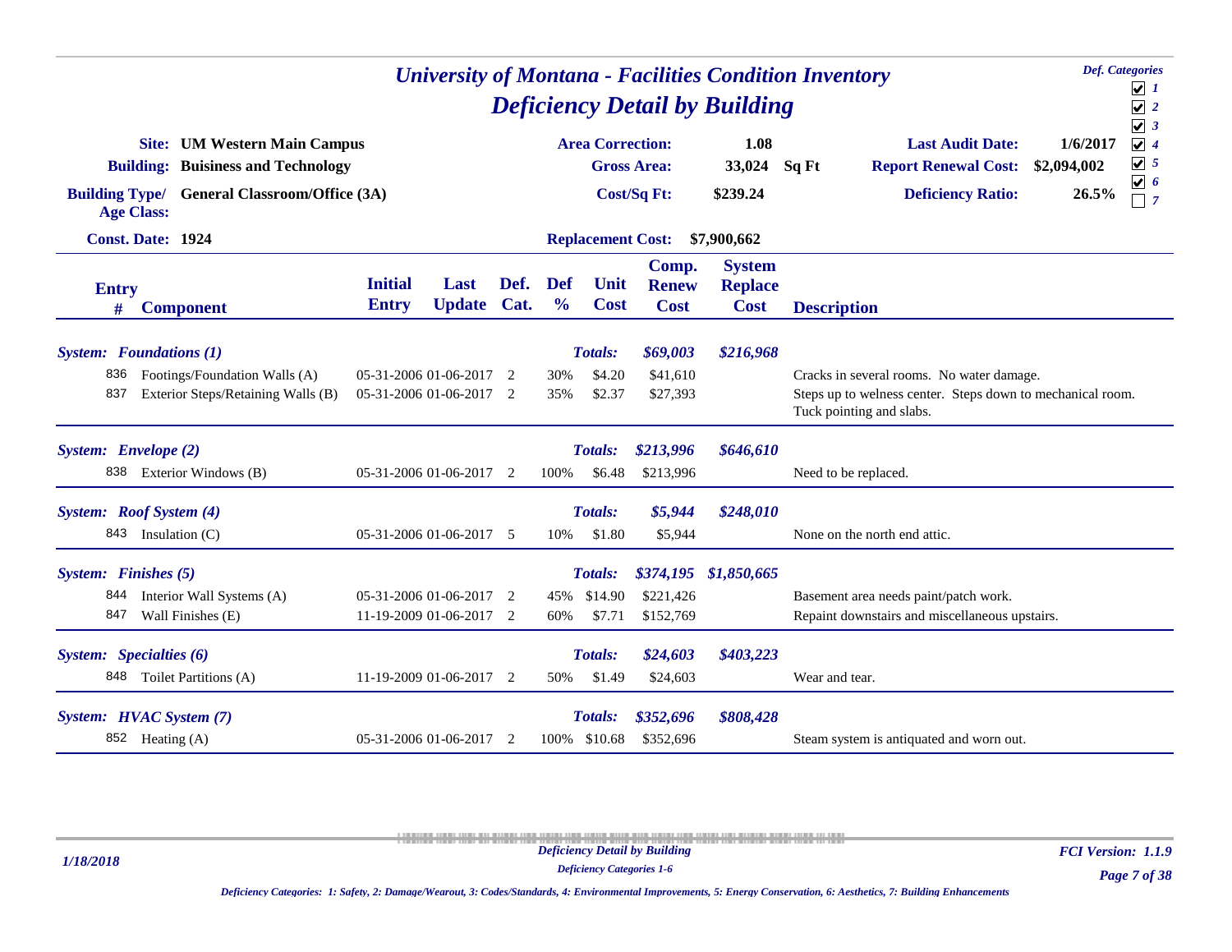|                       |                                                                                               |                                |                                                                         |              |                      |                                               |                                                  | <b>Deficiency Detail by Building</b>           | <b>University of Montana - Facilities Condition Inventory</b>                          | <b>Def.</b> Categories<br>$\sqrt{1}$<br>$\boxed{\frac{1}{2}}$<br>$\sqrt{3}$               |
|-----------------------|-----------------------------------------------------------------------------------------------|--------------------------------|-------------------------------------------------------------------------|--------------|----------------------|-----------------------------------------------|--------------------------------------------------|------------------------------------------------|----------------------------------------------------------------------------------------|-------------------------------------------------------------------------------------------|
|                       | <b>UM Western Main Campus</b><br>Site:<br><b>Buisiness and Technology</b><br><b>Building:</b> |                                |                                                                         |              |                      | <b>Area Correction:</b>                       | <b>Gross Area:</b>                               | 1.08<br>33,024                                 | <b>Last Audit Date:</b><br>Sq Ft<br><b>Report Renewal Cost:</b>                        | $\sqrt{4}$<br>1/6/2017<br>$\boxed{\mathbf{v}}$ 5<br>\$2,094,002<br>$\boxed{\mathbf{v}}$ 6 |
| <b>Building Type/</b> | <b>General Classroom/Office (3A)</b><br><b>Age Class:</b><br><b>Const. Date: 1924</b>         |                                |                                                                         |              |                      | <b>Replacement Cost:</b>                      | Cost/Sq Ft:                                      | \$239.24<br>\$7,900,662                        | <b>Deficiency Ratio:</b>                                                               | 26.5%<br>$\sqsupset$ 7                                                                    |
| <b>Entry</b><br>#     | <b>Component</b>                                                                              | <b>Initial</b><br><b>Entry</b> | Last<br><b>Update</b>                                                   | Def.<br>Cat. | Def<br>$\frac{6}{9}$ | Unit<br><b>Cost</b>                           | Comp.<br><b>Renew</b><br><b>Cost</b>             | <b>System</b><br><b>Replace</b><br><b>Cost</b> | <b>Description</b>                                                                     |                                                                                           |
| 854<br>855<br>856     | <b>System:</b> Plumbing System (8)<br>Fixtures (A)<br>Supply Piping (B)<br>Waste Piping $(C)$ |                                | 05-31-2006 01-06-2017<br>05-31-2006 01-06-2017<br>05-31-2006 01-06-2017 | 2<br>2<br>2  | 50%<br>100\%<br>100% | <b>Totals:</b><br>\$6.47<br>\$15.86<br>\$7.60 | \$881,576<br>\$106.833<br>\$523,761<br>\$250,982 | \$988,078                                      | Wear and tear.<br>Wear and tear; galvinized.<br>Wear and tear; lead joints; cast iron. |                                                                                           |
| 858                   | <b>System:</b> Electrical System (9)<br>Distribution $(C)$                                    |                                | 05-31-2006 01-06-2017 2                                                 |              | 50%                  | <b>Totals:</b><br>\$10.38                     | \$171,395<br>\$171,395                           | \$1,141,309                                    | Old. Needs replacing.                                                                  |                                                                                           |
| 1139                  | System: Safety System (11)<br>Asbestos/Hazardous Material (D)                                 |                                | 11-05-2013 01-06-2017                                                   |              | 5%                   | <b>Totals:</b><br>\$0.36                      | \$594<br>\$594                                   | \$599,716                                      | Aspestos floor tile remains in one office on second floor.                             |                                                                                           |

*Page 8 of 38 FCI Version: 1.1.9*

*Deficiency Categories 1-6*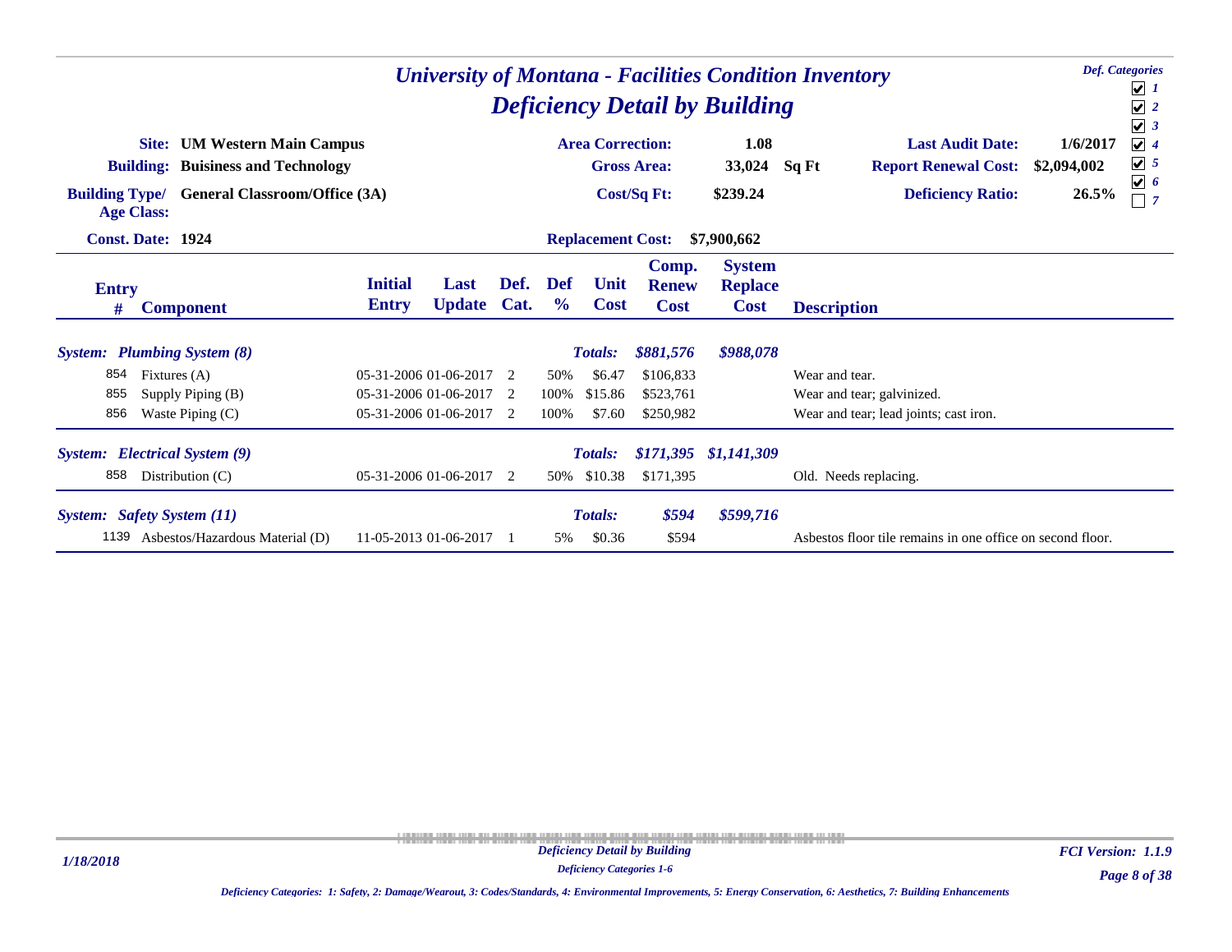|                      |                                                                                                                        |                                |                     |      |                             |                                  |                                      | <b>University of Montana - Facilities Condition Inventory</b> |                    |                                                                                                        | <b>Def.</b> Categories         | ⊻ ≀                                                                             |
|----------------------|------------------------------------------------------------------------------------------------------------------------|--------------------------------|---------------------|------|-----------------------------|----------------------------------|--------------------------------------|---------------------------------------------------------------|--------------------|--------------------------------------------------------------------------------------------------------|--------------------------------|---------------------------------------------------------------------------------|
|                      |                                                                                                                        |                                |                     |      |                             |                                  |                                      | <b>Deficiency Detail by Building</b>                          |                    |                                                                                                        |                                | $\blacktriangledown$<br>$\overline{2}$                                          |
|                      | <b>Site:</b> UM Western Main Campus<br><b>Building: Centennial Hall</b><br><b>Building Type/ Residence Halls (10B)</b> |                                |                     |      |                             | <b>Area Correction:</b>          | <b>Gross Area:</b><br>Cost/Sq Ft:    | 1.16<br>22,092<br>\$291.13                                    | Sq Ft              | <b>Last Audit Date:</b><br><b>Report Renewal Cost:</b><br><b>Deficiency Ratio:</b>                     | 1/9/2017<br>\$912,642<br>14.2% | $\sqrt{3}$<br>$\sqrt{4}$<br>$\boxed{\mathbf{v}}$ 5<br>☑<br>-6<br>$\overline{7}$ |
|                      | <b>Age Class:</b><br>Const. Date: 1964                                                                                 |                                |                     |      |                             |                                  |                                      |                                                               |                    |                                                                                                        |                                |                                                                                 |
|                      |                                                                                                                        |                                |                     |      |                             | <b>Replacement Cost:</b>         |                                      | \$6,431,644                                                   |                    |                                                                                                        |                                |                                                                                 |
| <b>Entry</b><br>#    | <b>Component</b>                                                                                                       | <b>Initial</b><br><b>Entry</b> | Last<br>Update Cat. | Def. | <b>Def</b><br>$\frac{0}{0}$ | Unit<br><b>Cost</b>              | Comp.<br><b>Renew</b><br><b>Cost</b> | <b>System</b><br><b>Replace</b><br><b>Cost</b>                | <b>Description</b> |                                                                                                        |                                |                                                                                 |
|                      |                                                                                                                        |                                |                     |      |                             |                                  |                                      |                                                               |                    |                                                                                                        |                                |                                                                                 |
|                      | <b>System:</b> Foundations (1)                                                                                         |                                |                     |      |                             | <b>Totals:</b>                   | \$18,700                             | \$121,506                                                     |                    |                                                                                                        |                                |                                                                                 |
|                      | 972 Footings/Foundation Walls (A)                                                                                      | $01-15-2010$ $01-15-2010$ 2    |                     |      | 5%                          | \$4.23                           | \$4,672                              |                                                               |                    | There are a few cracks.                                                                                |                                |                                                                                 |
| 973                  | Exterior Steps/Retaining Walls (B)                                                                                     | 01-15-2010 01-15-2010 1        |                     |      | 50%                         | \$1.27                           | \$14,028                             |                                                               |                    | Too much slope.                                                                                        |                                |                                                                                 |
| System: Envelope (2) |                                                                                                                        |                                |                     |      |                             | Totals:                          | \$7,290                              | \$491,768                                                     |                    |                                                                                                        |                                |                                                                                 |
|                      | 974 Exterior Doors/Hatches (C)                                                                                         | $01-15-2010$ $01-15-2010$ 1    |                     |      | 50%                         | \$0.66                           | \$7,290                              |                                                               |                    | South door. The wind catches it and slams it & door closers don't<br>last. Perhaps a windbreak is nee  |                                |                                                                                 |
|                      | System: Floor System (3)                                                                                               |                                |                     |      |                             | Totals:                          |                                      | \$98,972 \$1,124,925                                          |                    |                                                                                                        |                                |                                                                                 |
| 976                  | Stair Treads/Risers (B)                                                                                                | 01-15-2010 01-15-2010 2        |                     |      | 70%                         | \$6.40                           | \$98,972                             |                                                               |                    | North stairwell has original - never been renovated. Tread noses<br>are damaged & painted steps are sl |                                |                                                                                 |
| System: Finishes (5) |                                                                                                                        |                                |                     |      |                             | <b>Totals:</b>                   |                                      | \$522,188 \$1,470,664                                         |                    |                                                                                                        |                                |                                                                                 |
| 977                  | Ceilings (B)                                                                                                           | $01-15-2010$ $01-15-2010$ 2    |                     |      | 20%                         | \$1.91                           | \$8,439                              |                                                               |                    | Ceiling tiles and tracking are damaged.                                                                |                                |                                                                                 |
| 978                  | Interior Doors/Hardware/Windows (01-15-2010 01-15-2010 2                                                               |                                |                     |      | 80%                         | \$13.24                          | \$233,998                            |                                                               |                    | Doors are in bad shape. A lot of cracking.                                                             |                                |                                                                                 |
| 979                  | Floor Finishes (D)                                                                                                     | 01-15-2010 01-15-2010 2        |                     |      | 50%                         | \$19.02                          | \$210,095                            |                                                               |                    | The carpet is worn out.                                                                                |                                |                                                                                 |
| 980                  | Wall Finishes (E)                                                                                                      | 01-15-2010 01-15-2010 2        |                     |      | 30%                         | \$10.51                          | \$69,656                             |                                                               |                    | Needs to be repainted.                                                                                 |                                |                                                                                 |
|                      | System: Specialties (6)                                                                                                |                                |                     |      |                             | <b>Totals:</b>                   | \$11,212                             | \$207,886                                                     |                    |                                                                                                        |                                |                                                                                 |
|                      | 981 Toilet Partitions (A)                                                                                              | 01-15-2010 01-15-2010 2        |                     |      | 25%                         | \$2.03                           | \$11,212                             |                                                               |                    | Damaged by wear and tear.                                                                              |                                |                                                                                 |
|                      | System: HVAC System (7)                                                                                                |                                |                     |      |                             | Totals:                          | \$40,539                             | \$527,115                                                     |                    |                                                                                                        |                                |                                                                                 |
|                      | 982 Heating (A)                                                                                                        | 01-15-2010 01-15-2010 2        |                     |      | 25%                         | \$7.34                           | \$40,539                             |                                                               |                    | Traps are old and worn out, and need to be replaced.                                                   |                                |                                                                                 |
|                      |                                                                                                                        |                                |                     |      |                             |                                  |                                      |                                                               |                    |                                                                                                        |                                |                                                                                 |
|                      |                                                                                                                        |                                |                     |      |                             |                                  | <b>Deficiency Detail by Building</b> |                                                               |                    |                                                                                                        | <b>FCI Version: 1.1.9</b>      |                                                                                 |
| 1/18/2018            |                                                                                                                        |                                |                     |      |                             | <b>Deficiency Categories 1-6</b> |                                      |                                                               |                    |                                                                                                        |                                | Page 9 of 38                                                                    |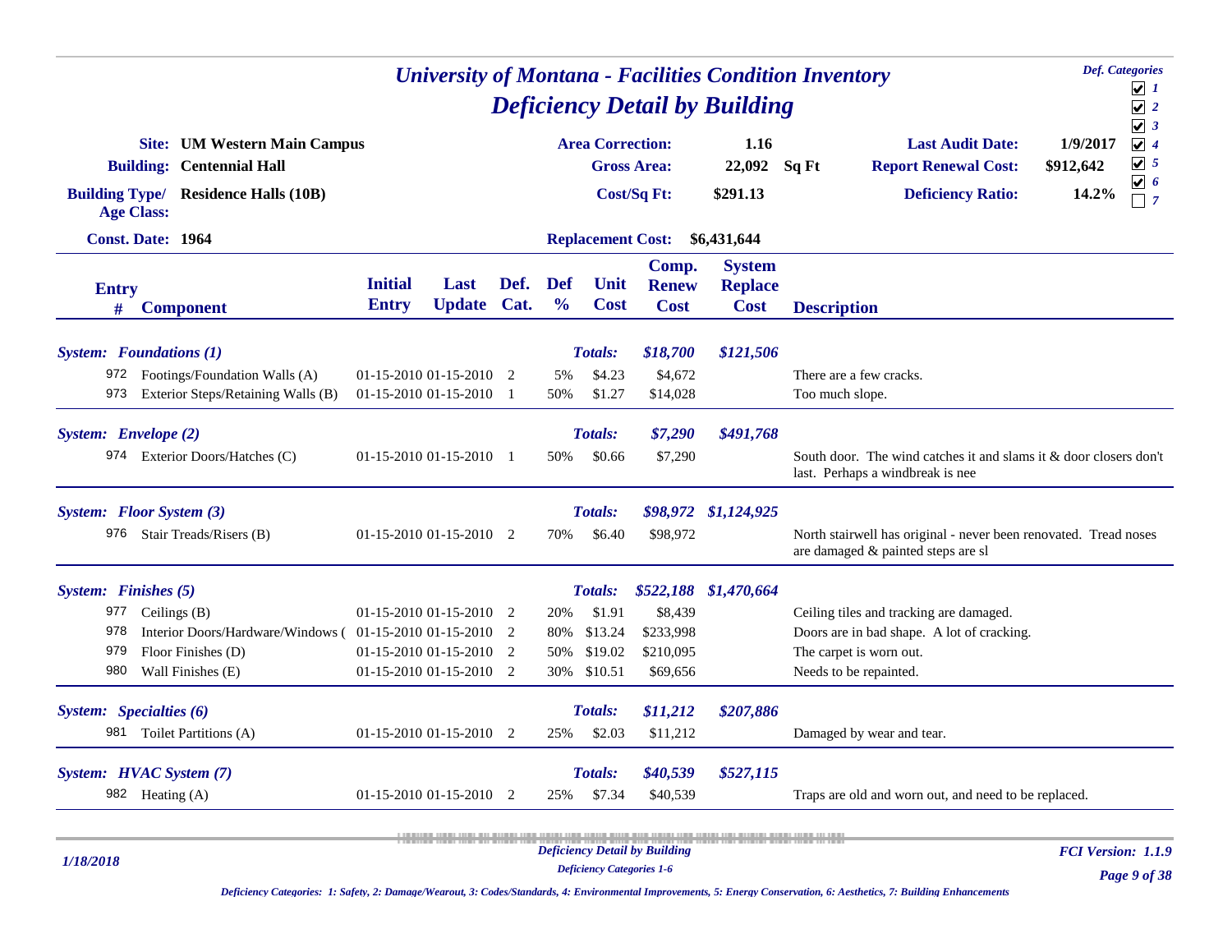|                       |                                                           |                          |               |      |               |                          |                       | <b>Deficiency Detail by Building</b> | <b>Def.</b> Categories<br><b>University of Montana - Facilities Condition Inventory</b><br>$\sqrt{1}$<br>$\sqrt{2}$<br>$\sqrt{3}$ |
|-----------------------|-----------------------------------------------------------|--------------------------|---------------|------|---------------|--------------------------|-----------------------|--------------------------------------|-----------------------------------------------------------------------------------------------------------------------------------|
|                       | <b>UM Western Main Campus</b><br>Site:                    |                          |               |      |               | <b>Area Correction:</b>  |                       | 1.16                                 | $\sqrt{4}$<br><b>Last Audit Date:</b><br>1/9/2017<br>$\sqrt{5}$                                                                   |
|                       | <b>Centennial Hall</b><br><b>Building:</b>                |                          |               |      |               |                          | <b>Gross Area:</b>    | 22,092                               | Sq Ft<br><b>Report Renewal Cost:</b><br>\$912,642<br>$\boxed{\mathbf{v}}$ 6                                                       |
| <b>Building Type/</b> | <b>Residence Halls (10B)</b><br><b>Age Class:</b>         |                          |               |      |               |                          | Cost/Sq Ft:           | \$291.13                             | 14.2%<br><b>Deficiency Ratio:</b><br>$\sqsupset$ 7                                                                                |
|                       | <b>Const. Date: 1964</b>                                  |                          |               |      |               | <b>Replacement Cost:</b> |                       | \$6,431,644                          |                                                                                                                                   |
| <b>Entry</b>          |                                                           | <b>Initial</b>           | Last          | Def. | Def           | Unit                     | Comp.<br><b>Renew</b> | <b>System</b><br><b>Replace</b>      |                                                                                                                                   |
| #                     | <b>Component</b>                                          | <b>Entry</b>             | <b>Update</b> | Cat. | $\frac{0}{0}$ | <b>Cost</b>              | <b>Cost</b>           | <b>Cost</b>                          | <b>Description</b>                                                                                                                |
|                       | <b>System:</b> Plumbing System (8)                        |                          |               |      |               | <b>Totals:</b>           | \$117,309             | \$948,189                            |                                                                                                                                   |
| 983                   | Fixtures (A)                                              | $01-15-201001-15-2010$ 2 |               |      | 25%           | \$8.52                   | \$47,056              |                                      | The faucets in the hallway sinks leak. The valves are worn out.                                                                   |
| 984                   | Waste Piping $(C)$                                        | 01-15-2010 01-09-2017 2  |               |      | 30%           | \$10.60                  | \$70,253              |                                      | There are many leaks. Have had shower drain leakage since the<br>renovation.                                                      |
|                       | System: Electrical System (9)                             |                          |               |      |               | Totals:                  | \$33,226              | \$590,961                            |                                                                                                                                   |
| 985                   | Lighting $(B)$                                            | 01-15-2010 01-09-2017 2  |               |      | 20%           | \$7.52                   | \$33,226              |                                      | Select fixtures in the bathrooms need to be replaced. They are old<br>and we cannot get replacement lenses.                       |
|                       | System: Safety System (11)                                |                          |               |      |               | Totals:                  | \$63,206              | \$391,249                            |                                                                                                                                   |
| 986                   | Exit/Emergency Lighting/Alarms (C 01-15-2010 01-09-2017 1 |                          |               |      | 50%           | \$4.06                   | \$44,847              |                                      | The audible levels are too low in select areas on the Fire Alarm<br>System.                                                       |
| 987                   | Exit/Emergency Lighting/Alarms (C 01-15-2010 01-09-2017 2 |                          |               |      | 20%           | \$4.06                   | \$17,939              |                                      | Emergency lights need to be updated.                                                                                              |
| 988                   | Asbestos/Hazardous Material (D)                           | 01-15-2010 01-09-2017    |               |      | 5%            | \$0.38                   | \$420                 |                                      | There are some heating elbows that still need to be abated.                                                                       |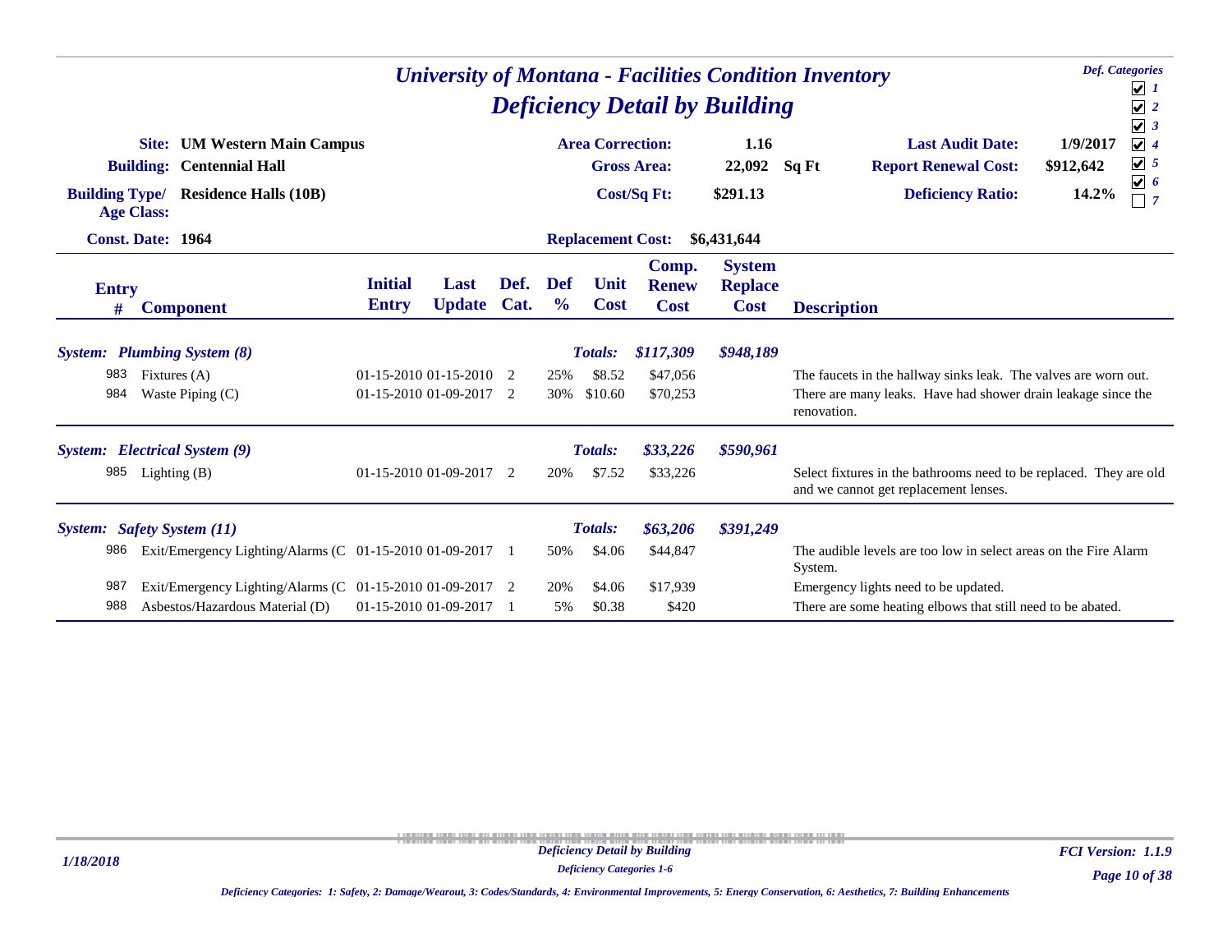|                                                                                                                                                                     |                                                              |      |                      |                                               |                                      | <b>Deficiency Detail by Building</b>           | <b>Def.</b> Categories<br><b>University of Montana - Facilities Condition Inventory</b>                                      | $\boxed{\mathbf{v}}$ 1<br>$\sqrt{2}$<br>$\sqrt{3}$                               |
|---------------------------------------------------------------------------------------------------------------------------------------------------------------------|--------------------------------------------------------------|------|----------------------|-----------------------------------------------|--------------------------------------|------------------------------------------------|------------------------------------------------------------------------------------------------------------------------------|----------------------------------------------------------------------------------|
| <b>UM Western Main Campus</b><br>Site:<br><b>Chancellor's House</b><br><b>Building:</b><br><b>Building Type/</b><br>Apartment, 1-3 Story (11B)<br><b>Age Class:</b> |                                                              |      |                      | <b>Area Correction:</b><br><b>Gross Area:</b> | Cost/Sq Ft:                          | 1.44<br>2,953<br>\$306.39                      | <b>Last Audit Date:</b><br>2/28/2017<br>\$52,696<br><b>Report Renewal Cost:</b><br>Sq Ft<br><b>Deficiency Ratio:</b><br>5.8% | $\sqrt{4}$<br>$\boxed{\mathbf{v}}$ 5<br>$\boxed{\mathbf{v}}$ 6<br>$\overline{7}$ |
| <b>Const. Date: 1957</b>                                                                                                                                            |                                                              |      |                      | <b>Replacement Cost:</b>                      |                                      | \$904,799                                      |                                                                                                                              |                                                                                  |
| <b>Entry</b><br><b>Component</b><br>#                                                                                                                               | <b>Initial</b><br>Last<br><b>Update Cat.</b><br><b>Entry</b> | Def. | Def<br>$\frac{0}{0}$ | Unit<br><b>Cost</b>                           | Comp.<br><b>Renew</b><br><b>Cost</b> | <b>System</b><br><b>Replace</b><br><b>Cost</b> | <b>Description</b>                                                                                                           |                                                                                  |
| System: Roof System (4)<br>1208 Covering (B)                                                                                                                        | 02-28-2017 02-28-2017 2                                      |      | 100%                 | Totals:<br>\$3.23                             | \$9,538<br>\$9,538                   | \$19,992                                       | Membrane roof needs replaced throughout.                                                                                     |                                                                                  |
| System: Specialties (6)<br>1209 Chalk/Tackboards/Cabinets (D)                                                                                                       | 02-28-2017 02-28-2017                                        | 2    | 75%                  | Totals:<br>\$7.10                             | \$15,725<br>\$15,725                 | \$24,333                                       | Kitchen cabinets need replaced.                                                                                              |                                                                                  |
| System: HVAC System (7)<br>1210 Heating $(A)$                                                                                                                       | 02-28-2017 02-28-2017 2                                      |      | 40%                  | Totals:<br>\$19.02                            | \$22,466<br>\$22,466                 | \$122,195                                      | Boiler is aging, and will need replaced before long.                                                                         |                                                                                  |
| <b>System:</b> Electrical System (9)<br>1207<br>Distribution $(C)$                                                                                                  | 02-28-2017 02-28-2017                                        | 2    | 20%                  | <b>Totals:</b><br>\$8.41                      | \$4,967<br>\$4,967                   | \$71,906                                       | Electrical distribution components need upgraded.                                                                            |                                                                                  |

*1/18/2018*

*Deficiency Categories 1-6*

*Page 11 of 38 FCI Version: 1.1.9*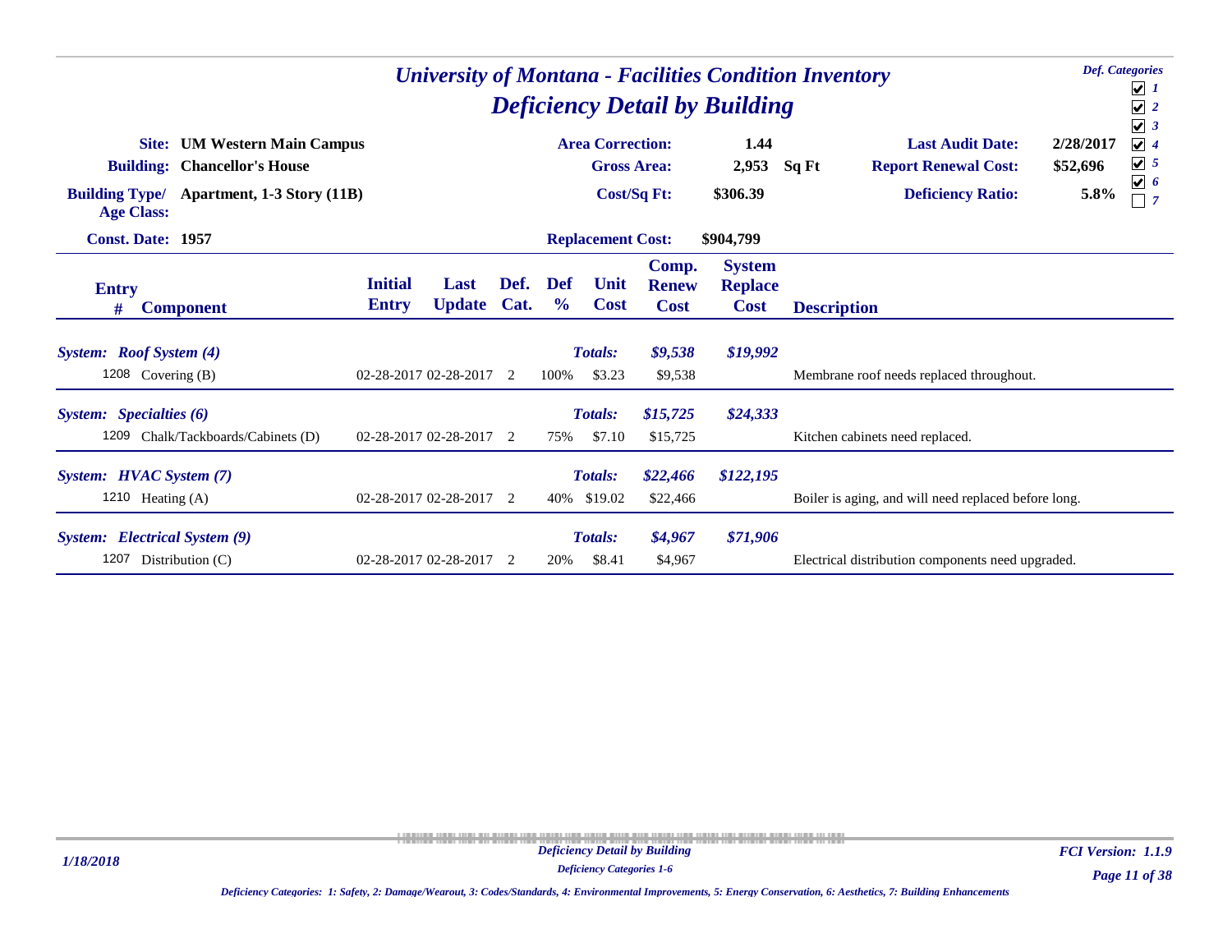| <b>Def.</b> Categories<br><b>University of Montana - Facilities Condition Inventory</b><br><b>Deficiency Detail by Building</b><br><b>Area Correction:</b> |                                                                                                                                                  |                                |                                                                               |                |                             |                                                    |                                                 |                                                |                                                                                                                     |                                                                                                                               |  |  |
|------------------------------------------------------------------------------------------------------------------------------------------------------------|--------------------------------------------------------------------------------------------------------------------------------------------------|--------------------------------|-------------------------------------------------------------------------------|----------------|-----------------------------|----------------------------------------------------|-------------------------------------------------|------------------------------------------------|---------------------------------------------------------------------------------------------------------------------|-------------------------------------------------------------------------------------------------------------------------------|--|--|
|                                                                                                                                                            | <b>Site:</b> UM Western Main Campus<br><b>Building: Clark Hall</b><br><b>Building Type/ Residence Halls (10B)</b><br><b>Age Class:</b>           |                                |                                                                               |                |                             | <b>Gross Area:</b><br><b>Cost/Sq Ft:</b>           | 1.16<br>29,960<br>\$291.13                      | Sq Ft                                          | <b>Last Audit Date:</b><br><b>Report Renewal Cost:</b><br><b>Deficiency Ratio:</b>                                  | $\sqrt{3}$<br>$\sqrt{4}$<br>1/15/2010<br>$\sqrt{5}$<br>\$953,928<br>$\boxed{\mathbf{v}}$ 6<br>10.9%<br>$\Box$ 7               |  |  |
|                                                                                                                                                            | <b>Const. Date: 1967</b>                                                                                                                         |                                |                                                                               |                |                             | <b>Replacement Cost:</b>                           |                                                 | \$8,722,255                                    |                                                                                                                     |                                                                                                                               |  |  |
| <b>Entry</b><br>#                                                                                                                                          | <b>Component</b>                                                                                                                                 | <b>Initial</b><br><b>Entry</b> | Last<br>Update Cat.                                                           | Def.           | <b>Def</b><br>$\frac{0}{0}$ | Unit<br><b>Cost</b>                                | Comp.<br><b>Renew</b><br><b>Cost</b>            | <b>System</b><br><b>Replace</b><br><b>Cost</b> | <b>Description</b>                                                                                                  |                                                                                                                               |  |  |
| 990                                                                                                                                                        | <b>System:</b> Foundations (1)<br>Exterior Steps/Retaining Walls (B)                                                                             | 01-15-2010 01-15-2010 1        |                                                                               |                | 30%                         | Totals:<br>\$1.27                                  | \$11,415<br>\$11,415                            | \$164,780                                      | The steps are too narrow.                                                                                           |                                                                                                                               |  |  |
| 992<br>993<br>994<br>996                                                                                                                                   | System: Finishes (5)<br>Interior Wall Systems (A)<br>Ceilings (B)<br>Interior Doors/Hardware/Windows (01-15-2010 01-15-2010<br>Wall Finishes (E) |                                | $01-15-201001-15-20102$<br>01-15-2010 01-15-2010 2<br>01-15-2010 01-15-2010 2 | $\overline{2}$ | 20%<br>50%<br>70%<br>50%    | Totals:<br>\$21.90<br>\$1.91<br>\$13.24<br>\$10.51 | \$131,225<br>\$28,612<br>\$277,669<br>\$157,440 | \$594,946 \$1,994,437                          | The mortar needs to be replaced.<br>falling apart. There are damaged ceili<br>Rooms and halls need to be repainted. | The sound boards need to be replaced. They are very old and<br>Doors, hinges, and frames are damaged and need to be replaced. |  |  |
|                                                                                                                                                            | System: Specialties (6)<br>997 Toilet Partitions (A)                                                                                             |                                | $01-15-2010$ $01-15-2010$ 2                                                   |                | 10%                         | Totals:<br>\$2.03                                  | \$6,082<br>\$6,082                              | \$281,924                                      | Need to be repaired.                                                                                                |                                                                                                                               |  |  |
|                                                                                                                                                            | System: HVAC System (7)<br>998 Heating (A)                                                                                                       |                                | $01-15-2010$ $01-15-2010$ 2                                                   |                | 20%                         | Totals:<br>\$7.34                                  | \$43,981<br>\$43,981                            | \$714,846                                      |                                                                                                                     | There are damaged control wiring in the rooms.                                                                                |  |  |
|                                                                                                                                                            | System: Plumbing System (8)<br>999 Fixtures (A)                                                                                                  |                                | 01-15-2010 01-15-2010                                                         | 2              | 50%                         | Totals:<br>\$8.52                                  | \$127,630<br>\$127,630                          | \$1,285,883                                    |                                                                                                                     | Most bathroom sinks need to have their fixtures replaced.                                                                     |  |  |
|                                                                                                                                                            | System: Electrical System (9)<br>1001 Lighting $(B)$                                                                                             |                                | $01-15-2010$ $01-15-2010$ 2                                                   |                | 50%                         | Totals:<br>\$7.52                                  | \$112,650<br>\$112,650                          | \$801,430                                      |                                                                                                                     | The hallway lighting fixutes have damage to the metal grids.                                                                  |  |  |

*1/18/2018*

*Deficiency Categories 1-6*

*FCI Version: 1.1.9*

*Deficiency Categories: 1: Safety, 2: Damage/Wearout, 3: Codes/Standards, 4: Environmental Improvements, 5: Energy Conservation, 6: Aesthetics, 7: Building Enhancements*

*Page 12 of 38*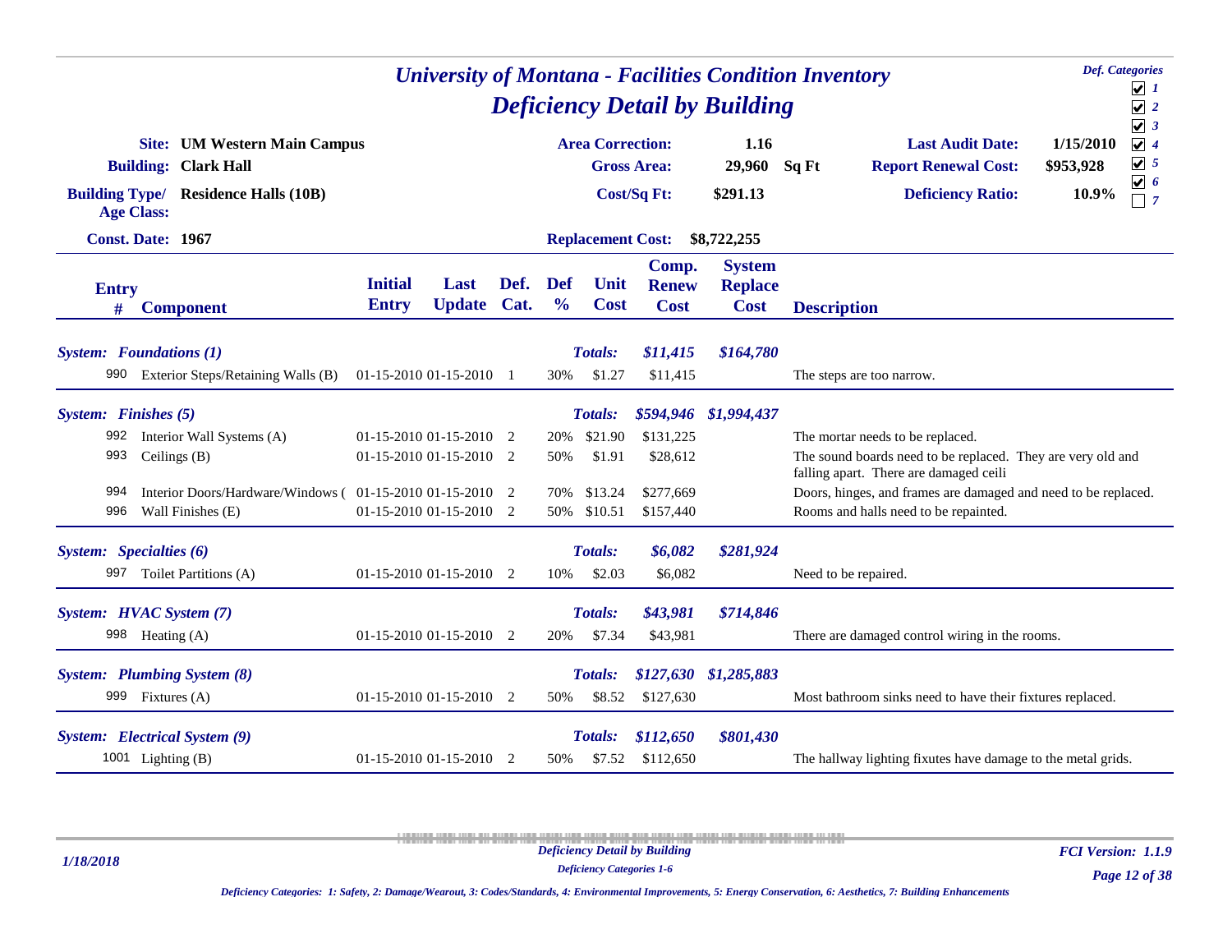|                                                                              |                |                       |      |               |                         |                       |                                      | <b>University of Montana - Facilities Condition Inventory</b> |                                    |           | <b>Def.</b> Categories<br>$\boxed{\mathbf{v}}$ 1 |  |
|------------------------------------------------------------------------------|----------------|-----------------------|------|---------------|-------------------------|-----------------------|--------------------------------------|---------------------------------------------------------------|------------------------------------|-----------|--------------------------------------------------|--|
|                                                                              |                |                       |      |               |                         |                       | <b>Deficiency Detail by Building</b> |                                                               |                                    |           | $\sqrt{2}$<br>$\sqrt{3}$                         |  |
| <b>Site:</b> UM Western Main Campus                                          |                |                       |      |               | <b>Area Correction:</b> |                       | 1.16                                 |                                                               | <b>Last Audit Date:</b>            | 1/15/2010 | $\vert\bm\checkmark\vert$ 4                      |  |
| <b>Building: Clark Hall</b>                                                  |                |                       |      |               | <b>Gross Area:</b>      |                       | 29,960                               | Sq Ft                                                         | <b>Report Renewal Cost:</b>        | \$953,928 | $\sqrt{5}$                                       |  |
| <b>Building Type/</b><br><b>Residence Halls (10B)</b><br><b>Age Class:</b>   |                |                       |      |               |                         |                       | \$291.13                             |                                                               | <b>Deficiency Ratio:</b>           | 10.9%     | $\boxed{\mathbf{v}}$ 6<br>$\overline{7}$         |  |
| <b>Const. Date: 1967</b><br>\$8,722,255<br><b>Replacement Cost:</b>          |                |                       |      |               |                         |                       |                                      |                                                               |                                    |           |                                                  |  |
| <b>Entry</b>                                                                 | <b>Initial</b> | Last                  | Def. | Def           | Unit                    | Comp.<br><b>Renew</b> | <b>System</b><br><b>Replace</b>      |                                                               |                                    |           |                                                  |  |
| #<br><b>Component</b>                                                        | <b>Entry</b>   | <b>Update Cat.</b>    |      | $\frac{6}{9}$ | <b>Cost</b>             | <b>Cost</b>           | <b>Cost</b>                          | <b>Description</b>                                            |                                    |           |                                                  |  |
| <b>Totals:</b><br>\$57,224<br>\$530,592<br><b>System:</b> Safety System (11) |                |                       |      |               |                         |                       |                                      |                                                               |                                    |           |                                                  |  |
| 1002<br>ADA Accessibility (E)                                                |                | 01-15-2010 01-15-2010 |      | 50%           | \$3.82                  | \$57,224              |                                      |                                                               | There is no automatic door opener. |           |                                                  |  |

*Deficiency Categories 1-6*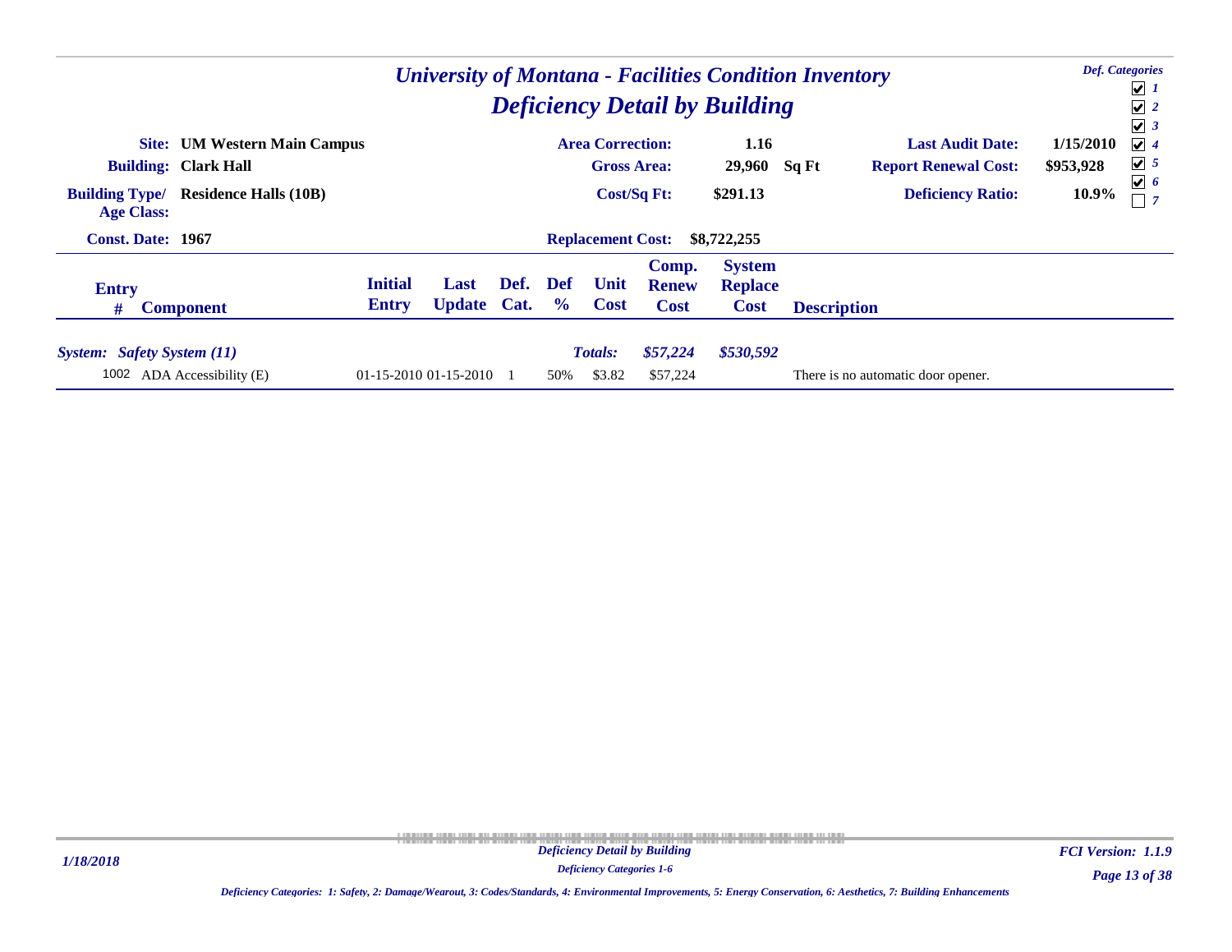|                                                                          | <b>Def.</b> Categories<br><b>University of Montana - Facilities Condition Inventory</b><br><b>Deficiency Detail by Building</b><br><b>Area Correction:</b><br><b>Last Audit Date:</b><br><b>Site:</b> UM Western Main Campus |                     |                |                      |                          |                                      |                                                |                                                                  |                                                   |  |  |  |  |  |
|--------------------------------------------------------------------------|------------------------------------------------------------------------------------------------------------------------------------------------------------------------------------------------------------------------------|---------------------|----------------|----------------------|--------------------------|--------------------------------------|------------------------------------------------|------------------------------------------------------------------|---------------------------------------------------|--|--|--|--|--|
|                                                                          |                                                                                                                                                                                                                              |                     |                |                      |                          |                                      | 1.44                                           |                                                                  | $\sqrt{3}$<br>11/7/2013<br>$\sqrt{4}$             |  |  |  |  |  |
| <b>Building: Curry House</b>                                             |                                                                                                                                                                                                                              |                     |                |                      | <b>Gross Area:</b>       |                                      | 2,000                                          | <b>Report Renewal Cost:</b><br>Sq Ft                             | $\boxed{\mathbf{v}}$ 5<br>\$42,175                |  |  |  |  |  |
| <b>Building Type/</b><br>House, Single Family (31A)<br><b>Age Class:</b> |                                                                                                                                                                                                                              |                     |                |                      | <b>Cost/Sq Ft:</b>       |                                      | \$135.24                                       | <b>Deficiency Ratio:</b>                                         | $\boxed{\mathbf{v}}$ 6<br>15.6%<br>$\overline{7}$ |  |  |  |  |  |
| <b>Const. Date: 1947</b>                                                 |                                                                                                                                                                                                                              |                     |                |                      | <b>Replacement Cost:</b> |                                      | \$270,480                                      |                                                                  |                                                   |  |  |  |  |  |
| <b>Entry</b><br><b>Component</b><br>#                                    | <b>Initial</b><br><b>Entry</b>                                                                                                                                                                                               | Last<br>Update Cat. | Def.           | Def<br>$\frac{0}{0}$ | Unit<br><b>Cost</b>      | Comp.<br><b>Renew</b><br><b>Cost</b> | <b>System</b><br><b>Replace</b><br><b>Cost</b> | <b>Description</b>                                               |                                                   |  |  |  |  |  |
| System: Envelope (2)                                                     |                                                                                                                                                                                                                              |                     |                |                      | Totals:                  | \$11,075                             | \$35,060                                       |                                                                  |                                                   |  |  |  |  |  |
| 1142 Exterior Walls (A)                                                  | 11-06-2013 11-06-2013 2                                                                                                                                                                                                      |                     |                | 25%                  | \$12.19                  | \$6,095                              |                                                | Repair cracking stucco.                                          |                                                   |  |  |  |  |  |
| 1143<br>Exterior Windows (B)                                             | 11-06-2013 11-06-2013 2                                                                                                                                                                                                      |                     |                | 100%                 | \$2.09                   | \$4,180                              |                                                | Replace old single pain windows.                                 |                                                   |  |  |  |  |  |
| 1144 Exterior Doors/Hatches (C)                                          | 11-06-2013 11-06-2013 2                                                                                                                                                                                                      |                     |                | 100%                 | \$0.40                   | \$800                                |                                                | Replace old wooden doors and frames.                             |                                                   |  |  |  |  |  |
| System: Roof System (4)                                                  |                                                                                                                                                                                                                              |                     |                |                      | Totals:                  | \$2,736                              | \$6,660                                        |                                                                  |                                                   |  |  |  |  |  |
| 1160 Covering (B)                                                        | 11-07-2013 11-07-2013 2                                                                                                                                                                                                      |                     |                | 80%                  | \$1.71                   | \$2,736                              |                                                | Shingles will need replaced soon.                                |                                                   |  |  |  |  |  |
| System: Finishes (5)                                                     |                                                                                                                                                                                                                              |                     |                |                      | Totals:                  | \$17,164                             | \$56,980                                       |                                                                  |                                                   |  |  |  |  |  |
| 1145 Interior Wall Systems (A)                                           | 11-06-2013 11-06-2013 2                                                                                                                                                                                                      |                     |                | 30%                  | \$7.04                   | \$4,224                              |                                                | Peeling paint needs repaired and water damaged areas need fixed. |                                                   |  |  |  |  |  |
| 1159 Floor Finishes (D)                                                  | 11-07-2013 11-07-2013 2                                                                                                                                                                                                      |                     |                | 100%                 | \$6.47                   | \$12,940                             |                                                | Wood floors need refinished.                                     |                                                   |  |  |  |  |  |
| <b>System:</b> Plumbing System (8)                                       |                                                                                                                                                                                                                              |                     |                |                      | Totals:                  | \$11,200                             | \$36,700                                       |                                                                  |                                                   |  |  |  |  |  |
| 1146 Fixtures (A)                                                        | 11-06-2013 11-06-2013                                                                                                                                                                                                        |                     | -2             | 25%                  | \$5.60                   | \$2,800                              |                                                | Shower fixtures need replaced.                                   |                                                   |  |  |  |  |  |
| 1158 Fixtures $(A)$                                                      | 11-07-2013 11-07-2013                                                                                                                                                                                                        |                     | $\overline{2}$ | 75%                  | \$5.60                   | \$8,400                              |                                                |                                                                  | Plumbing fixtures worn out and need replaced.     |  |  |  |  |  |

*Deficiency Categories 1-6*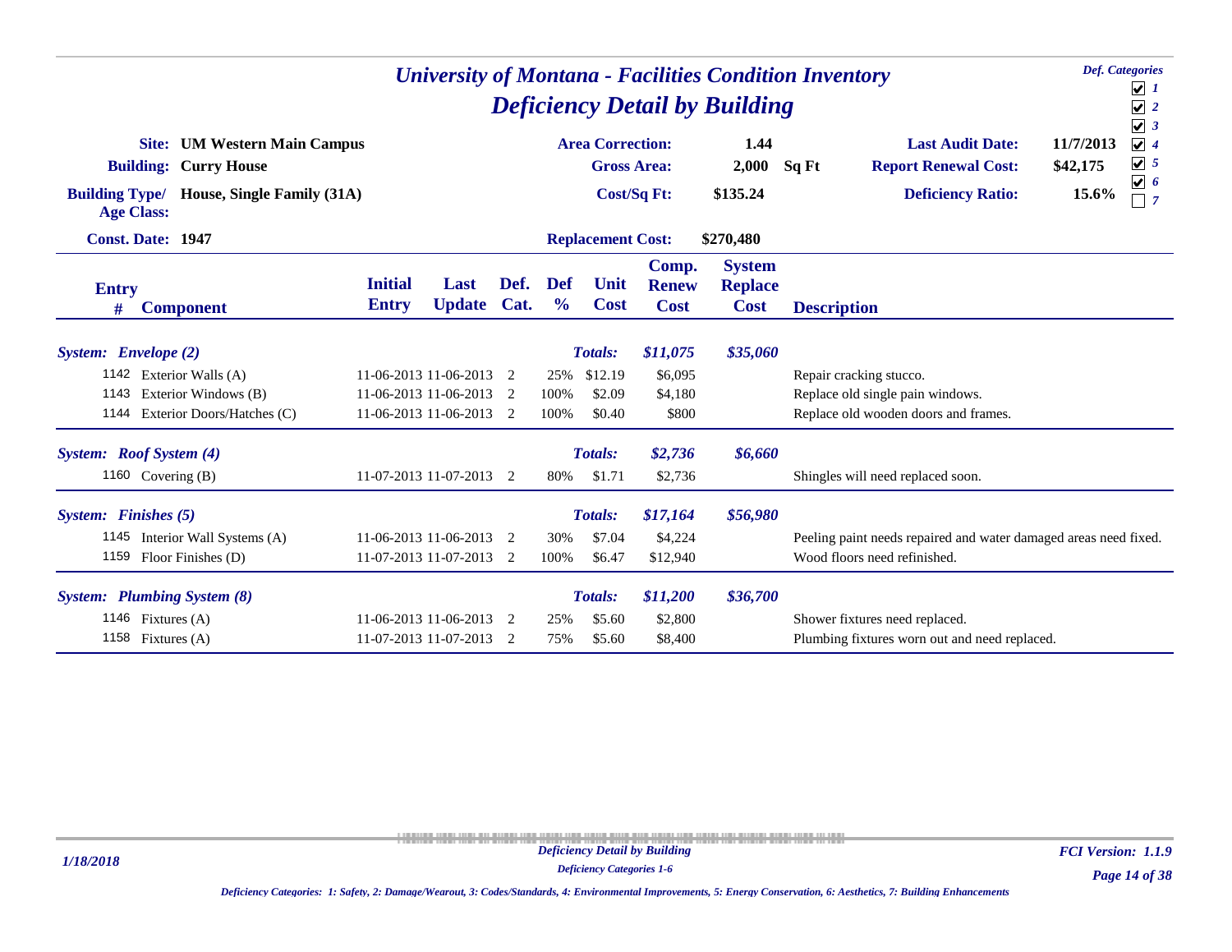|                      |                                                                    |                                | <b>University of Montana - Facilities Condition Inventory</b> |      |                      |                          | <b>Def.</b> Categories               | $\boxed{\mathbf{v}}$ 1                                                          |                    |                                                                       |                        |                                                                  |  |
|----------------------|--------------------------------------------------------------------|--------------------------------|---------------------------------------------------------------|------|----------------------|--------------------------|--------------------------------------|---------------------------------------------------------------------------------|--------------------|-----------------------------------------------------------------------|------------------------|------------------------------------------------------------------|--|
|                      | <b>Site:</b> UM Western Main Campus<br><b>Building: Davis Hall</b> |                                |                                                               |      |                      | <b>Area Correction:</b>  | <b>Gross Area:</b>                   | <b>Deficiency Detail by Building</b><br>1.21<br>17,227                          | Sq Ft              | <b>Last Audit Date:</b><br><b>Report Renewal Cost:</b>                | 2/28/2017<br>\$609,064 | $\sqrt{2}$<br>$\sqrt{3}$<br>$\sqrt{4}$<br>$\boxed{\mathbf{v}}$ 5 |  |
| <b>Age Class:</b>    | <b>Building Type/ Residence Halls (10B)</b>                        |                                |                                                               |      |                      |                          | Cost/Sq Ft:                          | \$303.67                                                                        |                    | <b>Deficiency Ratio:</b>                                              | 11.6%                  | $\boxed{\mathbf{v}}$ 6<br>$\Box$ 7                               |  |
|                      | Const. Date: 1959                                                  |                                |                                                               |      |                      | <b>Replacement Cost:</b> |                                      | \$5,231,495                                                                     |                    |                                                                       |                        |                                                                  |  |
| <b>Entry</b><br>#    | <b>Component</b>                                                   | <b>Initial</b><br><b>Entry</b> | Last<br>Update Cat.                                           | Def. | Def<br>$\frac{6}{6}$ | Unit<br><b>Cost</b>      | Comp.<br><b>Renew</b><br><b>Cost</b> | <b>System</b><br><b>Replace</b><br><b>Cost</b>                                  | <b>Description</b> |                                                                       |                        |                                                                  |  |
| System: Envelope (2) |                                                                    |                                |                                                               |      |                      | <b>Totals:</b>           | \$183,111                            | \$400,011                                                                       |                    |                                                                       |                        |                                                                  |  |
|                      | 1004 Exterior Walls (A)                                            |                                | 01-15-2010 01-15-2010 2                                       |      | 75%                  | \$11.55                  | \$149,229                            |                                                                                 |                    | Exterior ledges leak where they join to the building.                 |                        |                                                                  |  |
|                      | 1005 Exterior Windows (B)                                          |                                | $01-15-2010$ $01-15-2010$ 5                                   |      | 33%                  | \$5.96                   | \$33,882                             | Basement windows are single-pane, have old hardware, and causes<br>air leakage. |                    |                                                                       |                        |                                                                  |  |
|                      | System: Floor System (3)                                           |                                |                                                               |      |                      | Totals:                  | \$17,261                             | \$914,926                                                                       |                    |                                                                       |                        |                                                                  |  |
|                      | 1007 Stair Treads/Risers (B)                                       |                                | $01-15-2010$ $02-28-2017$ 2                                   |      | 15%                  | \$6.68                   | \$17,261                             |                                                                                 |                    | Stair treads need to be replaced on the 1st flight on NE side.        |                        |                                                                  |  |
|                      | System: Roof System (4)                                            |                                |                                                               |      |                      | <b>Totals:</b>           | \$1,878                              | \$57,710                                                                        |                    |                                                                       |                        |                                                                  |  |
|                      | 1008 Covering (B)                                                  |                                | $01-15-2010$ $01-15-2010$ 2                                   |      | 10%                  | \$1.09                   | \$1,878                              |                                                                                 |                    | The top floor is leaking on the west end.                             |                        |                                                                  |  |
| System: Finishes (5) |                                                                    |                                |                                                               |      |                      | <b>Totals:</b>           |                                      | \$291,932 \$1,196,243                                                           |                    |                                                                       |                        |                                                                  |  |
|                      | 1009 Interior Wall Systems (A)                                     |                                | 01-15-2010 01-15-2010 2                                       |      | 33%                  | \$22.84                  | \$129,843                            |                                                                                 |                    | Repair, patch, and paint.                                             |                        |                                                                  |  |
|                      | 1010 Ceilings (B)                                                  |                                | $01-15-2010$ $01-15-2010$ 2                                   |      | 30%                  | \$1.99                   | \$10,285                             |                                                                                 |                    | The top floor hall ceiling tiles are damaged due to the roof leaking. |                        |                                                                  |  |
|                      | 1011 Interior Doors/Hardware/Windows (01-15-2010 01-15-2010 2      |                                |                                                               |      | 40%                  | \$13.81                  | \$95,162                             |                                                                                 |                    | Door knobs need to be replaced.                                       |                        |                                                                  |  |
|                      | 1012 Wall Finishes (E)                                             |                                | $01-15-2010$ $01-15-2010$ 2                                   |      | 30%                  | \$10.96                  | \$56,642                             |                                                                                 | Repaint.           |                                                                       |                        |                                                                  |  |
|                      | System: HVAC System (7)                                            |                                |                                                               |      |                      | Totals:                  | \$14,724                             | \$428,780                                                                       |                    |                                                                       |                        |                                                                  |  |
|                      | 1013 Ventilating (B)                                               |                                | 01-15-2010 01-15-2010 1                                       |      | 33%                  | \$2.59                   | \$14,724                             |                                                                                 |                    | The basement bathroom does not have enough ventilation.               |                        |                                                                  |  |
|                      | System: Plumbing System (8)                                        |                                |                                                               |      |                      | Totals:                  | \$76,574                             | \$771,253                                                                       |                    |                                                                       |                        |                                                                  |  |
|                      | 1213 Fixtures (A)                                                  |                                | 02-28-2017 02-28-2017 2                                       |      | 50%                  | \$8.89                   | \$76,574                             |                                                                                 |                    | Shower trim kits need replaced.                                       |                        |                                                                  |  |

*1/18/2018*

*FCI Version: 1.1.9*

*Deficiency Categories 1-6*

*Page 15 of 38*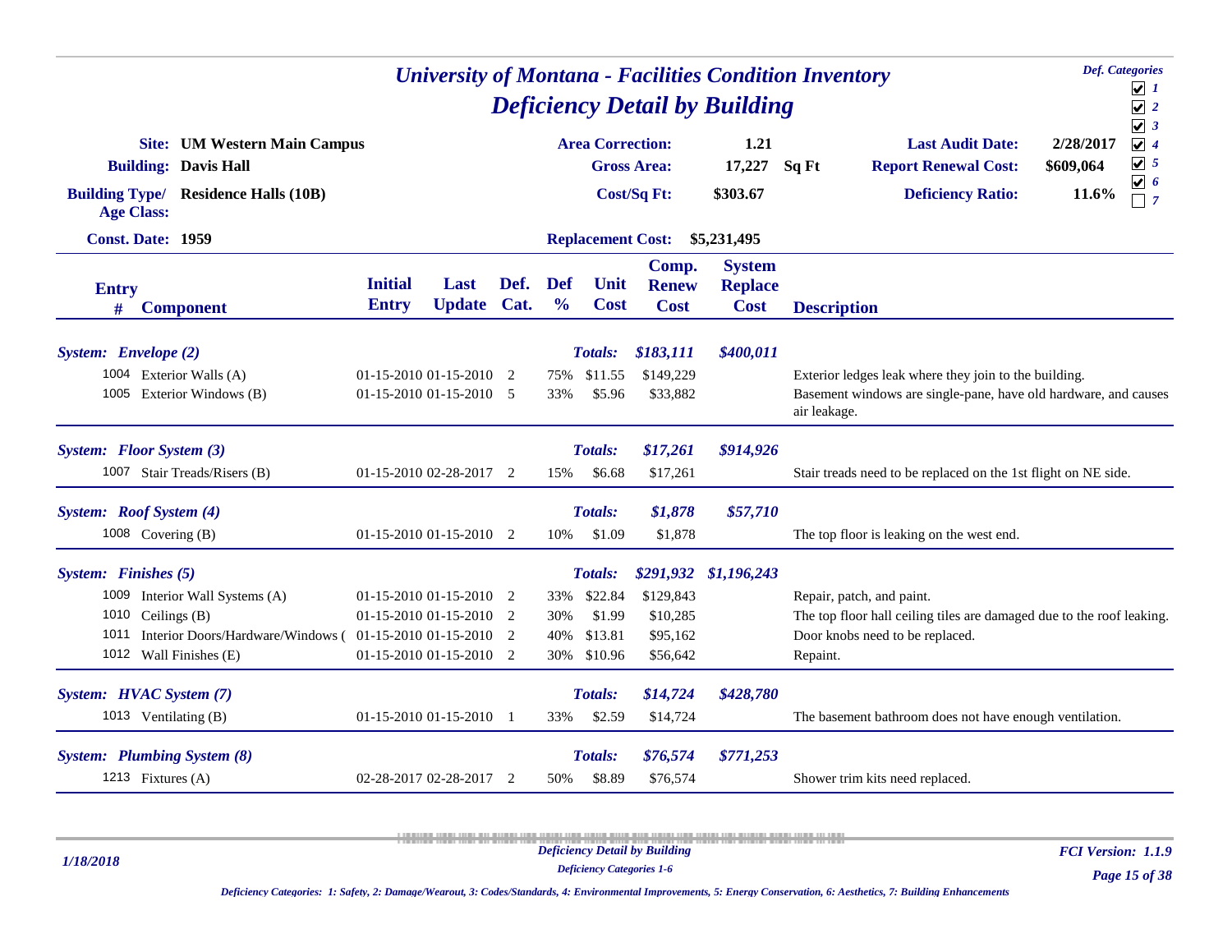|                                            |                                                                                             |                                |                            |      |                                                                     |                          |                                      | <b>Deficiency Detail by Building</b>           | <b>University of Montana - Facilities Condition Inventory</b> |                                                                                         |                        | <b>Def.</b> Categories<br>$\sqrt{1}$<br>$\sqrt{2}$               |
|--------------------------------------------|---------------------------------------------------------------------------------------------|--------------------------------|----------------------------|------|---------------------------------------------------------------------|--------------------------|--------------------------------------|------------------------------------------------|---------------------------------------------------------------|-----------------------------------------------------------------------------------------|------------------------|------------------------------------------------------------------|
| <b>Building: Davis Hall</b>                | <b>Site:</b> UM Western Main Campus                                                         |                                |                            |      | <b>Area Correction:</b><br><b>Gross Area:</b><br><b>Cost/Sq Ft:</b> |                          |                                      | 1.21<br>17,227                                 | Sq Ft                                                         | <b>Last Audit Date:</b><br><b>Report Renewal Cost:</b>                                  | 2/28/2017<br>\$609,064 | $\sqrt{3}$<br>$\sqrt{4}$<br>$\sqrt{5}$<br>$\boxed{\mathbf{v}}$ 6 |
| <b>Building Type/</b><br><b>Age Class:</b> | <b>Residence Halls (10B)</b>                                                                |                                |                            |      |                                                                     |                          |                                      | \$303.67                                       |                                                               | <b>Deficiency Ratio:</b>                                                                | 11.6%                  |                                                                  |
| <b>Const. Date: 1959</b>                   |                                                                                             |                                |                            |      |                                                                     | <b>Replacement Cost:</b> |                                      | \$5,231,495                                    |                                                               |                                                                                         |                        |                                                                  |
| <b>Entry</b><br>#                          | <b>Component</b>                                                                            | <b>Initial</b><br><b>Entry</b> | Last<br><b>Update Cat.</b> | Def. | <b>Def</b><br>$\frac{6}{6}$                                         | Unit<br><b>Cost</b>      | Comp.<br><b>Renew</b><br><b>Cost</b> | <b>System</b><br><b>Replace</b><br><b>Cost</b> | <b>Description</b>                                            |                                                                                         |                        |                                                                  |
| <b>System:</b> Safety System (11)          |                                                                                             |                                |                            |      |                                                                     | <b>Totals:</b>           | \$23,584                             | \$318,183                                      |                                                               |                                                                                         |                        |                                                                  |
| 1015<br>1017                               | Exit/Emergency Lighting/Alarms (C $01-15-201001-15-2010$<br>Asbestos/Hazardous Material (D) | 01-15-2010 02-28-2017          |                            |      | 30%<br>25%                                                          | \$4.23<br>\$0.40         | \$21,861<br>\$1,723                  |                                                |                                                               | The Fire Alarm audible levels are too low.<br>Floor tiles contain asbestos in hallways. |                        |                                                                  |

*Page 16 of 38 FCI Version: 1.1.9*

*Deficiency Categories 1-6 Deficiency Categories: 1: Safety, 2: Damage/Wearout, 3: Codes/Standards, 4: Environmental Improvements, 5: Energy Conservation, 6: Aesthetics, 7: Building Enhancements*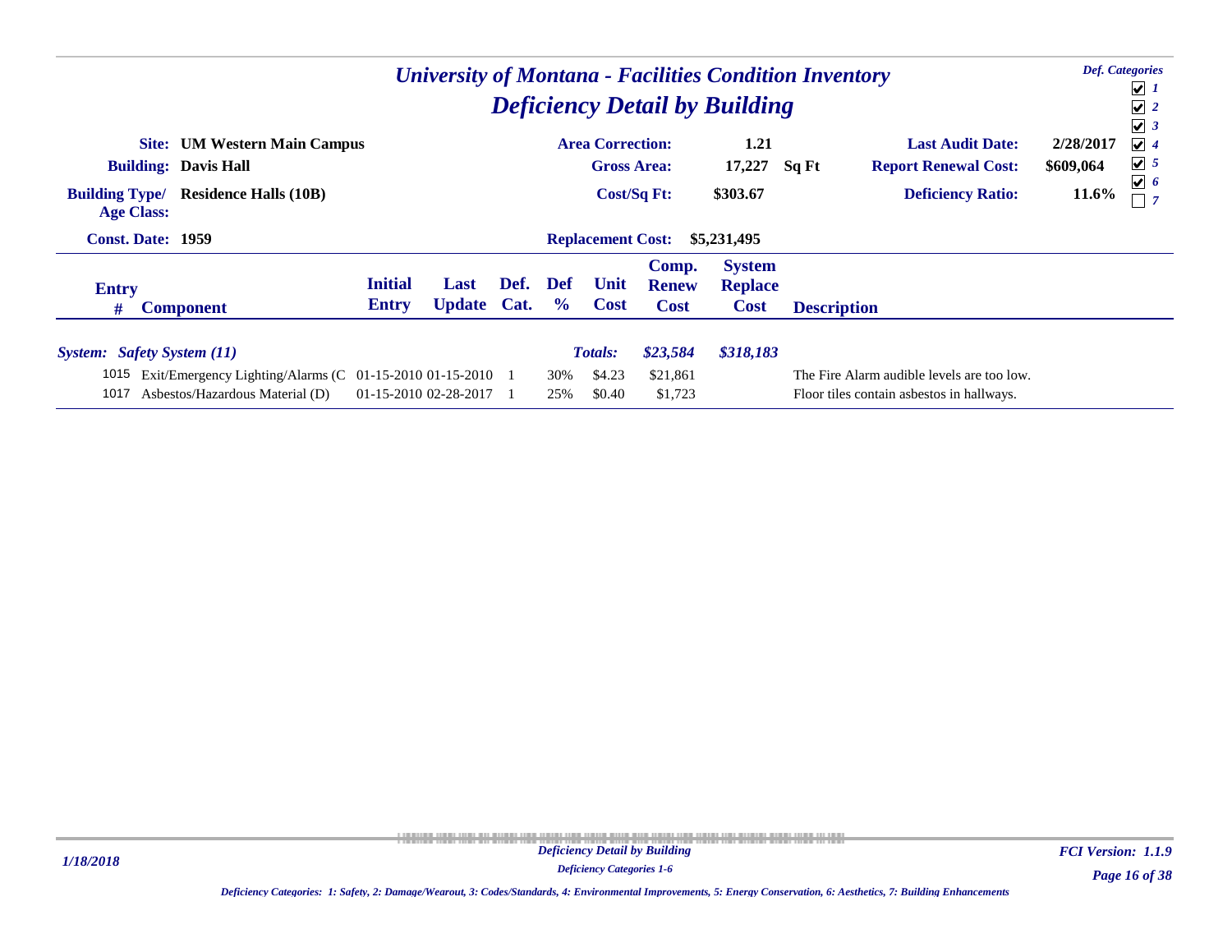| <b>Def.</b> Categories<br><b>University of Montana - Facilities Condition Inventory</b><br><b>Deficiency Detail by Building</b><br><b>Area Correction:</b> |                                                                                                                                               |                      |                     |                                      |                                                |                                   |                           |                                                                                             |                              |                                                                              |  |  |
|------------------------------------------------------------------------------------------------------------------------------------------------------------|-----------------------------------------------------------------------------------------------------------------------------------------------|----------------------|---------------------|--------------------------------------|------------------------------------------------|-----------------------------------|---------------------------|---------------------------------------------------------------------------------------------|------------------------------|------------------------------------------------------------------------------|--|--|
| Site:<br><b>Building Type/</b><br><b>Age Class:</b>                                                                                                        | <b>UM Western Main Campus</b><br><b>Building: Dean of Students Center</b><br><b>General Classroom/Office (3A)</b><br><b>Const. Date: 1949</b> |                      |                     |                                      |                                                | <b>Gross Area:</b><br>Cost/Sq Ft: | 1.44<br>2,030<br>\$318.99 | <b>Last Audit Date:</b><br>Sq Ft<br><b>Report Renewal Cost:</b><br><b>Deficiency Ratio:</b> | 1/7/2015<br>\$35,906<br>5.5% | $\sqrt{3}$<br>$\sqrt{4}$<br>$\sqrt{5}$<br>$\boxed{\mathbf{v}}$ 6<br>$\Box$ 7 |  |  |
|                                                                                                                                                            |                                                                                                                                               |                      |                     |                                      | <b>Replacement Cost:</b>                       |                                   | \$647,550                 |                                                                                             |                              |                                                                              |  |  |
| <b>Entry</b><br><b>Component</b><br>#                                                                                                                      | Def.<br><b>Update</b><br>Cat.                                                                                                                 | Def<br>$\frac{6}{9}$ | Unit<br><b>Cost</b> | Comp.<br><b>Renew</b><br><b>Cost</b> | <b>System</b><br><b>Replace</b><br><b>Cost</b> | <b>Description</b>                |                           |                                                                                             |                              |                                                                              |  |  |
| <b>System:</b> Foundations (1)<br>1177 Footings/Foundation Walls (A)                                                                                       | $01-07-2015$ 01-07-2015 2                                                                                                                     |                      |                     | 5%                                   | <b>Totals:</b><br>\$5.60                       | \$568<br>\$568                    | \$17,783                  | Repair leaks in foundation walls.                                                           |                              |                                                                              |  |  |
| System: Envelope (2)<br>1176 Exterior Windows (B)                                                                                                          | 01-07-2015 01-07-2015 4                                                                                                                       |                      |                     | 75%                                  | <b>Totals:</b><br>\$8.64                       | \$13,154<br>\$13,154              | \$53,003                  | Replace single pane aluminum frame windows.                                                 |                              |                                                                              |  |  |
| System: Finishes (5)<br>1179<br>Floor Finishes (D)                                                                                                         | 01-07-2015 01-07-2015 2                                                                                                                       |                      |                     | 30%                                  | Totals:<br>\$13.36                             | \$8,136<br>\$8,136                | \$151,682                 | Replace worn out carpet on first floor.                                                     |                              |                                                                              |  |  |
| System: Electrical System (9)<br>1178 Distribution (C)                                                                                                     | 01-07-2015 01-07-2015                                                                                                                         |                      | 3                   | 50%                                  | <b>Totals:</b><br>\$13.84                      | \$14,048<br>\$14,048              | \$93,542                  | Upgrade old wiring to modern codes and standards.                                           |                              |                                                                              |  |  |

*1/18/2018*

*Deficiency Categories 1-6*

*Page 17 of 38 FCI Version: 1.1.9*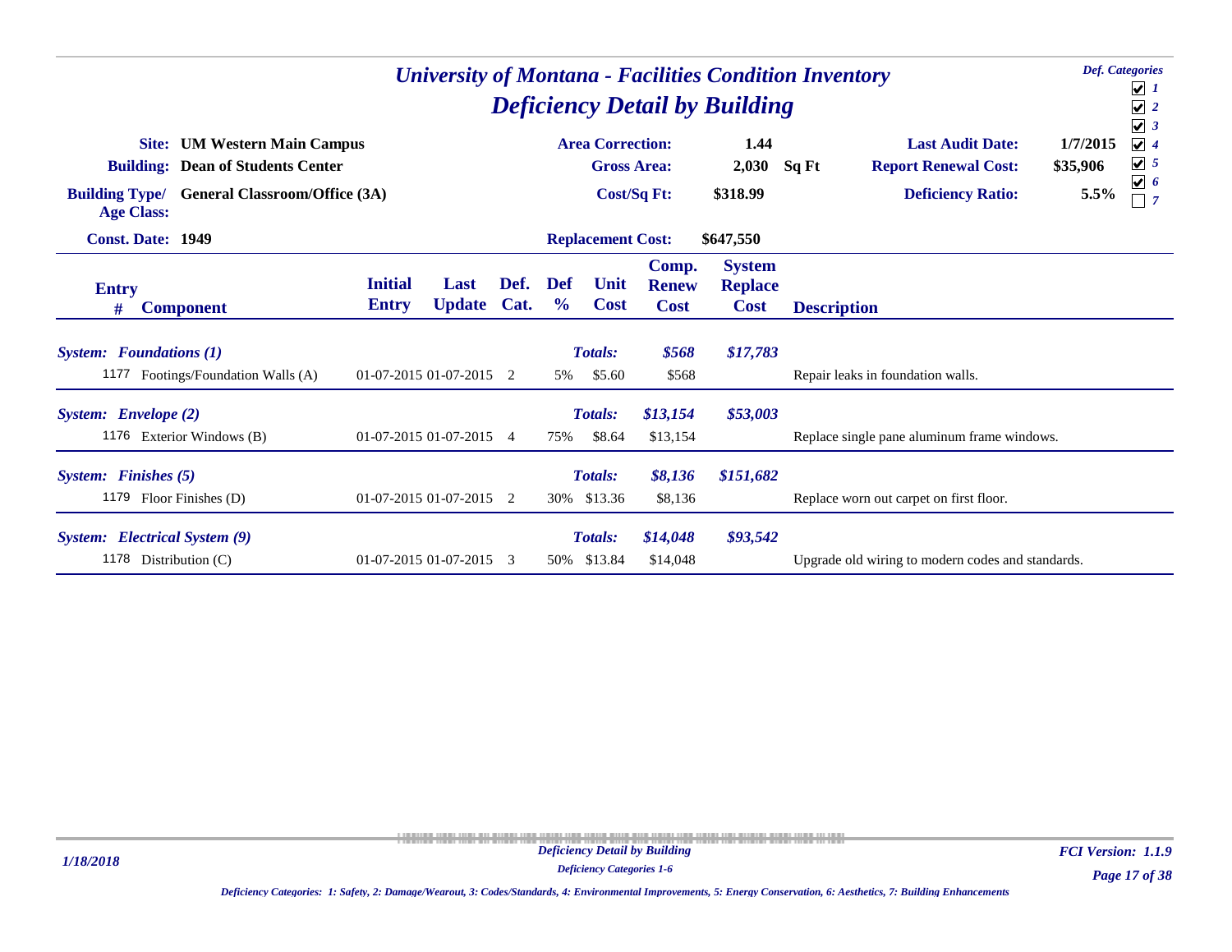|                      | <b>Def.</b> Categories<br><b>University of Montana - Facilities Condition Inventory</b><br><b>Deficiency Detail by Building</b><br><b>Area Correction:</b><br>1.44<br><b>Last Audit Date:</b><br><b>Site: UM Western Main Campus</b> |                                                    |                       |                |                             |                          |                                      |                                                |                                           |                                                            |                                                                                          |  |  |  |
|----------------------|--------------------------------------------------------------------------------------------------------------------------------------------------------------------------------------------------------------------------------------|----------------------------------------------------|-----------------------|----------------|-----------------------------|--------------------------|--------------------------------------|------------------------------------------------|-------------------------------------------|------------------------------------------------------------|------------------------------------------------------------------------------------------|--|--|--|
|                      | <b>Building: Engineer's House</b>                                                                                                                                                                                                    |                                                    |                       |                |                             | <b>Gross Area:</b>       |                                      | 1,560                                          | Sq Ft                                     | <b>Report Renewal Cost:</b>                                | $\sqrt{3}$<br>$\sqrt{4}$<br>3/1/2017<br>$\sqrt{5}$<br>\$69,278<br>$\boxed{\mathbf{v}}$ 6 |  |  |  |
| <b>Age Class:</b>    | <b>Building Type/ General Classroom/Office (3A)</b>                                                                                                                                                                                  |                                                    |                       |                |                             |                          | Cost/Sq Ft:                          | \$318.99                                       |                                           | <b>Deficiency Ratio:</b>                                   | 13.9%<br>$\Box$ 7                                                                        |  |  |  |
|                      | <b>Const. Date: 1925</b>                                                                                                                                                                                                             |                                                    |                       |                |                             | <b>Replacement Cost:</b> |                                      | \$497,640                                      |                                           |                                                            |                                                                                          |  |  |  |
| <b>Entry</b><br>#    | <b>Component</b>                                                                                                                                                                                                                     | <b>Initial</b><br><b>Entry</b>                     | Last<br><b>Update</b> | Def.<br>Cat.   | <b>Def</b><br>$\frac{0}{0}$ | Unit<br><b>Cost</b>      | Comp.<br><b>Renew</b><br><b>Cost</b> | <b>System</b><br><b>Replace</b><br><b>Cost</b> | <b>Description</b>                        |                                                            |                                                                                          |  |  |  |
|                      | <b>System:</b> Foundations (1)                                                                                                                                                                                                       |                                                    |                       |                |                             | <b>Totals:</b>           | \$1,310                              | \$13,666                                       |                                           |                                                            |                                                                                          |  |  |  |
| 928                  | Footings/Foundation Walls (A)                                                                                                                                                                                                        | 11-19-2009 11-19-2009                              |                       | 2              | 15%                         | \$5.60                   | \$1,310                              |                                                | Throughout.                               |                                                            |                                                                                          |  |  |  |
| System: Envelope (2) |                                                                                                                                                                                                                                      |                                                    |                       |                |                             | <b>Totals:</b>           | \$20,545                             | \$40,732                                       |                                           |                                                            |                                                                                          |  |  |  |
| 930                  | Exterior Walls (A)                                                                                                                                                                                                                   | 11-19-2009 11-19-2009 2                            |                       |                | 40%                         | \$7.20                   | \$4,493                              |                                                |                                           | Tuck pointing needs to be done.                            |                                                                                          |  |  |  |
| 931                  | Exterior Windows (B)<br>932 Exterior Doors/Hatches (C)                                                                                                                                                                               | 11-19-2009 11-19-2009 5<br>11-19-2009 11-19-2009 5 |                       |                | 100%<br>100%                | \$8.64<br>\$1.65         | \$13,478<br>\$2,574                  |                                                | Old. Single-pane.<br>Need to be replaced. |                                                            |                                                                                          |  |  |  |
|                      | System: Floor System (3)                                                                                                                                                                                                             |                                                    |                       |                |                             | Totals:                  | \$11,684                             | \$49,577                                       |                                           |                                                            |                                                                                          |  |  |  |
|                      | 933 Stair Treads/Risers (B)                                                                                                                                                                                                          | 11-19-2009 11-19-2009 1                            |                       |                | 100%                        | \$7.49                   | \$11,684                             |                                                |                                           | Basement stairs need to be replaced.                       |                                                                                          |  |  |  |
|                      | System: Roof System (4)                                                                                                                                                                                                              |                                                    |                       |                |                             | Totals:                  | \$7,987                              | \$15,616                                       |                                           |                                                            |                                                                                          |  |  |  |
|                      | 934 Covering (B)                                                                                                                                                                                                                     | 11-19-2009 11-19-2009                              |                       | 2              | 100%                        | \$5.12                   | \$7,987                              |                                                | Needs to be replaced.                     |                                                            |                                                                                          |  |  |  |
| System: Finishes (5) |                                                                                                                                                                                                                                      |                                                    |                       |                |                             | Totals:                  | \$27,474                             | \$116,563                                      |                                           |                                                            |                                                                                          |  |  |  |
| 935                  | Ceilings $(B)$                                                                                                                                                                                                                       | 11-19-2009 11-19-2009 2                            |                       |                |                             | 15% \$18.06              | \$4,226                              |                                                | Need to repaint.                          |                                                            |                                                                                          |  |  |  |
| 936                  | Floor Finishes (D)                                                                                                                                                                                                                   | 11-19-2009 03-01-2017                              |                       | 2              | 100%                        | \$13.36                  | \$20,842                             |                                                |                                           | Need to replace hallway carpet and refinish wood flooring. |                                                                                          |  |  |  |
| 937                  | Wall Finishes (E)                                                                                                                                                                                                                    | 11-19-2009 11-19-2009 2                            |                       |                |                             | 15% \$10.28              | \$2,406                              |                                                | Need to repaint hallway.                  |                                                            |                                                                                          |  |  |  |
|                      | System: HVAC System (7)                                                                                                                                                                                                              |                                                    |                       |                |                             | Totals:                  | \$278                                | \$50,903                                       |                                           |                                                            |                                                                                          |  |  |  |
|                      | 939 Ventilating (B)                                                                                                                                                                                                                  | 11-19-2009 11-19-2009                              |                       | $\overline{4}$ | 10%                         | \$1.78                   | \$278                                |                                                |                                           | Need to ventilate the basement.                            |                                                                                          |  |  |  |

*1/18/2018*

*Deficiency Categories 1-6*

*FCI Version: 1.1.9*

*Deficiency Categories: 1: Safety, 2: Damage/Wearout, 3: Codes/Standards, 4: Environmental Improvements, 5: Energy Conservation, 6: Aesthetics, 7: Building Enhancements*

*Page 18 of 38*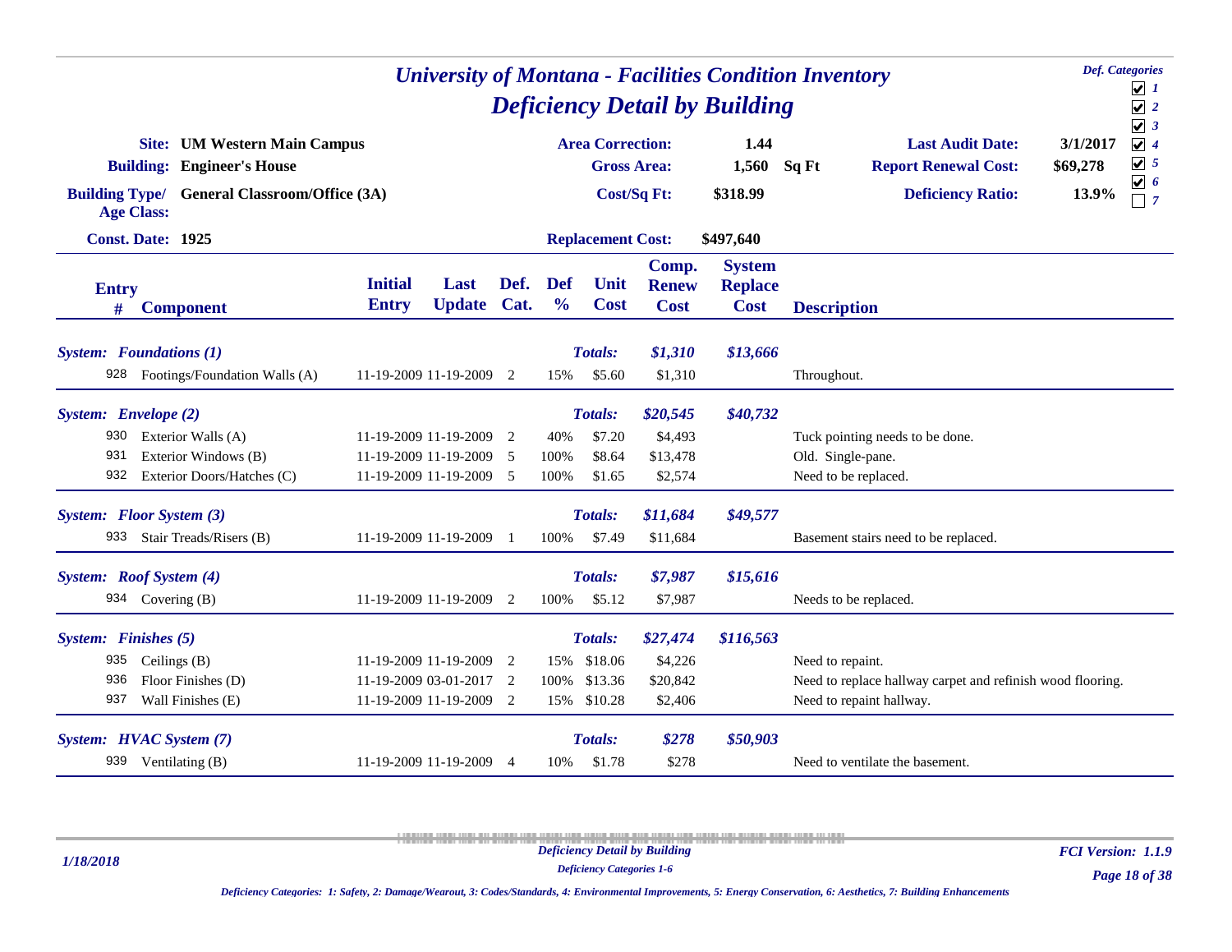| <b>Def.</b> Categories<br><b>University of Montana - Facilities Condition Inventory</b><br><b>Deficiency Detail by Building</b> |                                                                           |                         |  |  |     |                                               |                       |                                 |                    |                                                                 |                       |                                                                              |
|---------------------------------------------------------------------------------------------------------------------------------|---------------------------------------------------------------------------|-------------------------|--|--|-----|-----------------------------------------------|-----------------------|---------------------------------|--------------------|-----------------------------------------------------------------|-----------------------|------------------------------------------------------------------------------|
|                                                                                                                                 | <b>UM Western Main Campus</b><br>Site:<br><b>Building: Equine Studies</b> |                         |  |  |     | <b>Area Correction:</b><br><b>Gross Area:</b> |                       | 1.44<br>1,000                   | Sq Ft              | <b>Last Audit Date:</b><br><b>Report Renewal Cost:</b>          | 9/21/2016<br>\$13,112 | $\sqrt{3}$<br>$\sqrt{4}$<br>$\boxed{\mathbf{v}}$ 5<br>$\boxed{\mathbf{v}}$ 6 |
| <b>Building Type/</b>                                                                                                           | <b>General Classroom/Office (3A)</b><br><b>Age Class:</b>                 |                         |  |  |     | <b>Cost/Sq Ft:</b>                            |                       | \$318.99                        |                    | <b>Deficiency Ratio:</b>                                        | 4.1%                  | $\Box$ 7                                                                     |
|                                                                                                                                 | <b>Const. Date: 1945</b>                                                  |                         |  |  |     | <b>Replacement Cost:</b>                      |                       | \$318,990                       |                    |                                                                 |                       |                                                                              |
| <b>Initial</b><br>Def.<br>Last<br><b>Entry</b><br><b>Update</b><br>Cat.<br><b>Entry</b><br><b>Component</b><br>#                |                                                                           |                         |  |  |     | Unit<br><b>Cost</b>                           | Comp.<br><b>Renew</b> | <b>System</b><br><b>Replace</b> |                    |                                                                 |                       |                                                                              |
|                                                                                                                                 |                                                                           |                         |  |  |     |                                               | <b>Cost</b>           | <b>Cost</b>                     | <b>Description</b> |                                                                 |                       |                                                                              |
|                                                                                                                                 | <b>System:</b> Foundations (1)                                            |                         |  |  |     | <b>Totals:</b>                                | \$1,192               | \$8,760                         |                    |                                                                 |                       |                                                                              |
|                                                                                                                                 | 1182 Footings/Foundation Walls (A)                                        | 09-21-2016 09-21-2016 2 |  |  | 10% | \$5.60                                        | \$560                 |                                 |                    | Concrete is cracked and deteriorated.                           |                       |                                                                              |
| 1183                                                                                                                            | Exterior Steps/Retaining Walls (B)                                        | 09-21-2016 09-21-2016 6 |  |  | 20% | \$3.16                                        | \$632                 |                                 |                    | Paint is flaking, exposing raw wood.                            |                       |                                                                              |
| System: Envelope (2)                                                                                                            |                                                                           |                         |  |  |     | <b>Totals:</b>                                | \$5,040               | \$26,110                        |                    |                                                                 |                       |                                                                              |
|                                                                                                                                 | 1184 Exterior Walls (A)                                                   | 09-21-2016 09-21-2016 2 |  |  | 10% | \$7.20                                        | \$720                 |                                 |                    | Damaged siding, possible water penetration.                     |                       |                                                                              |
|                                                                                                                                 | 1185 Exterior Windows (B)                                                 | 09-21-2016 09-21-2016 6 |  |  | 50% | \$8.64                                        | \$4,320               |                                 |                    | Windows need recaulked and painted.                             |                       |                                                                              |
|                                                                                                                                 | System: Roof System (4)                                                   |                         |  |  |     | <b>Totals:</b>                                | \$1,536               | \$10,010                        |                    |                                                                 |                       |                                                                              |
|                                                                                                                                 | 1186 Covering (B)                                                         | 09-21-2016 09-21-2016 2 |  |  | 30% | \$5.12                                        | \$1,536               |                                 |                    | Some shingles are loose and/or missing.                         |                       |                                                                              |
| System: Finishes (5)                                                                                                            |                                                                           |                         |  |  |     | <b>Totals:</b>                                | \$5,344               | \$74,720                        |                    |                                                                 |                       |                                                                              |
|                                                                                                                                 | 1187 Floor Finishes (D)<br>09-21-2016 09-21-2016 2                        |                         |  |  |     | 40% \$13.36                                   | \$5,344               |                                 |                    | Carpet is worn and needs replaced. Wood floor needs refinished. |                       |                                                                              |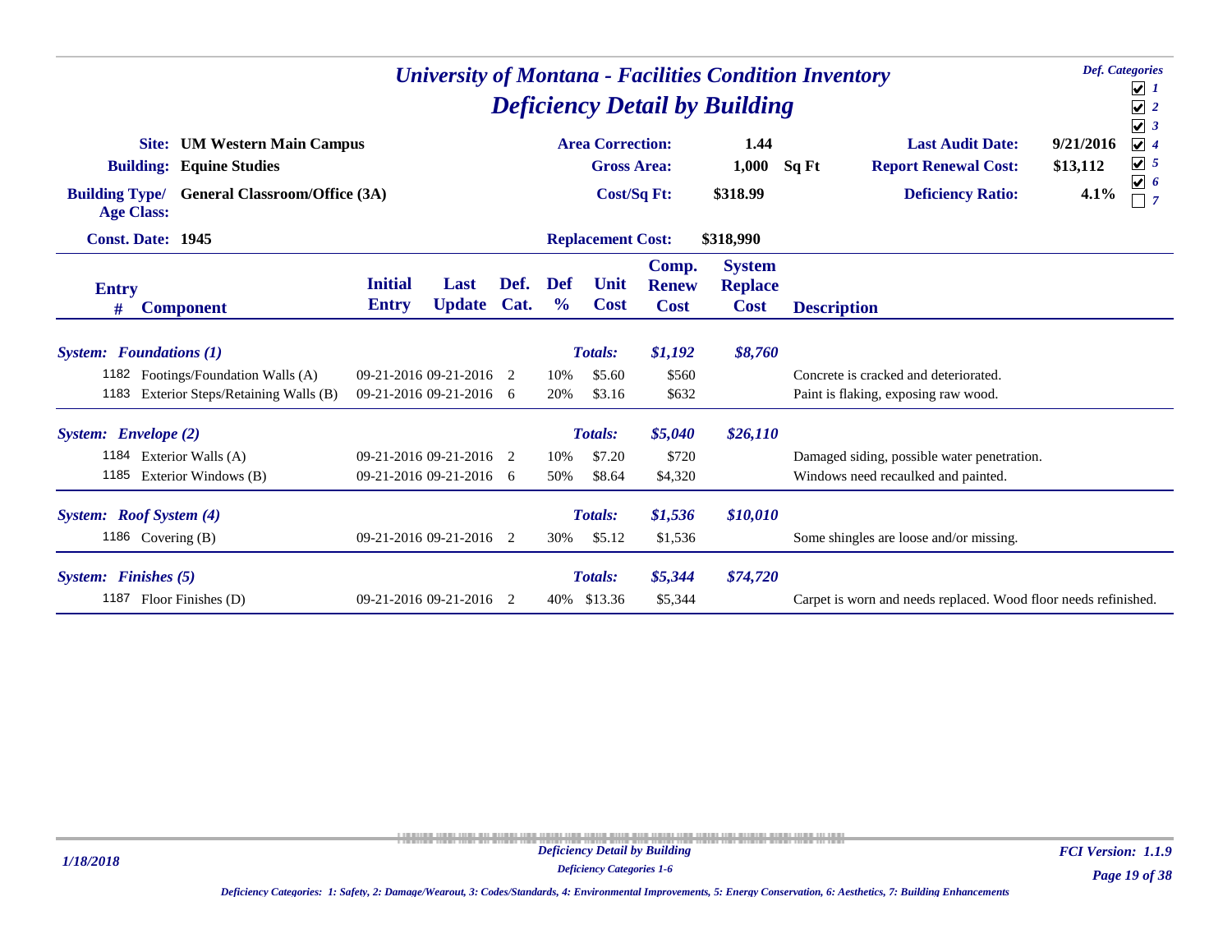| <b>Def.</b> Categories<br><b>University of Montana - Facilities Condition Inventory</b><br><b>Deficiency Detail by Building</b> |                                                                                                                |                                                                                                                                                                                                                                                                                                                                 |                                                        |      |                             |                          |                               |                                                |                    |                                                                                              |                       |                                                    |
|---------------------------------------------------------------------------------------------------------------------------------|----------------------------------------------------------------------------------------------------------------|---------------------------------------------------------------------------------------------------------------------------------------------------------------------------------------------------------------------------------------------------------------------------------------------------------------------------------|--------------------------------------------------------|------|-----------------------------|--------------------------|-------------------------------|------------------------------------------------|--------------------|----------------------------------------------------------------------------------------------|-----------------------|----------------------------------------------------|
|                                                                                                                                 |                                                                                                                |                                                                                                                                                                                                                                                                                                                                 |                                                        |      |                             |                          |                               |                                                |                    |                                                                                              |                       | $\sqrt{1}$<br>$\sqrt{2}$                           |
|                                                                                                                                 | <b>Site: UM Western Main Campus</b><br><b>Building: Family Housing</b>                                         |                                                                                                                                                                                                                                                                                                                                 |                                                        |      |                             | <b>Area Correction:</b>  | <b>Gross Area:</b>            | 1.21<br>12,525                                 | Sq Ft              | <b>Last Audit Date:</b><br><b>Report Renewal Cost:</b>                                       | 3/1/2017<br>\$597,303 | $\sqrt{3}$<br>$\sqrt{4}$<br>$\boxed{\mathbf{v}}$ 5 |
|                                                                                                                                 | <b>Building Type/ Residence Halls (10B)</b><br><b>Age Class:</b>                                               |                                                                                                                                                                                                                                                                                                                                 |                                                        |      |                             |                          | Cost/Sq Ft:                   | \$303.67                                       |                    | <b>Deficiency Ratio:</b>                                                                     | 15.7%                 | $\overline{\mathbf{v}}$ 6<br>$\Box$ 7              |
|                                                                                                                                 | Const. Date: 1958                                                                                              |                                                                                                                                                                                                                                                                                                                                 |                                                        |      |                             | <b>Replacement Cost:</b> |                               | \$3,803,592                                    |                    |                                                                                              |                       |                                                    |
| <b>Entry</b><br>#                                                                                                               | <b>Component</b>                                                                                               | <b>Initial</b><br><b>Entry</b>                                                                                                                                                                                                                                                                                                  | Last<br><b>Update Cat.</b>                             | Def. | <b>Def</b><br>$\frac{0}{0}$ | Unit<br><b>Cost</b>      | Comp.<br><b>Renew</b><br>Cost | <b>System</b><br><b>Replace</b><br><b>Cost</b> | <b>Description</b> |                                                                                              |                       |                                                    |
|                                                                                                                                 | <b>System:</b> Foundations (1)                                                                                 |                                                                                                                                                                                                                                                                                                                                 |                                                        |      |                             | Totals:                  | \$29,591                      | \$71,894                                       |                    |                                                                                              |                       |                                                    |
| 1020<br>1021                                                                                                                    | 1019 Footings/Foundation Walls (A)<br>Exterior Steps/Retaining Walls (B)<br>Exterior Steps/Retaining Walls (B) | \$4.41<br>\$22,094<br>$01-15-201001-15-20102$<br>40%<br>Water enters the building on the west side.<br>North end stairs need repaired.<br>$01-15-201003-01-20172$<br>\$1.33<br>\$3,332<br>20%<br>01-15-2010 01-15-2010 2<br>25%<br>\$1.33<br>\$4,165<br>The steps to the mechanical room on the west side need to be<br>redone. |                                                        |      |                             |                          |                               |                                                |                    |                                                                                              |                       |                                                    |
| System: Envelope (2)                                                                                                            |                                                                                                                |                                                                                                                                                                                                                                                                                                                                 |                                                        |      |                             | <b>Totals:</b>           | \$5,185                       | \$290,831                                      |                    |                                                                                              |                       |                                                    |
|                                                                                                                                 | 1023 Exterior Doors/Hatches (C)                                                                                |                                                                                                                                                                                                                                                                                                                                 | $01-15-201003-01-20172$                                |      | 60%                         | \$0.69                   | \$5,185                       |                                                |                    | The doors and door jambs are old and worn out.                                               |                       |                                                    |
| System: Finishes (5)                                                                                                            |                                                                                                                |                                                                                                                                                                                                                                                                                                                                 |                                                        |      |                             | Totals:                  | \$322,613                     | \$869,736                                      |                    |                                                                                              |                       |                                                    |
|                                                                                                                                 | 1024 Interior Doors/Hardware/Windows (01-15-2010 01-15-2010 2                                                  |                                                                                                                                                                                                                                                                                                                                 |                                                        |      | 75%                         | \$13.81                  | \$129,728                     |                                                |                    | The bathroom, closet, and bedroom doors are non-existent or<br>damaged due to wear and tear. |                       |                                                    |
|                                                                                                                                 | 1025 Floor Finishes (D)<br>1026 Wall Finishes (E)                                                              |                                                                                                                                                                                                                                                                                                                                 | $01-15-201001-15-20102$<br>$01-15-2010$ $01-15-2010$ 2 |      | 50%<br>50%                  | \$19.84<br>\$10.96       | \$124,248<br>\$68,637         |                                                |                    | Carpeting needs to be replaced.<br>Needs to be repainted.                                    |                       |                                                    |
|                                                                                                                                 | System: HVAC System (7)                                                                                        |                                                                                                                                                                                                                                                                                                                                 |                                                        |      |                             | Totals:                  | \$35,383                      | \$311,747                                      |                    |                                                                                              |                       |                                                    |
|                                                                                                                                 | 1027 Heating (A)<br>1028 Ventilating (B)                                                                       |                                                                                                                                                                                                                                                                                                                                 | 01-15-2010 01-15-2010 2<br>$01-15-2010$ $01-15-2010$ 2 |      | 20%<br>50%                  | \$7.65<br>\$2.59         | \$19,163<br>\$16,220          |                                                |                    | Traps need to be replaced.<br>Need to have better ventilation in the kitchens and bathrooms. |                       |                                                    |
|                                                                                                                                 | <b>System:</b> Plumbing System (8)                                                                             |                                                                                                                                                                                                                                                                                                                                 |                                                        |      |                             | <b>Totals:</b>           | \$101,388                     | \$560,744                                      |                    |                                                                                              |                       |                                                    |
|                                                                                                                                 | 1029 Fixtures (A)                                                                                              |                                                                                                                                                                                                                                                                                                                                 | 01-15-2010 03-01-2017 2                                |      | 50%                         | \$8.89                   | \$55,674                      |                                                |                    | Replace old shower fixtures.                                                                 |                       |                                                    |
|                                                                                                                                 | 1030 Waste Piping (C)                                                                                          |                                                                                                                                                                                                                                                                                                                                 | $01-15-2010$ $01-15-2010$ 2                            |      | 33%                         | \$11.06                  | \$45,714                      |                                                |                    | Shower drains are clogging continually and traps are not user-<br>friendly for maintenance.  |                       |                                                    |

*1/18/2018*

*FCI Version: 1.1.9*

*Deficiency Categories 1-6*

*Page 20 of 38*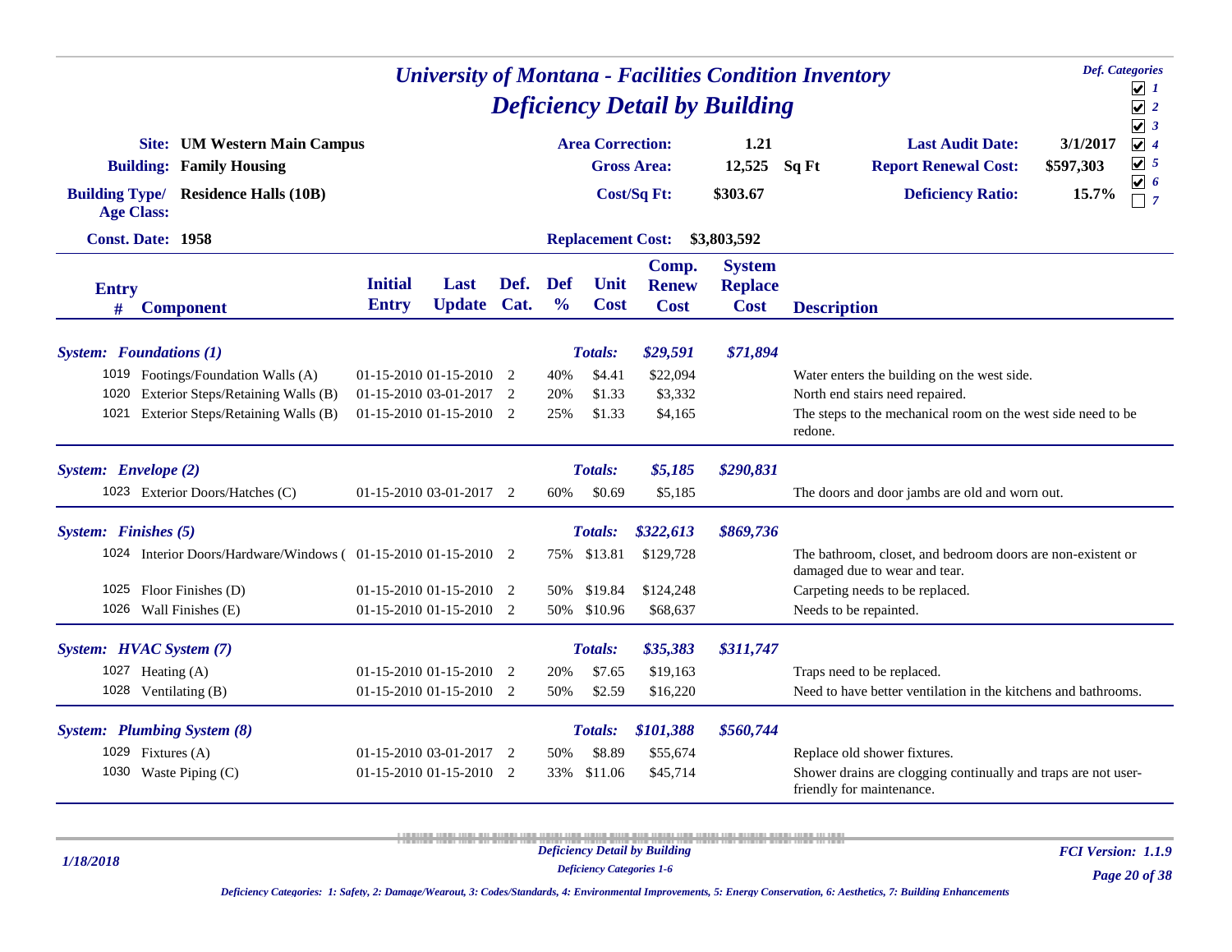|                                                         | <b>University of Montana - Facilities Condition Inventory</b><br><b>Deficiency Detail by Building</b> |                                |                         |                                         |                             |                          |                                      |                                                |                                             |                                      |  |  |  |  |  |
|---------------------------------------------------------|-------------------------------------------------------------------------------------------------------|--------------------------------|-------------------------|-----------------------------------------|-----------------------------|--------------------------|--------------------------------------|------------------------------------------------|---------------------------------------------|--------------------------------------|--|--|--|--|--|
|                                                         | <b>Site:</b> UM Western Main Campus                                                                   |                                |                         |                                         |                             | <b>Area Correction:</b>  |                                      | 1.21                                           | <b>Last Audit Date:</b>                     | $\sqrt{3}$<br>$\sqrt{4}$<br>3/1/2017 |  |  |  |  |  |
|                                                         | <b>Building: Family Housing</b>                                                                       |                                |                         |                                         |                             | <b>Gross Area:</b>       |                                      | 12,525                                         | Sq Ft<br><b>Report Renewal Cost:</b>        | $\sqrt{5}$<br>\$597,303              |  |  |  |  |  |
| <b>Building Type/</b><br><b>Age Class:</b>              | <b>Residence Halls (10B)</b><br><b>Const. Date: 1958</b>                                              |                                |                         |                                         |                             |                          | Cost/Sq Ft:                          | \$303.67                                       | <b>Deficiency Ratio:</b>                    | $\boxed{\mathbf{v}}$ 6<br>15.7%      |  |  |  |  |  |
|                                                         |                                                                                                       |                                |                         | <b>Replacement Cost:</b><br>\$3,803,592 |                             |                          |                                      |                                                |                                             |                                      |  |  |  |  |  |
| <b>Entry</b><br>#                                       | <b>Component</b>                                                                                      | <b>Initial</b><br><b>Entry</b> | Last<br><b>Update</b>   | Def.<br>Cat.                            | <b>Def</b><br>$\frac{6}{9}$ | Unit<br><b>Cost</b>      | Comp.<br><b>Renew</b><br><b>Cost</b> | <b>System</b><br><b>Replace</b><br><b>Cost</b> | <b>Description</b>                          |                                      |  |  |  |  |  |
| System: Electrical System (9)<br>1031<br>Lighting $(B)$ |                                                                                                       |                                | $01-15-201003-01-20172$ |                                         | 30%                         | <b>Totals:</b><br>\$7.85 | \$29,496<br>\$29,496                 | \$349,448                                      | Overhang lights in the apartments.          |                                      |  |  |  |  |  |
| System: Safety System (11)<br>1032                      | Extinguishing System (B)                                                                              |                                | 01-15-2010 01-15-2010   |                                         | 100%                        | <b>Totals:</b><br>\$5.88 | \$73,647<br>\$73,647                 | \$231,337                                      | This building has no fire sprinkler system. |                                      |  |  |  |  |  |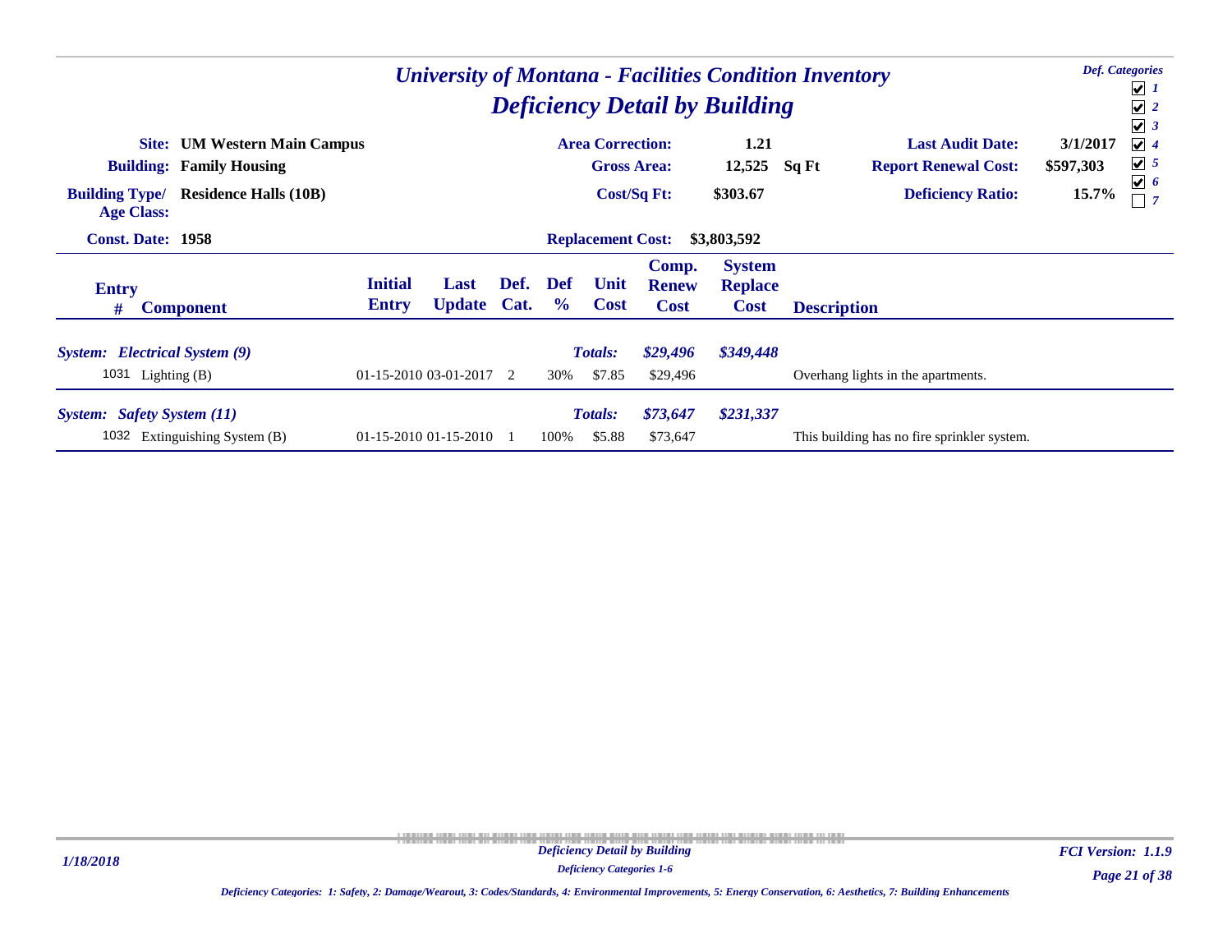|                                                                                                                                       |                                                    | <b>University of Montana - Facilities Condition Inventory</b> |              |                             |                                              |                                      | <b>Def.</b> Categories<br>$\sqrt{1}$           |                    |                                                                                                              |                                 |                                                                                        |
|---------------------------------------------------------------------------------------------------------------------------------------|----------------------------------------------------|---------------------------------------------------------------|--------------|-----------------------------|----------------------------------------------|--------------------------------------|------------------------------------------------|--------------------|--------------------------------------------------------------------------------------------------------------|---------------------------------|----------------------------------------------------------------------------------------|
|                                                                                                                                       |                                                    |                                                               |              |                             |                                              |                                      | <b>Deficiency Detail by Building</b>           |                    |                                                                                                              |                                 | $\sqrt{2}$                                                                             |
| <b>Site:</b> UM Western Main Campus<br><b>Building: Food Service</b><br><b>Building Type/ Food Services (9A)</b><br><b>Age Class:</b> |                                                    |                                                               |              |                             | <b>Area Correction:</b>                      | <b>Gross Area:</b><br>Cost/Sq Ft:    | 1.21<br>14,828<br>\$313.58                     | Sq Ft              | <b>Last Audit Date:</b><br><b>Report Renewal Cost:</b><br><b>Deficiency Ratio:</b>                           | 1/15/2010<br>\$717,958<br>15.4% | $\sqrt{3}$<br>$\sqrt{4}$<br>$\sqrt{5}$<br>$\blacktriangledown$<br>-6<br>$\overline{7}$ |
| <b>Const. Date: 1919</b>                                                                                                              |                                                    |                                                               |              |                             | <b>Replacement Cost:</b>                     |                                      | \$4,649,913                                    |                    |                                                                                                              |                                 |                                                                                        |
| <b>Entry</b><br>#<br><b>Component</b>                                                                                                 | <b>Initial</b><br><b>Entry</b>                     | Last<br><b>Update</b>                                         | Def.<br>Cat. | <b>Def</b><br>$\frac{0}{0}$ | Unit<br><b>Cost</b>                          | Comp.<br><b>Renew</b><br><b>Cost</b> | <b>System</b><br><b>Replace</b><br><b>Cost</b> | <b>Description</b> |                                                                                                              |                                 |                                                                                        |
| <b>System:</b> Foundations (1)<br>1093 Footings/Foundation Walls (A)                                                                  | 01-15-2010 01-15-2010 2                            |                                                               |              |                             | <b>Totals:</b><br>40% \$16.56                | \$98,221<br>\$98,221                 | \$284,846                                      |                    | Water coming in through the foundation.                                                                      |                                 |                                                                                        |
| System: Envelope (2)<br>1094 Exterior Windows (B)                                                                                     | $01-15-2010$ $01-15-2010$ 2                        |                                                               |              | 100%                        | <b>Totals:</b><br>\$15.83                    | \$234,727<br>\$234,727               | \$769,870                                      |                    | Replace all due to wear and tear.                                                                            |                                 |                                                                                        |
| System: Floor System (3)<br>1095 Floor Structure (A)                                                                                  | 01-15-2010 01-15-2010 2                            |                                                               |              |                             | Totals:<br>20% \$12.09                       | \$35,854<br>\$35,854                 | \$198,695                                      |                    | The serving line, seating, and storage areas all have heaving floors.                                        |                                 |                                                                                        |
| System: Finishes (5)<br>1097 Ceilings (B)<br>1098 Interior Doors/Hardware/Windows (01-15-2010 01-15-2010 2                            | 01-15-2010 01-15-2010 2                            |                                                               |              | 10%<br>10%                  | <b>Totals:</b><br>\$15.17<br>\$4.32          | \$28,900<br>\$22,494<br>\$6,406      | \$759,194                                      |                    | Ceiling tiles need to be replaced.<br>Need to replace the old, wood doors.                                   |                                 |                                                                                        |
| System: HVAC System (7)<br>1099 Heating (A)<br>1100 Cooling $(C)$                                                                     | 01-15-2010 01-15-2010 4<br>01-15-2010 01-15-2010 4 |                                                               |              |                             | <b>Totals:</b><br>50% \$21.21<br>30% \$10.61 | \$204,449<br>\$157,251<br>\$47,198   | \$563,464                                      | insufficient heat. | The Lewis & Clark Room is difficult to heat and therefore has<br>The cafeteria is too hot. Perhaps needs AC. |                                 |                                                                                        |
| <b>System:</b> Plumbing System (8)<br>1101 Waste Piping (C)                                                                           | 01-15-2010 01-15-2010 2                            |                                                               |              | 80%                         | <b>Totals:</b><br>\$8.03                     | \$95,255<br>\$95,255                 | \$500,445                                      |                    | Needs to be replaced due to age, back-up, and some flooding.                                                 |                                 |                                                                                        |
| System: Electrical System (9)<br>1102 Lighting $(B)$                                                                                  | 01-15-2010 01-15-2010 5                            |                                                               |              | 20%                         | Totals:<br>\$6.93                            | \$20,552<br>\$20,552                 | \$361,655                                      |                    | Needs to be upgraded from the old T-12 lighting.                                                             |                                 |                                                                                        |
| 1/18/2018                                                                                                                             |                                                    |                                                               |              |                             | <b>Deficiency Categories 1-6</b>             | <b>Deficiency Detail by Building</b> |                                                |                    |                                                                                                              | FCI Version: 1.1.9              | Page 22 of 38                                                                          |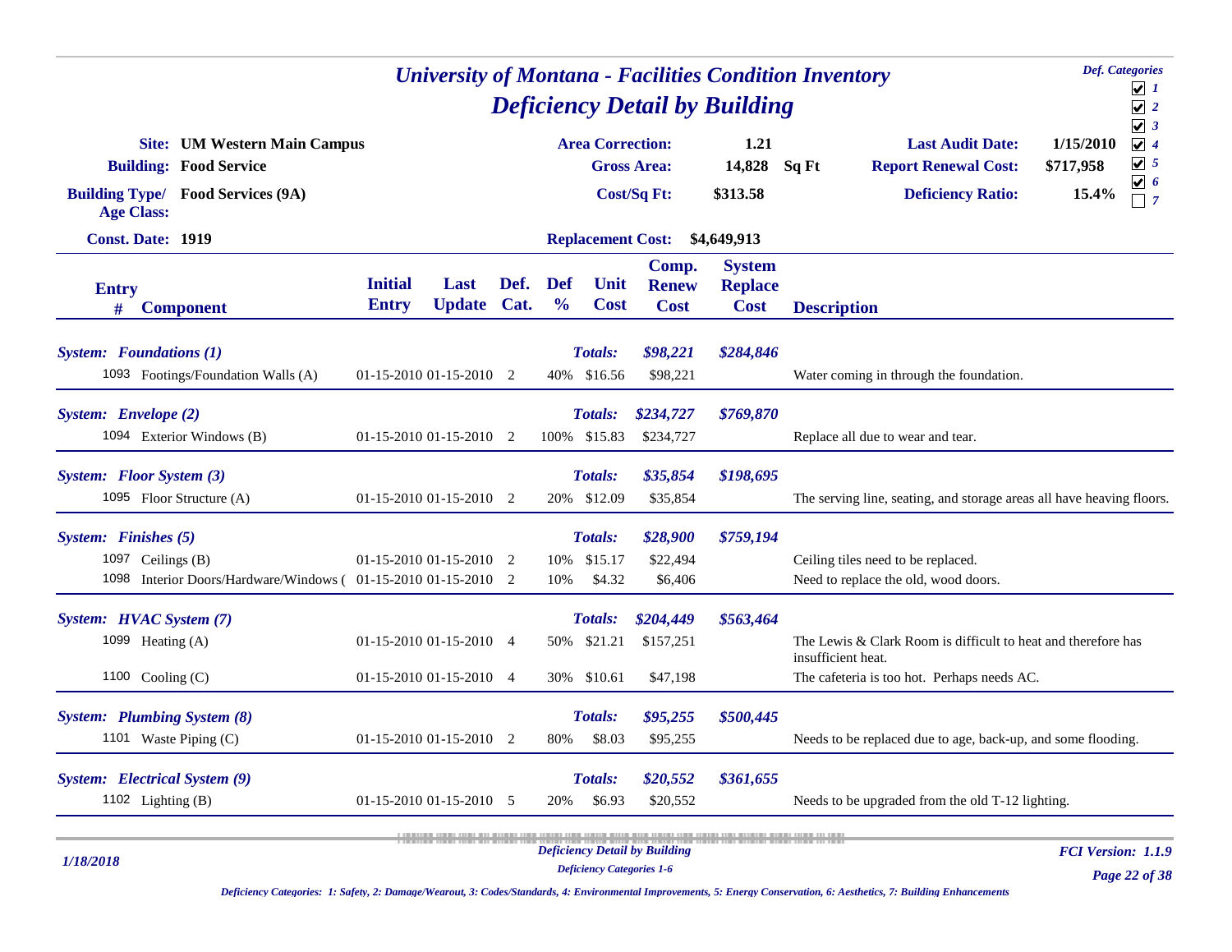| <b>Def.</b> Categories<br><b>University of Montana - Facilities Condition Inventory</b><br><b>Deficiency Detail by Building</b><br><b>Area Correction:</b> |                                |                     |      |                      |                          |                                      |                                                |                    |                                                        |                       |                                                    |
|------------------------------------------------------------------------------------------------------------------------------------------------------------|--------------------------------|---------------------|------|----------------------|--------------------------|--------------------------------------|------------------------------------------------|--------------------|--------------------------------------------------------|-----------------------|----------------------------------------------------|
| <b>Site:</b> UM Western Main Campus<br><b>Grand House</b><br><b>Building:</b>                                                                              |                                |                     |      |                      | <b>Gross Area:</b>       |                                      | 1.44<br>2,600                                  | Sq Ft              | <b>Last Audit Date:</b><br><b>Report Renewal Cost:</b> | 11/7/2013<br>\$58,676 | $\sqrt{3}$<br>$\sqrt{4}$<br>$\boxed{\mathbf{v}}$ 5 |
| <b>Building Type/</b><br>House, Single Family (31A)<br><b>Age Class:</b>                                                                                   |                                |                     |      |                      |                          | Cost/Sq Ft:                          | \$135.24                                       |                    | <b>Deficiency Ratio:</b>                               | 16.7%                 | $\boxed{\mathbf{v}}$ 6<br>$\overline{7}$           |
| Const. Date: 1927                                                                                                                                          |                                |                     |      |                      | <b>Replacement Cost:</b> |                                      | \$351,624                                      |                    |                                                        |                       |                                                    |
| <b>Entry</b><br><b>Component</b><br>#                                                                                                                      | <b>Initial</b><br><b>Entry</b> | Last<br>Update Cat. | Def. | Def<br>$\frac{0}{0}$ | Unit<br><b>Cost</b>      | Comp.<br><b>Renew</b><br><b>Cost</b> | <b>System</b><br><b>Replace</b><br><b>Cost</b> | <b>Description</b> |                                                        |                       |                                                    |
| <b>System:</b> Foundations (1)                                                                                                                             |                                |                     |      |                      | Totals:                  | \$10,530                             | \$14,300                                       |                    |                                                        |                       |                                                    |
| 1156 Footings/Foundation Walls (A)                                                                                                                         | 11-07-2013 11-07-2013 2        |                     |      | 100%                 | \$4.05                   | \$10,530                             |                                                |                    | Concrete is failing and water leaks into basement.     |                       |                                                    |
| System: Envelope (2)                                                                                                                                       |                                |                     |      |                      | Totals:                  | \$8,444                              | \$45,578                                       |                    |                                                        |                       |                                                    |
| 1153 Exterior Walls (A)                                                                                                                                    | 11-07-2013 11-07-2013 2        |                     |      | 25%                  | \$12.19                  | \$7,924                              |                                                |                    | Paint is blistering in some places.                    |                       |                                                    |
| 1154 Exterior Doors/Hatches (C)                                                                                                                            | 11-07-2013 11-07-2013 2        |                     |      | 50%                  | \$0.40                   | \$520                                |                                                |                    | Doors are leaky and hard to open.                      |                       |                                                    |
| System: Finishes (5)                                                                                                                                       |                                |                     |      |                      | Totals:                  | \$3,874                              | \$74,074                                       |                    |                                                        |                       |                                                    |
| 1152 Wall Finishes (E)                                                                                                                                     | 11-07-2013 11-07-2013 2        |                     |      | 50%                  | \$2.98                   | \$3,874                              |                                                |                    | Plaster walls and ceilings need redone.                |                       |                                                    |
| System: HVAC System (7)                                                                                                                                    |                                |                     |      |                      | Totals:                  | \$13,624                             | \$37,310                                       |                    |                                                        |                       |                                                    |
| 1151 Heating (A)                                                                                                                                           | 11-07-2013 11-07-2013 2        |                     |      | 100%                 | \$5.24                   | \$13,624                             |                                                |                    | Furnace is worn out and needs replaced.                |                       |                                                    |
| <b>System:</b> Plumbing System (8)                                                                                                                         |                                |                     |      |                      | Totals:                  | \$14,560                             | \$47,710                                       |                    |                                                        |                       |                                                    |
| 1149 Fixtures (A)                                                                                                                                          | 11-07-2013 11-07-2013 2        |                     |      | 100%                 | \$5.60                   | \$14,560                             |                                                |                    | Plumbing fixtures are worn out and need replaced.      |                       |                                                    |
| System: Electrical System (9)                                                                                                                              |                                |                     |      |                      | <b>Totals:</b>           | \$7,644                              | \$26,676                                       |                    |                                                        |                       |                                                    |
| 1148 Building Service (A)                                                                                                                                  | 11-07-2013 11-07-2013 2        |                     |      | 100%                 | \$2.94                   | \$7,644                              |                                                |                    | Underground electrical service needs replaced.         |                       |                                                    |

*Deficiency Categories 1-6*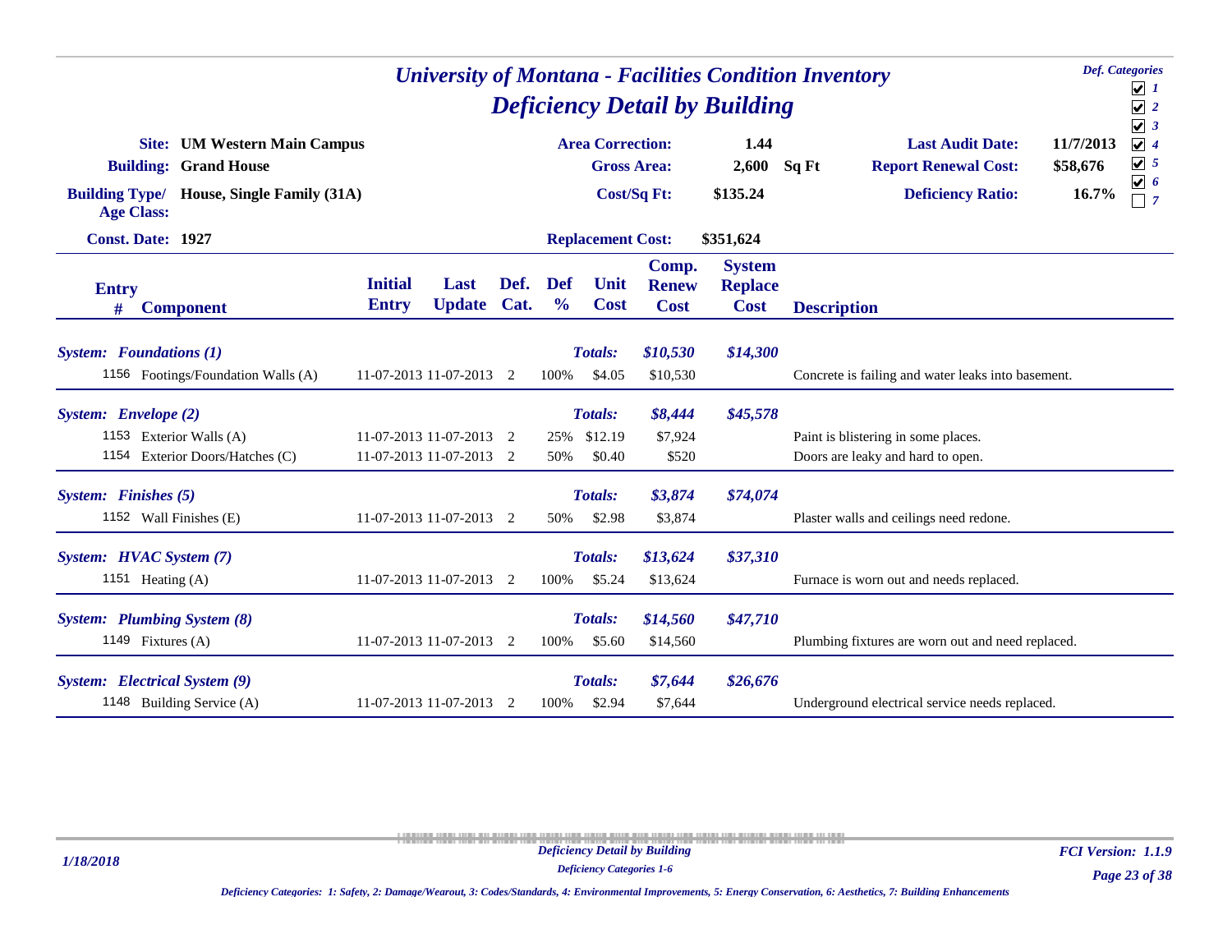|                                           | <b>University of Montana - Facilities Condition Inventory</b><br><b>Deficiency Detail by Building</b>                                                                      |                                |                                                |              |                      |                                                |                                      |                                                |                                                                        |                        |                                                                                             |  |  |  |
|-------------------------------------------|----------------------------------------------------------------------------------------------------------------------------------------------------------------------------|--------------------------------|------------------------------------------------|--------------|----------------------|------------------------------------------------|--------------------------------------|------------------------------------------------|------------------------------------------------------------------------|------------------------|---------------------------------------------------------------------------------------------|--|--|--|
|                                           | <b>UM Western Main Campus</b><br>Site:<br><b>Building: Heating Plant - Western</b><br><b>Building Type/</b><br><b>Central Heating Facilities (7A)</b><br><b>Age Class:</b> |                                |                                                |              |                      | <b>Area Correction:</b><br><b>Gross Area:</b>  |                                      | 1.44<br>4,558                                  | <b>Last Audit Date:</b><br><b>Report Renewal Cost:</b><br>Sq Ft        | 11/19/2009<br>\$51,428 | $\blacktriangledown$<br>3<br>$\sqrt{4}$<br>$\boxed{\mathbf{v}}$ 5<br>$\boxed{\mathbf{v}}$ 6 |  |  |  |
|                                           | <b>Const. Date: 1926</b>                                                                                                                                                   |                                |                                                |              |                      | <b>Cost/Sq Ft:</b><br><b>Replacement Cost:</b> |                                      | \$186.64<br>\$850,705                          | <b>Deficiency Ratio:</b>                                               | $6.0\%$                | $\overline{7}$                                                                              |  |  |  |
| <b>Entry</b><br>#                         | <b>Component</b>                                                                                                                                                           | <b>Initial</b><br><b>Entry</b> | Last<br><b>Update</b>                          | Def.<br>Cat. | Def<br>$\frac{6}{9}$ | Unit<br><b>Cost</b>                            | Comp.<br><b>Renew</b><br><b>Cost</b> | <b>System</b><br><b>Replace</b><br><b>Cost</b> | <b>Description</b>                                                     |                        |                                                                                             |  |  |  |
| <b>System:</b> Foundations (1)<br>944     | Footings/Foundation Walls (A)                                                                                                                                              |                                | 11-19-2009 11-19-2009 2                        |              | 25%                  | Totals:<br>\$10.20                             | \$11,623<br>\$11,623                 | \$61,852                                       | Cracking. Throughout.                                                  |                        |                                                                                             |  |  |  |
| System: Envelope (2)<br>945               | Exterior Walls (A)                                                                                                                                                         |                                | 11-19-2009 11-19-2009 2                        |              | 25%                  | <b>Totals:</b><br>\$25.42                      | \$28,966<br>\$28,966                 | \$195,401                                      | Painting and tuck-pointing.                                            |                        |                                                                                             |  |  |  |
| <b>System:</b> Finishes (5)<br>946<br>947 | Floor Finishes (D)<br>Wall Finishes (E)                                                                                                                                    |                                | 11-19-2009 11-19-2009<br>11-19-2009 11-19-2009 | 2<br>2       | 40%<br>25%           | <b>Totals:</b><br>\$5.57<br>\$0.60             | \$10,839<br>\$10,155<br>\$684        | \$47,905                                       | Needs to be repainted.<br>Painting needs to be done in various places. |                        |                                                                                             |  |  |  |

*Page 24 of 38 FCI Version: 1.1.9*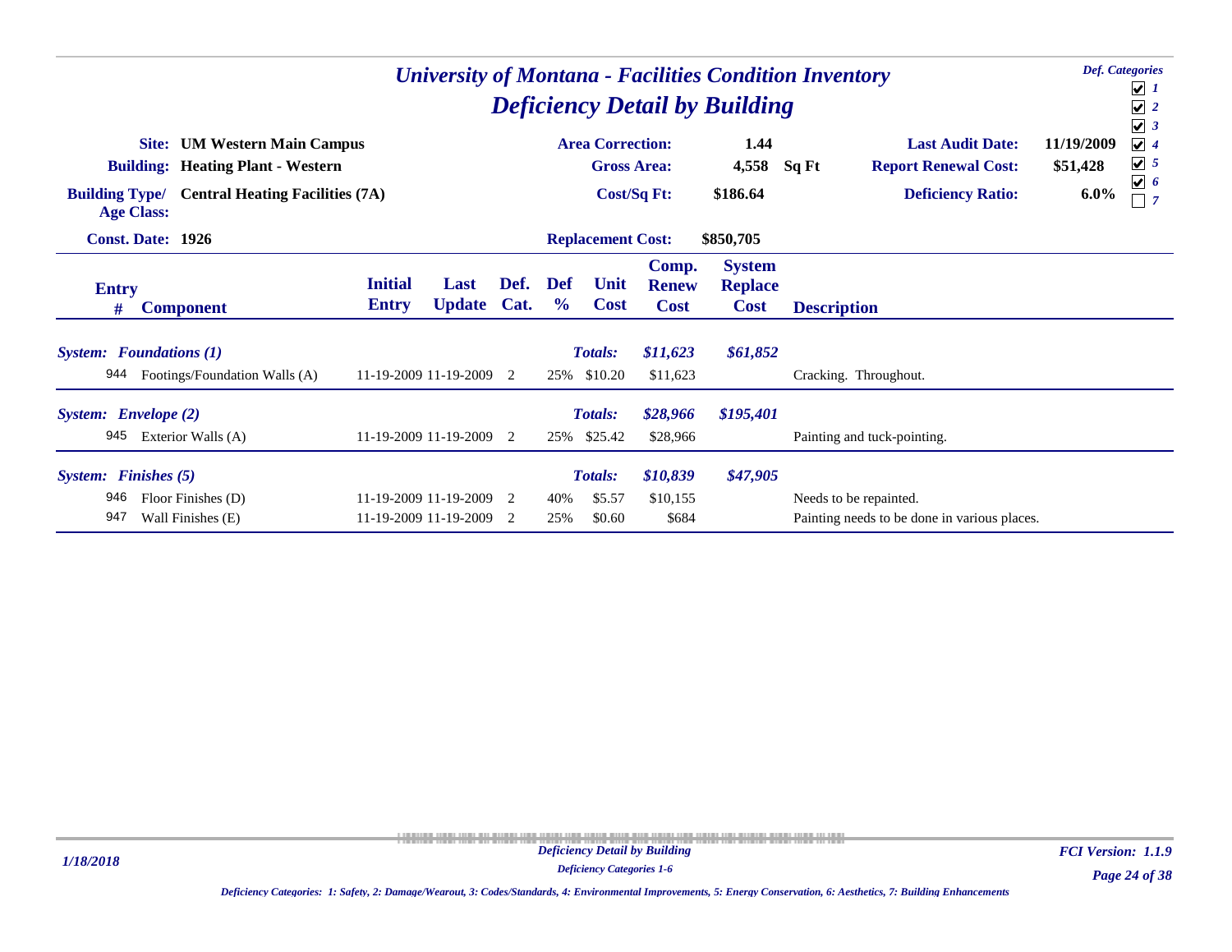|                                                                                                                                                                       |                                                                               |                       |              |                             |                                                           | <b>University of Montana - Facilities Condition Inventory</b> |                                                |          | <b>Def.</b> Categories                                                                                                                 |                                                            |                                                              |
|-----------------------------------------------------------------------------------------------------------------------------------------------------------------------|-------------------------------------------------------------------------------|-----------------------|--------------|-----------------------------|-----------------------------------------------------------|---------------------------------------------------------------|------------------------------------------------|----------|----------------------------------------------------------------------------------------------------------------------------------------|------------------------------------------------------------|--------------------------------------------------------------|
|                                                                                                                                                                       |                                                                               |                       |              |                             |                                                           | <b>Deficiency Detail by Building</b>                          |                                                |          | $\boxed{\blacktriangledown}$ 1<br>$\sqrt{2}$                                                                                           |                                                            |                                                              |
| <b>Site:</b> UM Western Main Campus<br><b>Building: Jordan Hall</b><br><b>Building Type/ Residence Halls (10B)</b><br><b>Age Class:</b><br>Const. Date: 1958          |                                                                               |                       |              |                             | <b>Area Correction:</b>                                   | <b>Gross Area:</b><br>Cost/Sq Ft:                             | 1.21<br>10,172<br>\$303.67                     | Sq Ft    | <b>Last Audit Date:</b><br><b>Report Renewal Cost:</b><br><b>Deficiency Ratio:</b>                                                     | $\sqrt{3}$<br>$\sqrt{4}$<br>3/1/2017<br>\$309,100<br>10.0% | $\boxed{\mathbf{v}}$ 5<br>$\boxed{\mathbf{v}}$ 6<br>$\Box$ 7 |
|                                                                                                                                                                       |                                                                               |                       |              |                             | <b>Replacement Cost:</b>                                  |                                                               | \$3,089,033                                    |          |                                                                                                                                        |                                                            |                                                              |
| <b>Entry</b><br><b>Component</b><br>#                                                                                                                                 | <b>Initial</b><br><b>Entry</b>                                                | Last<br><b>Update</b> | Def.<br>Cat. | <b>Def</b><br>$\frac{0}{0}$ | Unit<br><b>Cost</b>                                       | Comp.<br><b>Renew</b><br><b>Cost</b>                          | <b>System</b><br><b>Replace</b><br><b>Cost</b> |          | <b>Description</b>                                                                                                                     |                                                            |                                                              |
| System: Envelope (2)<br>1035 Exterior Windows (B)                                                                                                                     | $01-15-201001-15-20102$                                                       |                       |              | 100%                        | Totals:<br>\$5.96                                         | \$60,625<br>\$60,625                                          | \$236,194                                      |          | All windows need to be replaced due to age and wear and tear.                                                                          |                                                            |                                                              |
| System: Floor System (3)<br>1037 Stair Treads/Risers (B)                                                                                                              | 01-15-2010 01-15-2010 2                                                       |                       |              | 100%                        | Totals:<br>\$6.68                                         | \$67,949<br>\$67,949                                          | \$540,235                                      |          | Replaced stair treads.                                                                                                                 |                                                            |                                                              |
| System: Roof System (4)<br>1038 Covering (B)                                                                                                                          | $01-15-2010$ $01-15-2010$ 2                                                   |                       |              | 10%                         | Totals:<br>\$1.09                                         | \$1,109<br>\$1,109                                            | \$34,076                                       |          | Roof is leaking around the edges. Needs to be replaced.                                                                                |                                                            |                                                              |
| System: Finishes (5)<br>1039 Ceilings (B)<br>1040<br>Interior Doors/Hardware/Windows (01-15-2010 01-15-2010 2<br>1041<br>Floor Finishes (D)<br>1042 Wall Finishes (E) | $01-15-201001-15-20102$<br>01-15-2010 01-15-2010 2<br>01-15-2010 01-15-2010 2 |                       |              | 25%<br>20%<br>33%<br>30%    | <b>Totals:</b><br>\$1.99<br>\$13.81<br>\$19.84<br>\$10.96 | \$133,200<br>\$5,061<br>\$28,095<br>\$66,598<br>\$33,446      | \$706,344                                      | Repaint. | Replace damaged ceiling tiles in the halls.<br>Replaced door knobs due to wear and tear.<br>Replace hall carpets due to wear and tear. |                                                            |                                                              |
| <b>System:</b> Plumbing System (8)<br>1043 Fixtures $(A)$                                                                                                             | 01-15-2010 03-01-2017 2                                                       |                       |              | 10%                         | Totals:<br>\$8.89                                         | \$9,043<br>\$9,043                                            | \$455,400                                      |          | Replace hallway sink fixtures due to wear and tear.                                                                                    |                                                            |                                                              |
| System: Electrical System (9)<br>1044 Lighting $(B)$                                                                                                                  | $01-15-201001-15-20102$                                                       |                       |              | 25%                         | Totals:<br>\$7.85                                         | \$19,963<br>\$19,963                                          | \$283,799                                      |          | Hall light fixtures have grid damage.                                                                                                  |                                                            |                                                              |
| System: Safety System (11)<br>1045 Exit/Emergency Lighting/Alarms (C 01-15-2010 01-15-2010 1                                                                          |                                                                               |                       |              | 40%                         | Totals:<br>\$4.23                                         | \$17,211<br>\$17,211                                          | \$187,877                                      |          | The Fire Alarm System sound level is too low.                                                                                          |                                                            |                                                              |
| 1/18/2018                                                                                                                                                             |                                                                               |                       |              |                             | <b>Deficiency Categories 1-6</b>                          | <b>Deficiency Detail by Building</b>                          |                                                |          |                                                                                                                                        | <b>FCI Version: 1.1.9</b>                                  | 25.20                                                        |

*Deficiency Categories: 1: Safety, 2: Damage/Wearout, 3: Codes/Standards, 4: Environmental Improvements, 5: Energy Conservation, 6: Aesthetics, 7: Building Enhancements*

*Page 25 of 38*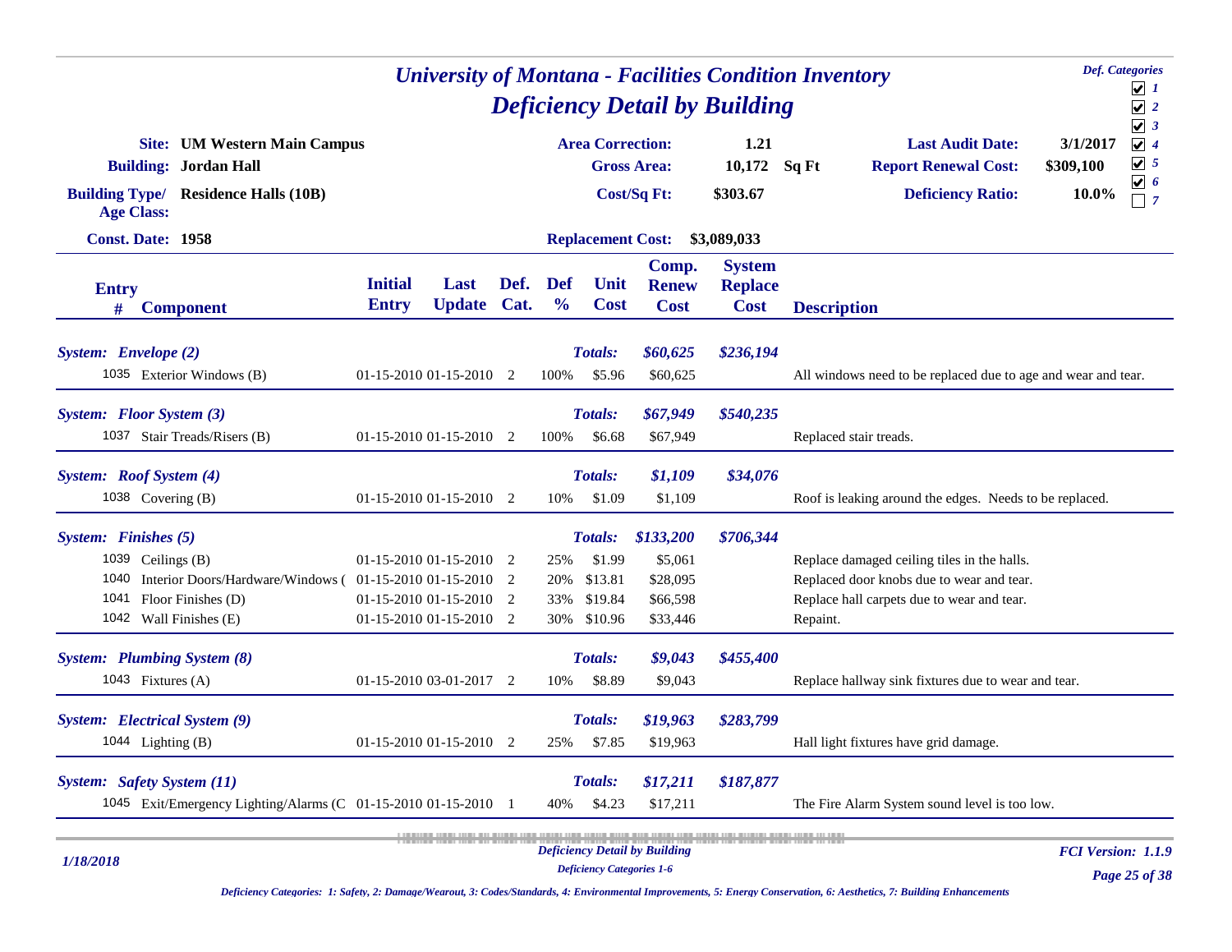| <b>University of Montana - Facilities Condition Inventory</b><br><b>Deficiency Detail by Building</b><br><b>Area Correction:</b> |                                     |                                |                         |                |                             |                          |                                      |                                                |                                      |                                       |  |  |  |
|----------------------------------------------------------------------------------------------------------------------------------|-------------------------------------|--------------------------------|-------------------------|----------------|-----------------------------|--------------------------|--------------------------------------|------------------------------------------------|--------------------------------------|---------------------------------------|--|--|--|
|                                                                                                                                  | <b>Site:</b> UM Western Main Campus |                                |                         |                |                             |                          |                                      | 1.44                                           | <b>Last Audit Date:</b>              | $\sqrt{3}$<br>$\sqrt{4}$<br>11/7/2013 |  |  |  |
|                                                                                                                                  | <b>Building: Kurtz House</b>        |                                |                         |                |                             | <b>Gross Area:</b>       |                                      | 2,000                                          | Sq Ft<br><b>Report Renewal Cost:</b> | $\boxed{\bigcup}$ 5<br>\$17,120       |  |  |  |
| <b>Building Type/</b><br><b>Age Class:</b>                                                                                       | House, Single Family (31A)          |                                |                         |                |                             | Cost/Sq Ft:              |                                      | \$135.24                                       | <b>Deficiency Ratio:</b>             | $\boxed{\mathbf{v}}$ 6<br>6.3%        |  |  |  |
| <b>Const. Date: 1943</b>                                                                                                         |                                     |                                |                         |                |                             | <b>Replacement Cost:</b> |                                      | \$270,480                                      |                                      |                                       |  |  |  |
| <b>Entry</b><br>#                                                                                                                | <b>Component</b>                    | <b>Initial</b><br><b>Entry</b> | Last<br><b>Update</b>   | Def.<br>Cat.   | <b>Def</b><br>$\frac{6}{9}$ | Unit<br><b>Cost</b>      | Comp.<br><b>Renew</b><br><b>Cost</b> | <b>System</b><br><b>Replace</b><br><b>Cost</b> | <b>Description</b>                   |                                       |  |  |  |
| System: Envelope (2)                                                                                                             | 1173 Exterior Windows (B)           |                                | 11-07-2013 11-07-2013 2 |                | 100%                        | <b>Totals:</b><br>\$2.09 | \$4,180<br>\$4,180                   | \$35,060                                       | Windows need repalced.               |                                       |  |  |  |
| System: Finishes (5)<br>1174 Floor Finishes (D)                                                                                  |                                     |                                | 11-07-2013 11-07-2013   | $\overline{2}$ | 100%                        | <b>Totals:</b><br>\$6.47 | \$12,940<br>\$12,940                 | \$56,980                                       | Floors need replaced.                |                                       |  |  |  |

*Page 26 of 38 FCI Version: 1.1.9*

*Deficiency Categories 1-6 Deficiency Categories: 1: Safety, 2: Damage/Wearout, 3: Codes/Standards, 4: Environmental Improvements, 5: Energy Conservation, 6: Aesthetics, 7: Building Enhancements*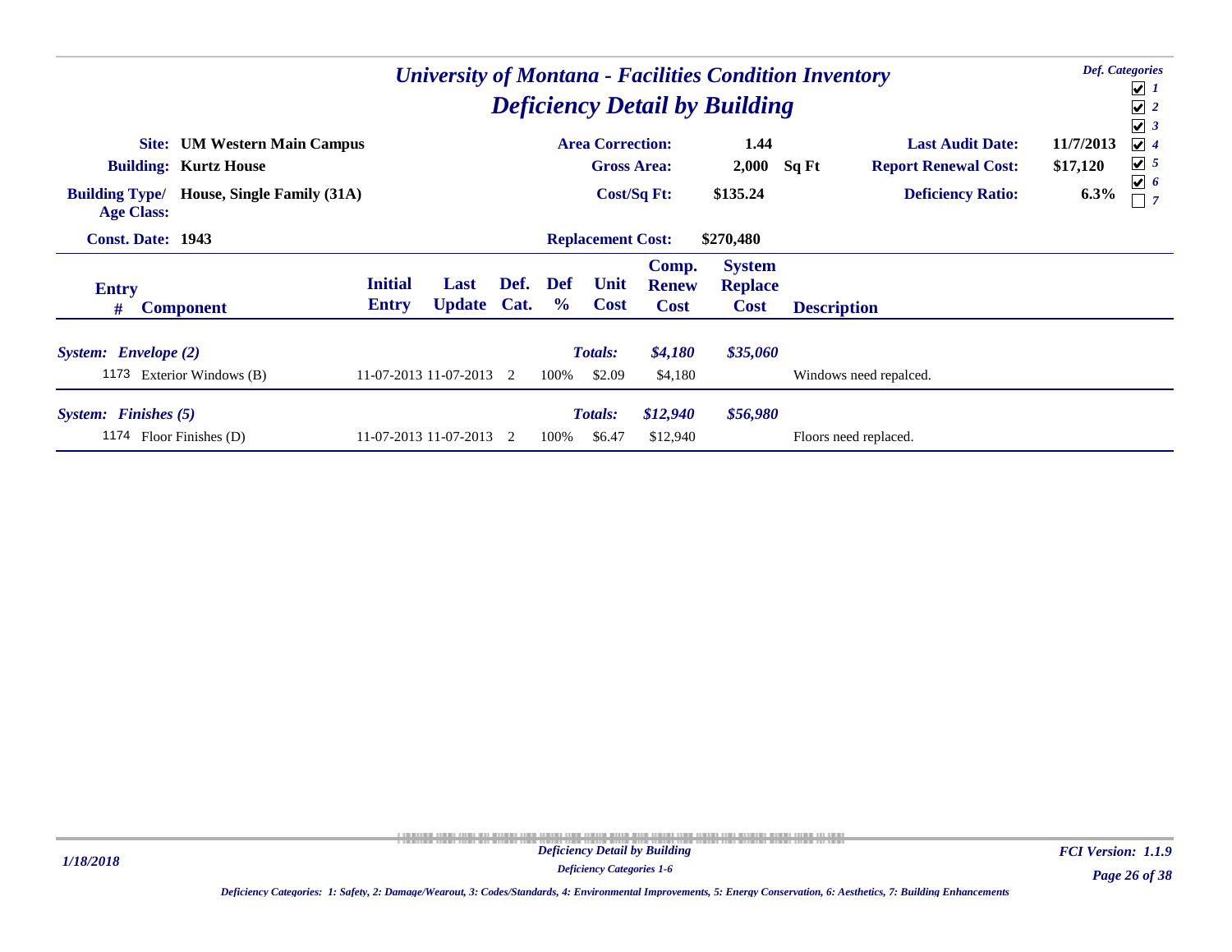| <b>Def.</b> Categories<br><b>University of Montana - Facilities Condition Inventory</b><br><b>Deficiency Detail by Building</b> |                                                                                                                        |                |                             |                                |                                      |                                                |                                                                                             |                                                                                                                                    |  |  |  |  |
|---------------------------------------------------------------------------------------------------------------------------------|------------------------------------------------------------------------------------------------------------------------|----------------|-----------------------------|--------------------------------|--------------------------------------|------------------------------------------------|---------------------------------------------------------------------------------------------|------------------------------------------------------------------------------------------------------------------------------------|--|--|--|--|
| <b>Building: Library</b><br><b>Age Class:</b>                                                                                   | <b>Site:</b> UM Western Main Campus<br><b>Building Type/ General Classroom/Office (3B)</b><br><b>Const. Date: 1969</b> |                |                             |                                |                                      | 1.16<br>25,209<br>\$270.98                     | <b>Last Audit Date:</b><br>Sq Ft<br><b>Report Renewal Cost:</b><br><b>Deficiency Ratio:</b> | $\sqrt{3}$<br>$\sqrt{4}$<br>3/1/2017<br>$\boxed{\mathbf{v}}$ 5<br>\$1,104,317<br>$\boxed{\mathbf{v}}$ 6<br>16.2%<br>$\overline{7}$ |  |  |  |  |
|                                                                                                                                 |                                                                                                                        |                |                             | <b>Replacement Cost:</b>       |                                      | \$6,831,135                                    |                                                                                             |                                                                                                                                    |  |  |  |  |
| <b>Entry</b><br><b>Component</b><br>#                                                                                           | <b>Initial</b><br>Last<br><b>Update</b><br><b>Entry</b>                                                                | Def.<br>Cat.   | <b>Def</b><br>$\frac{6}{6}$ | Unit<br><b>Cost</b>            | Comp.<br><b>Renew</b><br><b>Cost</b> | <b>System</b><br><b>Replace</b><br><b>Cost</b> | <b>Description</b>                                                                          |                                                                                                                                    |  |  |  |  |
| <b>System:</b> Foundations (1)<br>951 Footings/Foundation Walls (A)                                                             | 11-19-2009 11-19-2009 2                                                                                                |                | 100%                        | <b>Totals:</b><br>\$4.51       | \$113,693<br>\$113,693               | \$145,708                                      | Earthquake stabilization and fix the drainage from the roof.                                |                                                                                                                                    |  |  |  |  |
| System: Envelope (2)<br>952 Exterior Doors/Hatches (C)                                                                          | 11-19-2009 11-19-2009                                                                                                  | $\blacksquare$ | 5%                          | Totals:<br>\$1.33              | \$1,676<br>\$1,676                   | \$538,212                                      | Closer/ADA opener on the east doors needs to be replaced.                                   |                                                                                                                                    |  |  |  |  |
| System: Roof System (4)<br>953 Structure (A)                                                                                    | 11-19-2009 11-19-2009                                                                                                  |                | 10%                         | Totals:<br>\$2.01              | \$5,067<br>\$5,067                   | \$189,824                                      | Breezeway drains right in front of east doors.                                              |                                                                                                                                    |  |  |  |  |
| System: Finishes (5)<br>954 Wall Finishes (E)                                                                                   | 11-19-2009 11-19-2009 2                                                                                                |                | 75%                         | <b>Totals:</b><br>\$7.53       | \$142,368<br>\$142,368               | \$1,403,889                                    | Repaint upstairs.                                                                           |                                                                                                                                    |  |  |  |  |
| System: Specialties (6)<br>955 Toilet Partitions (A)                                                                            | 11-19-2009 11-19-2009 2                                                                                                |                | 100%                        | <b>Totals:</b><br>\$2.03       | \$51,174<br>\$51,174                 | \$344,355                                      | Old, scratched, rusted, etc.                                                                |                                                                                                                                    |  |  |  |  |
| System: HVAC System (7)<br>957<br>Cooling $(C)$                                                                                 | 11-19-2009 11-19-2009 2                                                                                                |                |                             | <b>Totals:</b><br>100% \$13.38 | \$337,296<br>\$337,296               | \$963,992                                      | Condensors need to be replaced/repaired.                                                    |                                                                                                                                    |  |  |  |  |

*Deficiency Categories 1-6*

*Page 27 of 38 FCI Version: 1.1.9*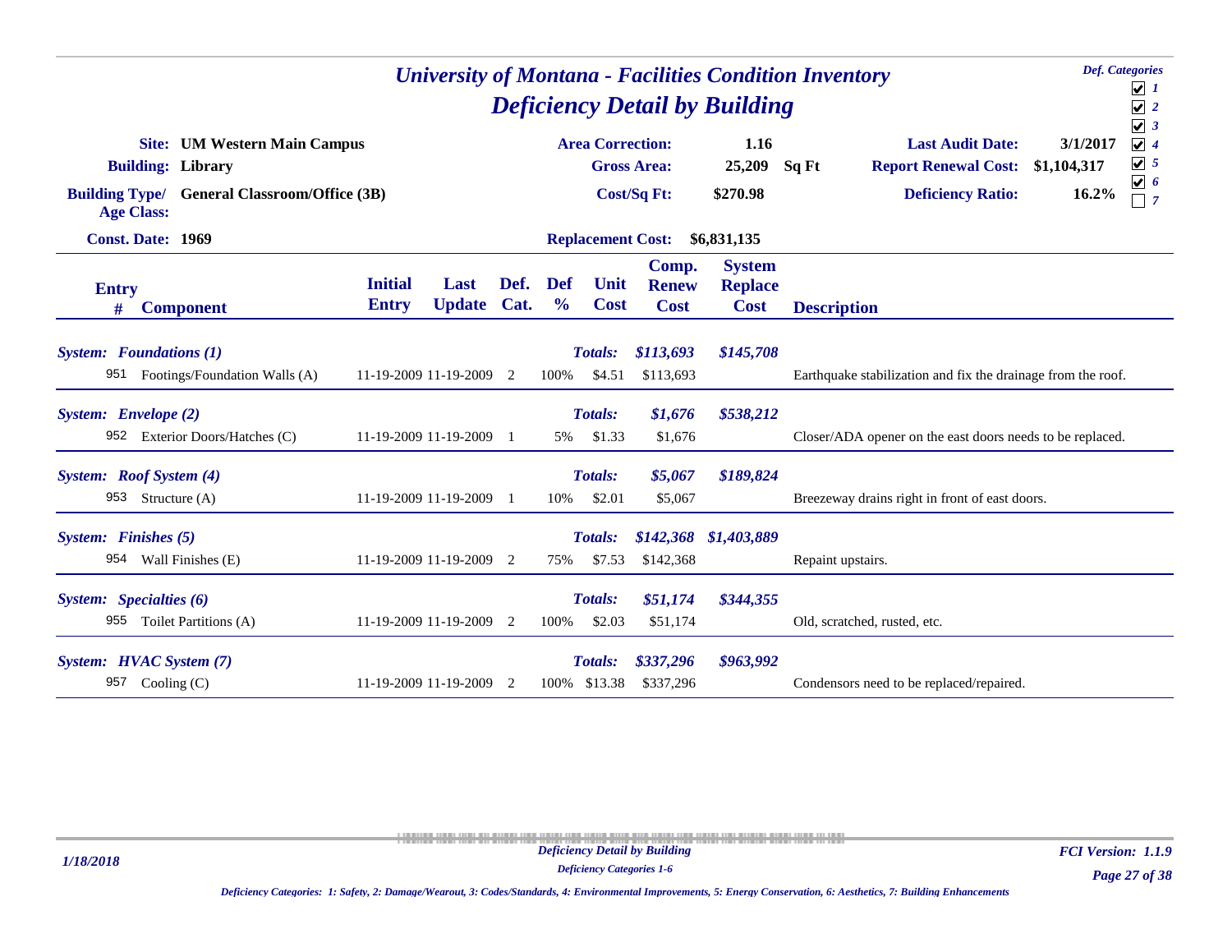| <b>University of Montana - Facilities Condition Inventory</b><br><b>Deficiency Detail by Building</b><br><b>Area Correction:</b> |                                                                                                                                 |                                |                       |              |                             |                          |                                      |                                                |                                                                                                                                    |                                                                              |  |  |  |
|----------------------------------------------------------------------------------------------------------------------------------|---------------------------------------------------------------------------------------------------------------------------------|--------------------------------|-----------------------|--------------|-----------------------------|--------------------------|--------------------------------------|------------------------------------------------|------------------------------------------------------------------------------------------------------------------------------------|------------------------------------------------------------------------------|--|--|--|
| <b>Building Type/</b>                                                                                                            | <b>UM Western Main Campus</b><br>Site:<br><b>Building: Library</b><br><b>General Classroom/Office (3B)</b><br><b>Age Class:</b> |                                |                       |              |                             | <b>Gross Area:</b>       | <b>Cost/Sq Ft:</b>                   | 1.16<br>25,209<br>\$270.98                     | <b>Last Audit Date:</b><br>3/1/2017<br>Sq Ft<br><b>Report Renewal Cost:</b><br>\$1,104,317<br><b>Deficiency Ratio:</b><br>$16.2\%$ | $\sqrt{3}$<br>$\sqrt{4}$<br>$\boxed{\mathbf{v}}$ 5<br>$\boxed{\mathbf{v}}$ 6 |  |  |  |
|                                                                                                                                  | <b>Const. Date: 1969</b>                                                                                                        |                                |                       |              |                             | <b>Replacement Cost:</b> |                                      | \$6,831,135                                    |                                                                                                                                    |                                                                              |  |  |  |
| <b>Entry</b><br>#                                                                                                                | <b>Component</b>                                                                                                                | <b>Initial</b><br><b>Entry</b> | Last<br><b>Update</b> | Def.<br>Cat. | <b>Def</b><br>$\frac{6}{9}$ | Unit<br><b>Cost</b>      | Comp.<br><b>Renew</b><br><b>Cost</b> | <b>System</b><br><b>Replace</b><br><b>Cost</b> | <b>Description</b>                                                                                                                 |                                                                              |  |  |  |
|                                                                                                                                  | <b>System:</b> Plumbing System (8)                                                                                              |                                |                       |              |                             | <b>Totals:</b>           | \$374,391                            | \$927,439                                      |                                                                                                                                    |                                                                              |  |  |  |
| 958                                                                                                                              | Fixtures (A)                                                                                                                    | 11-19-2009 11-19-2009 2        |                       |              | 100%                        | \$8.80                   | \$221,839                            |                                                | Bathrooms. Need to replaced with auto-flow and auto-flush<br>fixtures.                                                             |                                                                              |  |  |  |
| 959                                                                                                                              | Supply Piping (B)                                                                                                               | 11-19-2009 11-19-2009 2        |                       |              | 20%                         | \$18.92                  | \$95,391                             |                                                | Replace.                                                                                                                           |                                                                              |  |  |  |
| 960                                                                                                                              | Waste Piping $(C)$                                                                                                              | 11-19-2009 03-01-2017 2        |                       |              | 25%                         | \$9.07                   | \$57,161                             |                                                | Need to replace waste piping in many locations. Cast piping<br>cracks and leaks.                                                   |                                                                              |  |  |  |
|                                                                                                                                  | <b>System:</b> Conveying (10)                                                                                                   |                                |                       |              |                             | <b>Totals:</b>           | \$78,652                             | \$157,304                                      |                                                                                                                                    |                                                                              |  |  |  |
| 962                                                                                                                              | Elevator/Lift (A)                                                                                                               | 11-19-2009 03-01-2017          |                       |              | 50%                         | \$6.24                   | \$78,652                             |                                                | Elevator breaks down often.                                                                                                        |                                                                              |  |  |  |

*Deficiency Categories 1-6*

*Page 28 of 38 FCI Version: 1.1.9*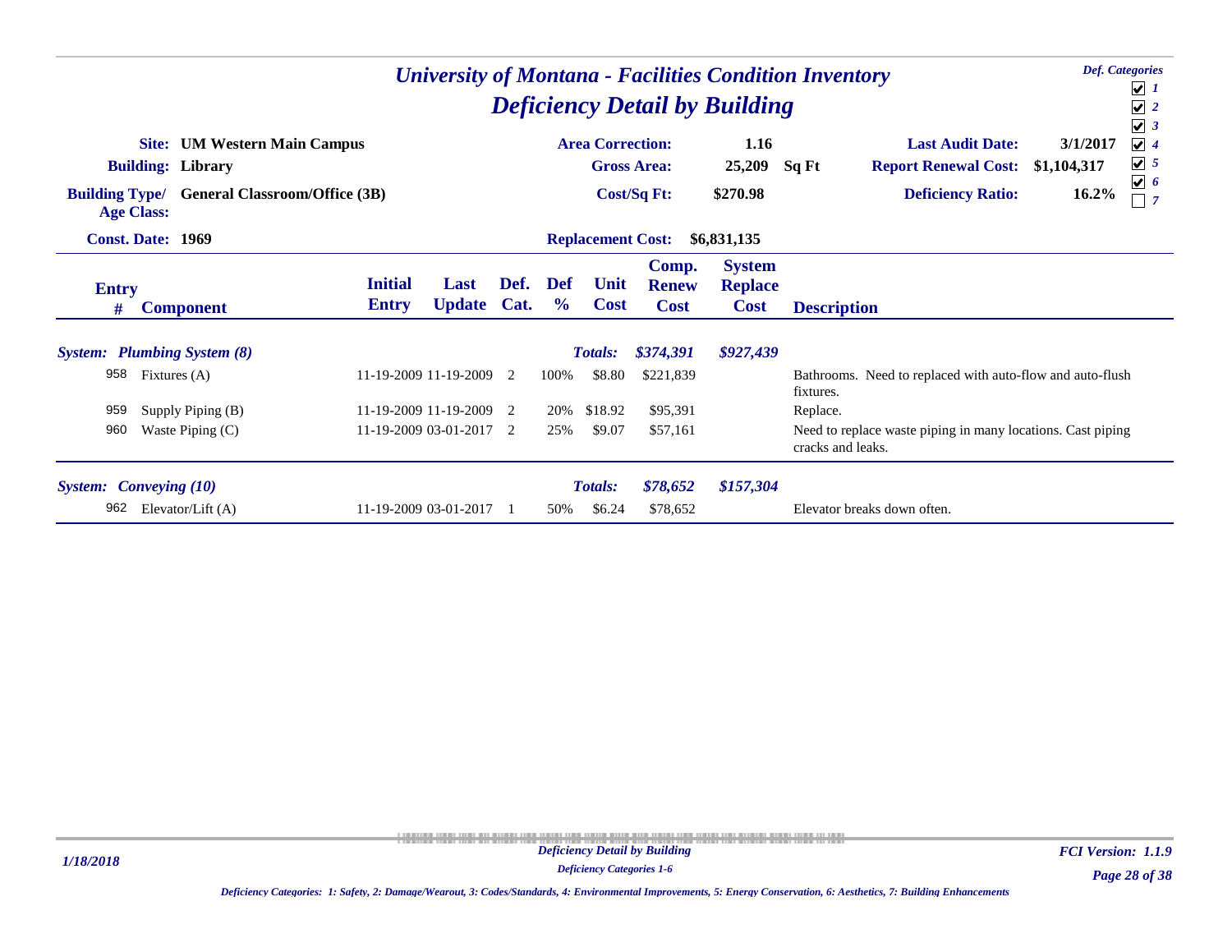|                                | <b>Def.</b> Categories<br><b>University of Montana - Facilities Condition Inventory</b><br><b>Deficiency Detail by Building</b>                            |                                |                                                    |              |                      |                                     |                                          |                                                |                                                                                                     |                                                                                                                         |  |  |  |
|--------------------------------|------------------------------------------------------------------------------------------------------------------------------------------------------------|--------------------------------|----------------------------------------------------|--------------|----------------------|-------------------------------------|------------------------------------------|------------------------------------------------|-----------------------------------------------------------------------------------------------------|-------------------------------------------------------------------------------------------------------------------------|--|--|--|
|                                | <b>UM Western Main Campus</b><br>Site:<br><b>Building: Main Hall - Western</b><br><b>Building Type/</b> General Classroom/Office (3A)<br><b>Age Class:</b> |                                |                                                    |              |                      | <b>Area Correction:</b>             | <b>Gross Area:</b><br><b>Cost/Sq Ft:</b> | 0.96<br>88,496<br>\$212.66                     | <b>Last Audit Date:</b><br>Sq Ft<br><b>Report Renewal Cost:</b><br><b>Deficiency Ratio:</b>         | $\blacktriangledown$<br>3/1/2017<br>$\sqrt{4}$<br>$\boxed{\mathbf{v}}$ 5<br>\$845,402<br>$\boxed{\mathbf{v}}$ 6<br>4.5% |  |  |  |
|                                | <b>Const. Date: 1924</b>                                                                                                                                   |                                |                                                    |              |                      |                                     | <b>Replacement Cost: \$18,819,559</b>    |                                                |                                                                                                     |                                                                                                                         |  |  |  |
| <b>Entry</b><br>#              | <b>Component</b>                                                                                                                                           | <b>Initial</b><br><b>Entry</b> | Last<br><b>Update</b>                              | Def.<br>Cat. | Def<br>$\frac{6}{9}$ | Unit<br><b>Cost</b>                 | Comp.<br><b>Renew</b><br><b>Cost</b>     | <b>System</b><br><b>Replace</b><br><b>Cost</b> | <b>Description</b>                                                                                  |                                                                                                                         |  |  |  |
| 810                            | <b>System:</b> Foundations (1)<br>Footings/Foundation Walls (A)                                                                                            |                                | 05-24-2006 03-01-2017 2                            |              | 10%                  | <b>Totals:</b><br>\$3.73            | \$33,009<br>\$33,009                     | \$516,817                                      | Needs mortar in several locations                                                                   |                                                                                                                         |  |  |  |
| System: Specialties (6)<br>823 | Fixed Seating/Risers (C)                                                                                                                                   |                                | 05-25-2006 05-25-2006 2                            |              | 100%                 | <b>Totals:</b><br>\$0.84            | \$74,337<br>\$74,337                     | \$961,067                                      | Small auditorium seating fabric is worn out.                                                        |                                                                                                                         |  |  |  |
|                                | <b>System:</b> Plumbing System (8)<br>1215 Supply Piping (B)<br>1216 Waste Piping (C)                                                                      |                                | 03-01-2017 03-01-2017 2<br>03-01-2017 03-01-2017 2 |              | 40%<br>40%           | <b>Totals:</b><br>\$14.09<br>\$6.76 | \$498,763<br>\$239,293                   | \$738,056 \$2,353,994                          | Supply piping is old galvinized in many areas and needs replaced.<br>Old waste lines need replaced. |                                                                                                                         |  |  |  |

*Deficiency Categories 1-6*

*Page 29 of 38 FCI Version: 1.1.9*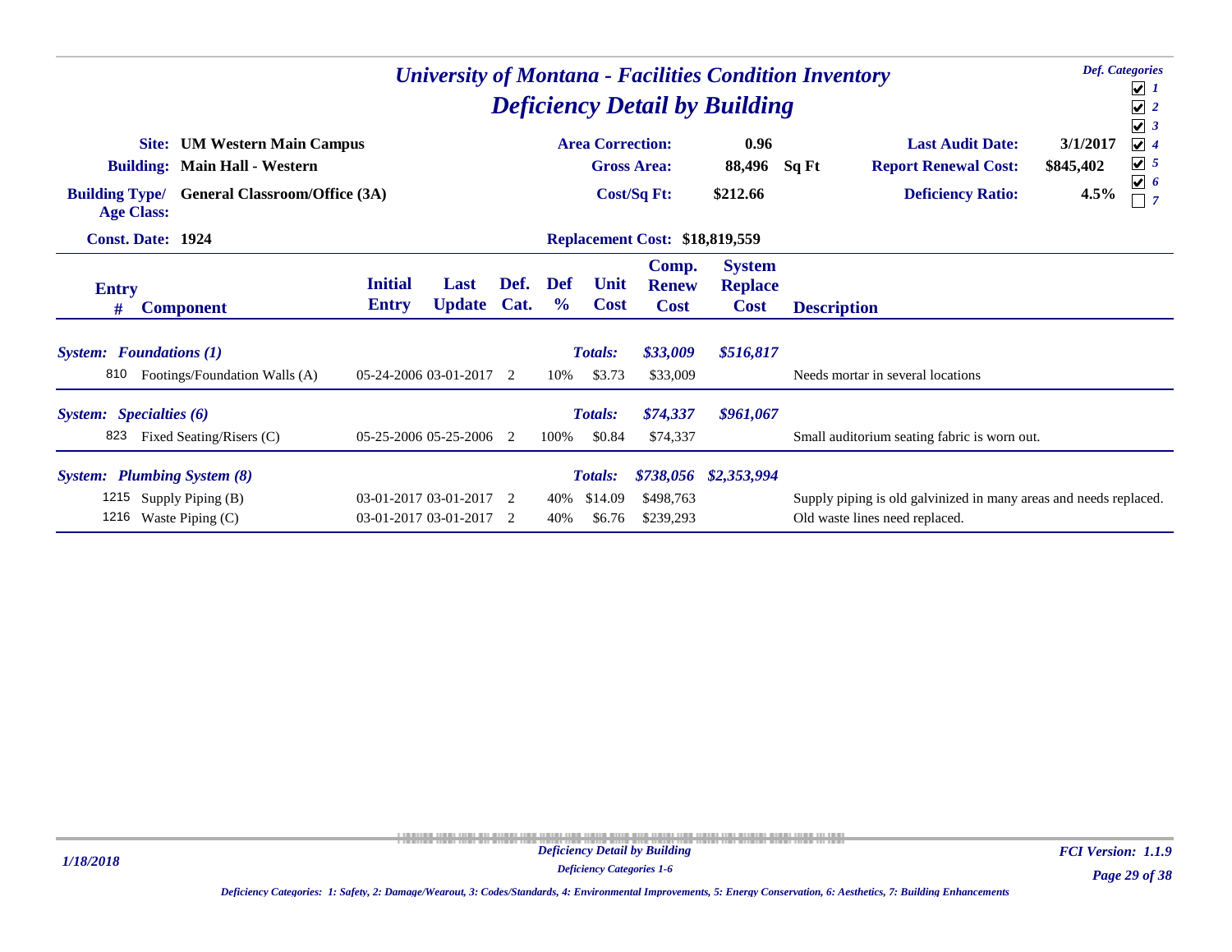| <b>Def.</b> Categories<br><b>University of Montana - Facilities Condition Inventory</b><br><b>Deficiency Detail by Building</b> |                                                                 |                                |                             |      |                      |                         |                                       |                                                |                                                                                                |                         |                                                                              |  |
|---------------------------------------------------------------------------------------------------------------------------------|-----------------------------------------------------------------|--------------------------------|-----------------------------|------|----------------------|-------------------------|---------------------------------------|------------------------------------------------|------------------------------------------------------------------------------------------------|-------------------------|------------------------------------------------------------------------------|--|
|                                                                                                                                 |                                                                 |                                |                             |      |                      |                         |                                       |                                                |                                                                                                |                         | $\overline{\mathcal{L}}$ 1<br>$\sqrt{2}$                                     |  |
|                                                                                                                                 | <b>Site:</b> UM Western Main Campus<br><b>Building: Mathews</b> |                                |                             |      |                      | <b>Area Correction:</b> | <b>Gross Area:</b>                    | 0.98<br>54,823                                 | <b>Last Audit Date:</b><br>Sq Ft<br><b>Report Renewal Cost:</b>                                | 3/1/2017<br>\$4,599,705 | $\sqrt{3}$<br>$\sqrt{4}$<br>$\boxed{\mathbf{v}}$ 5<br>$\boxed{\mathbf{v}}$ 6 |  |
| <b>Building Type/</b>                                                                                                           | <b>Residence Halls (10A)</b><br><b>Age Class:</b>               |                                |                             |      |                      |                         | <b>Cost/Sq Ft:</b>                    | \$242.29                                       | <b>Deficiency Ratio:</b>                                                                       | 34.6%                   | $\overline{7}$                                                               |  |
|                                                                                                                                 | <b>Const. Date: 1919</b>                                        |                                |                             |      |                      |                         | <b>Replacement Cost: \$13,283,065</b> |                                                |                                                                                                |                         |                                                                              |  |
| <b>Entry</b><br>#                                                                                                               | <b>Component</b>                                                | <b>Initial</b><br><b>Entry</b> | Last<br>Update Cat.         | Def. | Def<br>$\frac{6}{6}$ | Unit<br><b>Cost</b>     | Comp.<br><b>Renew</b><br><b>Cost</b>  | <b>System</b><br><b>Replace</b><br><b>Cost</b> | <b>Description</b>                                                                             |                         |                                                                              |  |
|                                                                                                                                 | <b>System:</b> Foundations (1)                                  |                                |                             |      |                      | Totals:                 | \$156,794                             | \$313,588                                      |                                                                                                |                         |                                                                              |  |
|                                                                                                                                 | 1047 Footings/Foundation Walls (A)                              |                                | 01-15-2010 01-15-2010 2     |      | 50%                  | \$3.57                  | \$97,859                              |                                                | Leaking.                                                                                       |                         |                                                                              |  |
|                                                                                                                                 | 1048 Exterior Steps/Retaining Walls (B)                         | 01-15-2010 01-15-2010 2        |                             |      | 50%                  | \$2.15                  | \$58,935                              |                                                | Resurface steps.                                                                               |                         |                                                                              |  |
| System: Envelope (2)                                                                                                            |                                                                 |                                |                             |      |                      | Totals:                 |                                       | \$329,322 \$1,024,642                          |                                                                                                |                         |                                                                              |  |
|                                                                                                                                 | 1050 Exterior Walls (A)                                         |                                | $01-15-2010$ $01-15-2010$ 2 |      | 10%                  | \$9.35                  | \$51,260                              |                                                | Resurface.                                                                                     |                         |                                                                              |  |
| 1049                                                                                                                            | Exterior Windows (B)                                            |                                | 01-15-2010 01-15-2010 2     |      | 100%                 | \$4.10                  | \$224,774                             |                                                | All windows need to be replaced.                                                               |                         |                                                                              |  |
| 1051                                                                                                                            | Exterior Doors/Hatches (C)                                      |                                | 01-15-2010 03-01-2017 2     |      | 90%                  | \$0.56                  | \$27,631                              |                                                | Most doors and frames need to be replaced.                                                     |                         |                                                                              |  |
|                                                                                                                                 | 1052 Interior Columns/Beams (D)                                 |                                | 01-15-2010 01-15-2010 2     |      | 10%                  | \$4.68                  | \$25,657                              |                                                | Resurface and paint.                                                                           |                         |                                                                              |  |
|                                                                                                                                 | System: Floor System (3)                                        |                                |                             |      |                      | <b>Totals:</b>          |                                       | \$752,747 \$2,358,485                          |                                                                                                |                         |                                                                              |  |
|                                                                                                                                 | 1053 Floor Structure (A)                                        |                                | 01-15-2010 01-15-2010 2     |      | 25%                  | \$37.61                 | \$515,473                             |                                                | Damage.                                                                                        |                         |                                                                              |  |
|                                                                                                                                 | 1054 Stair Treads/Risers (B)                                    |                                | 01-15-2010 01-15-2010 2     |      | 80%                  | \$5.41                  | \$237,274                             |                                                | Stair treads need to be replaced.                                                              |                         |                                                                              |  |
|                                                                                                                                 | System: Roof System (4)                                         |                                |                             |      |                      | <b>Totals:</b>          | \$65,459                              | \$156,246                                      |                                                                                                |                         |                                                                              |  |
|                                                                                                                                 | 1055 Covering (B)                                               |                                | $01-15-2010$ $01-15-2010$ 2 |      | 70%                  | \$1.02                  | \$39,144                              |                                                | The south and middle sections have the original asbestos shingles,<br>and need to be replaced. |                         |                                                                              |  |
|                                                                                                                                 | 1056 Insulation $(C)$                                           |                                | 01-15-2010 01-15-2010 2     |      | 100%                 | \$0.48                  | \$26,315                              |                                                | Insulation? What insulation? There is none!                                                    |                         |                                                                              |  |

*Deficiency Categories 1-6*

*Page 30 of 38 FCI Version: 1.1.9*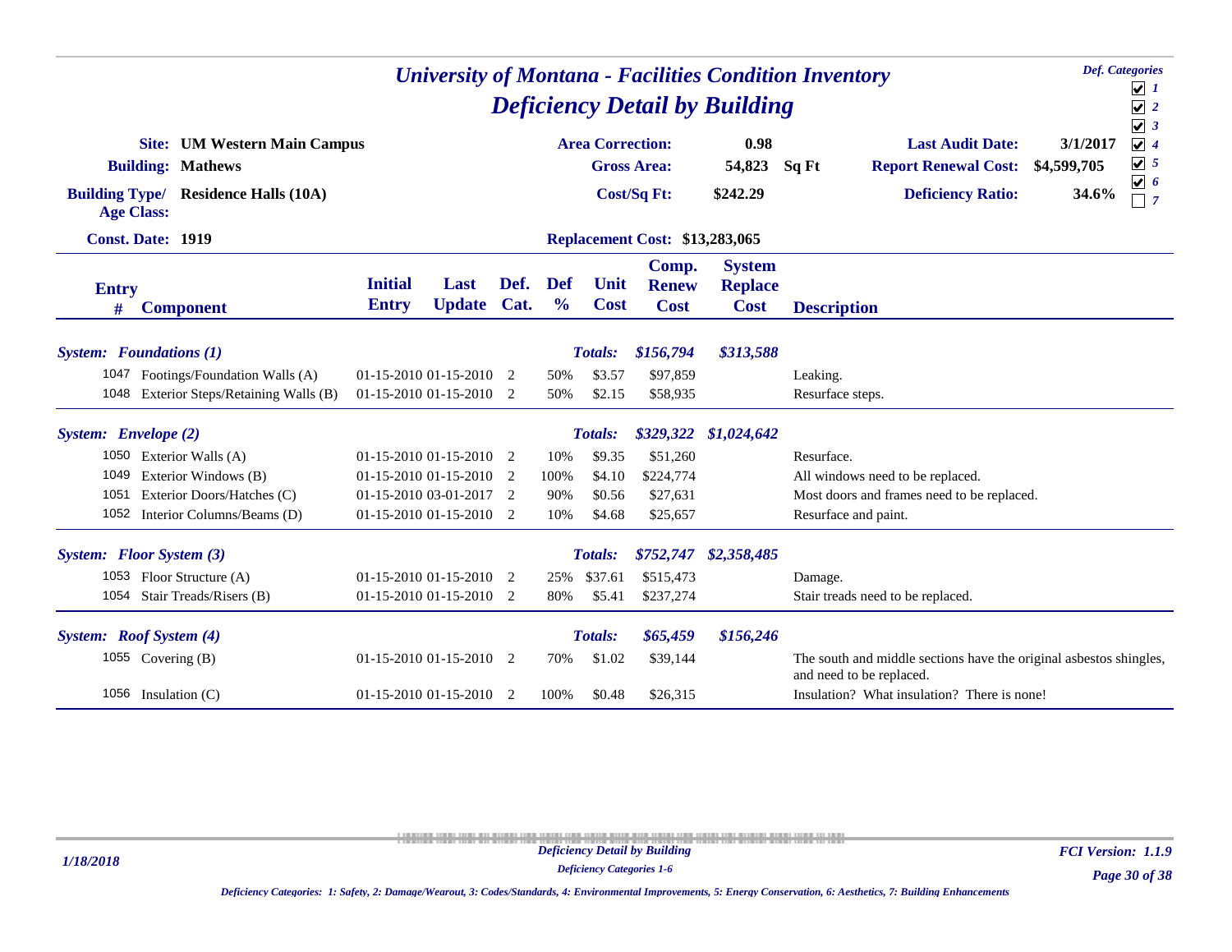| <b>University of Montana - Facilities Condition Inventory</b> |                                                          |                                |                                                                                                                                                                    |                                                                                                              |                      |                         |                                       |                                                |                                                                                  |             | <b>Def.</b> Categories<br>$\boxed{\mathbf{v}}$ 1 |
|---------------------------------------------------------------|----------------------------------------------------------|--------------------------------|--------------------------------------------------------------------------------------------------------------------------------------------------------------------|--------------------------------------------------------------------------------------------------------------|----------------------|-------------------------|---------------------------------------|------------------------------------------------|----------------------------------------------------------------------------------|-------------|--------------------------------------------------|
|                                                               |                                                          |                                |                                                                                                                                                                    |                                                                                                              |                      |                         |                                       | <b>Deficiency Detail by Building</b>           |                                                                                  |             | $\sqrt{2}$                                       |
|                                                               | <b>Site: UM Western Main Campus</b>                      |                                |                                                                                                                                                                    |                                                                                                              |                      | <b>Area Correction:</b> |                                       | 0.98                                           | <b>Last Audit Date:</b>                                                          | 3/1/2017    | $\sqrt{3}$<br>$\sqrt{4}$                         |
|                                                               | <b>Building: Mathews</b>                                 |                                |                                                                                                                                                                    |                                                                                                              |                      |                         | <b>Gross Area:</b>                    | 54,823                                         | <b>Report Renewal Cost:</b><br>Sq Ft                                             | \$4,599,705 | $\sqrt{5}$                                       |
| <b>Age Class:</b>                                             | <b>Building Type/ Residence Halls (10A)</b>              |                                |                                                                                                                                                                    |                                                                                                              |                      |                         | Cost/Sq Ft:                           | \$242.29                                       | <b>Deficiency Ratio:</b>                                                         | 34.6%       | $\boxed{\mathbf{v}}$ 6<br>$\sqsupset$ 7          |
|                                                               | <b>Const. Date: 1919</b>                                 |                                |                                                                                                                                                                    |                                                                                                              |                      |                         | <b>Replacement Cost: \$13,283,065</b> |                                                |                                                                                  |             |                                                  |
| <b>Entry</b><br>#                                             | <b>Component</b>                                         | <b>Initial</b><br><b>Entry</b> | Last<br>Update Cat.                                                                                                                                                | Def.                                                                                                         | Def<br>$\frac{6}{6}$ | Unit<br><b>Cost</b>     | Comp.<br><b>Renew</b><br><b>Cost</b>  | <b>System</b><br><b>Replace</b><br><b>Cost</b> | <b>Description</b>                                                               |             |                                                  |
|                                                               |                                                          |                                |                                                                                                                                                                    |                                                                                                              |                      |                         |                                       |                                                |                                                                                  |             |                                                  |
| System: Finishes (5)                                          | 1057 Interior Wall Systems (A)                           | $01-15-2010$ $01-15-2010$ 2    |                                                                                                                                                                    |                                                                                                              | 40%                  | \$20.35                 | \$446,259                             | Totals: \$1,950,245 \$3,330,497                | Walls are cracked around doors.                                                  |             |                                                  |
| 1058                                                          | Ceilings (B)                                             |                                |                                                                                                                                                                    |                                                                                                              |                      |                         |                                       |                                                |                                                                                  |             |                                                  |
| 1059                                                          | Interior Doors/Hardware/Windows (01-15-2010 01-15-2010 2 |                                | \$1.78<br>$01-15-2010$ $01-15-2010$ 2<br>\$29,275<br>Hallway tile is damaged.<br>30%<br>\$490,775<br>\$11.19<br>Most of the room doors need to be replaced.<br>80% |                                                                                                              |                      |                         |                                       |                                                |                                                                                  |             |                                                  |
| 1060                                                          | Floor Finishes (D)                                       |                                |                                                                                                                                                                    | \$823,414<br>Floor tiles in the dorm rooms need to be replaced.<br>$01-15-201001-15-20102$<br>85%<br>\$17.67 |                      |                         |                                       |                                                |                                                                                  |             |                                                  |
|                                                               | 1061 Wall Finishes (E)                                   | $01-15-2010$ $01-15-2010$ 2    |                                                                                                                                                                    |                                                                                                              | 30%                  | \$9.76                  | \$160,522                             |                                                | Repaint.                                                                         |             |                                                  |
| System: Specialties (6)                                       |                                                          |                                |                                                                                                                                                                    |                                                                                                              |                      | Totals:                 | \$74,011                              | \$416,107                                      |                                                                                  |             |                                                  |
|                                                               | 1062 Toilet Partitions (A)                               | $01-15-2010$ $01-15-2010$ 2    |                                                                                                                                                                    |                                                                                                              | 100%                 | \$1.35                  | \$74,011                              |                                                | All need to be replaced.                                                         |             |                                                  |
|                                                               | System: HVAC System (7)                                  |                                |                                                                                                                                                                    |                                                                                                              |                      | <b>Totals:</b>          | \$130,479                             | \$883,199                                      |                                                                                  |             |                                                  |
|                                                               | 1063 Heating $(A)$                                       | $01-15-2010$ $01-15-2010$ 2    |                                                                                                                                                                    |                                                                                                              | 50%                  | \$3.72                  | \$101,971                             |                                                | Traps need to be replaced.                                                       |             |                                                  |
|                                                               | 1064 Ventilating (B)                                     | $01-15-2010$ $01-15-2010$ 2    |                                                                                                                                                                    |                                                                                                              | 100%                 | \$0.52                  | \$28,508                              |                                                | All bathrooms have insufficient ventilation.                                     |             |                                                  |
|                                                               | System: Plumbing System (8)                              |                                |                                                                                                                                                                    |                                                                                                              |                      | Totals:                 |                                       | \$576,519 \$1,745,564                          |                                                                                  |             |                                                  |
|                                                               | 1065 Fixtures $(A)$                                      | $01-15-201003-01-20172$        |                                                                                                                                                                    |                                                                                                              | 100%                 | \$5.68                  | \$311,395                             |                                                | Shower, sink, and toilet fixtures need to be replaced.                           |             |                                                  |
|                                                               | 1066 Waste Piping (C)                                    | $01-15-2010$ $01-15-2010$ 2    |                                                                                                                                                                    |                                                                                                              | 60%                  | \$8.06                  | \$265,124                             |                                                | All drains are repeatedly clogging and are not user-friendly for<br>maintenance. |             |                                                  |
|                                                               | System: Electrical System (9)                            |                                |                                                                                                                                                                    |                                                                                                              |                      | <b>Totals:</b>          |                                       | \$564,129 \$1,113,455                          |                                                                                  |             |                                                  |
|                                                               | 1067 Lighting (B)                                        | $01-15-2010$ $01-15-2010$ 2    |                                                                                                                                                                    |                                                                                                              | 60%                  | \$5.65                  | \$185,850                             |                                                | Replace room lights.                                                             |             |                                                  |
|                                                               | 1068 Distribution (C)                                    | $01-15-2010$ $01-15-2010$ 2    |                                                                                                                                                                    |                                                                                                              | 100%                 | \$6.90                  | \$378,279                             |                                                | All.                                                                             |             |                                                  |

*1/18/2018*

*Deficiency Categories 1-6*

*FCI Version: 1.1.9*

*Deficiency Categories: 1: Safety, 2: Damage/Wearout, 3: Codes/Standards, 4: Environmental Improvements, 5: Energy Conservation, 6: Aesthetics, 7: Building Enhancements*

*Page 31 of 38*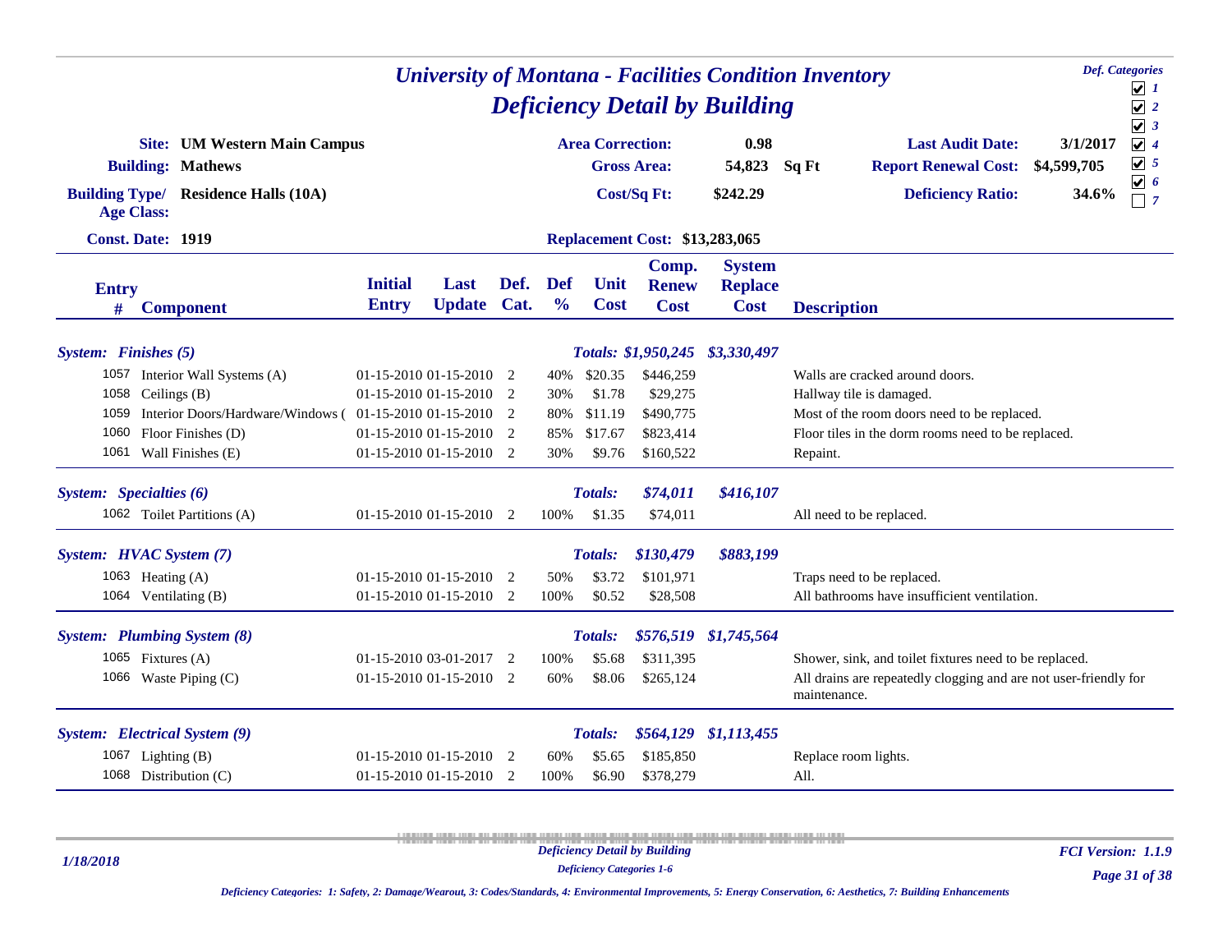| <b>Def.</b> Categories<br><b>University of Montana - Facilities Condition Inventory</b><br><b>Deficiency Detail by Building</b> |                                |                                                    |      |                      |                                               |                                      |                                                |          |                                                                                            |                      |                                                                  |  |
|---------------------------------------------------------------------------------------------------------------------------------|--------------------------------|----------------------------------------------------|------|----------------------|-----------------------------------------------|--------------------------------------|------------------------------------------------|----------|--------------------------------------------------------------------------------------------|----------------------|------------------------------------------------------------------|--|
| <b>Site:</b> UM Western Main Campus<br><b>Building: Osborne House</b>                                                           |                                |                                                    |      |                      | <b>Area Correction:</b><br><b>Gross Area:</b> |                                      | 1.44<br>1,310                                  | Sq Ft    | <b>Last Audit Date:</b><br><b>Report Renewal Cost:</b>                                     | 3/1/2017<br>\$58,242 | $\sqrt{3}$<br>$\sqrt{4}$<br>$\sqrt{5}$<br>$\boxed{\mathbf{v}}$ 6 |  |
| Building Type/ Apartment, 1-3 Story (11B)<br><b>Age Class:</b>                                                                  |                                |                                                    |      |                      |                                               | <b>Cost/Sq Ft:</b>                   | \$306.39                                       |          | <b>Deficiency Ratio:</b>                                                                   | 14.5%                | $\sqsupset$ 7                                                    |  |
| Const. Date: 1954                                                                                                               |                                |                                                    |      |                      | <b>Replacement Cost:</b>                      |                                      | \$401,384                                      |          |                                                                                            |                      |                                                                  |  |
| <b>Entry</b><br><b>Component</b><br>#                                                                                           | <b>Initial</b><br><b>Entry</b> | Last<br>Update Cat.                                | Def. | Def<br>$\frac{0}{0}$ | Unit<br><b>Cost</b>                           | Comp.<br><b>Renew</b><br><b>Cost</b> | <b>System</b><br><b>Replace</b><br><b>Cost</b> |          | <b>Description</b>                                                                         |                      |                                                                  |  |
| <b>System:</b> Foundations (1)<br>1104 Footings/Foundation Walls (A)                                                            |                                |                                                    |      |                      | Totals:                                       | \$6,812                              | \$13,624                                       |          |                                                                                            |                      |                                                                  |  |
| 1105 Exterior Steps/Retaining Walls (B)                                                                                         |                                | 01-15-2010 01-15-2010 2<br>01-15-2010 01-15-2010 2 |      | 50%<br>50%           | \$8.82<br>\$1.58                              | \$5,777<br>\$1,035                   |                                                |          | Leaking. Repair or replace.<br>Replace the north steps.                                    |                      |                                                                  |  |
| System: Envelope (2)                                                                                                            |                                |                                                    |      |                      | Totals:                                       | \$8,148                              | \$50,003                                       |          |                                                                                            |                      |                                                                  |  |
| 1106 Exterior Windows (B)                                                                                                       |                                | $01-15-2010$ $01-15-2010$ 4                        |      | 100%                 | \$5.35                                        | \$7,008                              |                                                |          | Need to be replaced. They are single-pane, the frames are<br>damaged, and some won't open. |                      |                                                                  |  |
| 1107 Exterior Doors/Hatches (C)                                                                                                 |                                | $01-15-2010$ $01-15-2010$ 4                        |      | 100%                 | \$0.87                                        | \$1,140                              |                                                |          | They are old and wooden. They are splitting and swelling.                                  |                      |                                                                  |  |
| System: Floor System (3)<br>1108 Stair Treads/Risers (B)                                                                        |                                | $01-15-2010$ $01-15-2010$ 2                        |      | 100%                 | Totals:<br>\$6.95                             | \$9,104<br>\$9,104                   | \$54,391                                       |          | Stair treads are old and need to be replaced.                                              |                      |                                                                  |  |
| System: Finishes (5)<br>1109 Wall Finishes (E)                                                                                  |                                | $01-15-2010$ 03-01-2017 2                          |      | 100%                 | Totals:<br>\$5.90                             | \$7,729<br>\$7,729                   | \$75,862                                       | Repaint. |                                                                                            |                      |                                                                  |  |
| <b>System:</b> Plumbing System (8)<br>1110 Fixtures $(A)$                                                                       |                                | $01-15-2010$ $01-15-2010$ 2                        |      |                      | Totals:<br>100% \$15.45                       | \$20,240<br>\$20,240                 | \$60,653                                       |          | They need to be replaced due to age and difficulty getting<br>replacement parts.           |                      |                                                                  |  |
| <b>System:</b> Safety System (11)<br>1111 ADA Accessibility (E)                                                                 |                                | 01-15-2010 01-15-2010                              |      | 100%                 | Totals:<br>\$4.74                             | \$6,209<br>\$6,209                   | \$26,121                                       |          | Needs a ramp.                                                                              |                      |                                                                  |  |

*1/18/2018*

*Deficiency Categories 1-6*

*Page 32 of 38 FCI Version: 1.1.9*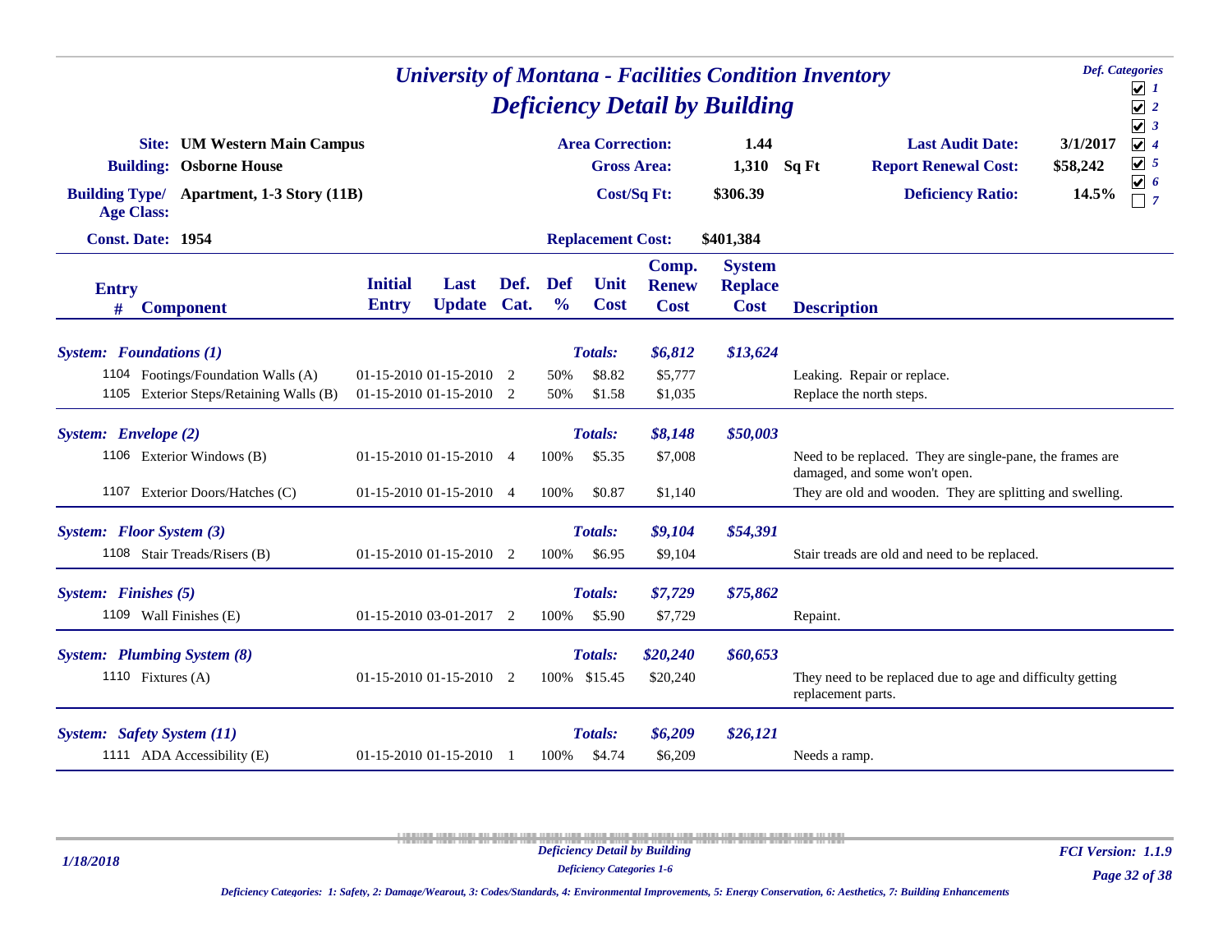| <b>University of Montana - Facilities Condition Inventory</b>       |                                |                                                        |      |                             |                          |                                       |                                                |                    |                                                                                                                                                                                |                          | <b>Def.</b> Categories<br>$\sqrt{1}$               |
|---------------------------------------------------------------------|--------------------------------|--------------------------------------------------------|------|-----------------------------|--------------------------|---------------------------------------|------------------------------------------------|--------------------|--------------------------------------------------------------------------------------------------------------------------------------------------------------------------------|--------------------------|----------------------------------------------------|
| <b>Deficiency Detail by Building</b><br><b>Area Correction:</b>     |                                |                                                        |      |                             |                          |                                       |                                                |                    |                                                                                                                                                                                |                          |                                                    |
| <b>Site:</b> UM Western Main Campus<br><b>Building: PE Complex</b>  |                                |                                                        |      |                             |                          | <b>Gross Area:</b>                    | 0.98<br>73,016                                 | Sq Ft              | <b>Last Audit Date:</b><br><b>Report Renewal Cost:</b>                                                                                                                         | 1/15/2010<br>\$3,266,481 | $\sqrt{3}$<br>$\sqrt{4}$<br>$\boxed{\mathbf{v}}$ 5 |
| <b>Building Type/ Athletic Facilities (5B)</b><br><b>Age Class:</b> |                                |                                                        |      |                             |                          | Cost/Sq Ft:                           | \$250.30                                       |                    | <b>Deficiency Ratio:</b>                                                                                                                                                       | 17.9%                    | $\sqrt{6}$<br>$\Box$ 7                             |
| Const. Date: 1969                                                   |                                |                                                        |      |                             |                          | <b>Replacement Cost: \$18,276,635</b> |                                                |                    |                                                                                                                                                                                |                          |                                                    |
| <b>Entry</b><br>#<br><b>Component</b>                               | <b>Initial</b><br><b>Entry</b> | Last<br><b>Update Cat.</b>                             | Def. | <b>Def</b><br>$\frac{0}{0}$ | Unit<br><b>Cost</b>      | Comp.<br><b>Renew</b><br><b>Cost</b>  | <b>System</b><br><b>Replace</b><br><b>Cost</b> | <b>Description</b> |                                                                                                                                                                                |                          |                                                    |
| System: Envelope (2)<br>1113 Exterior Windows (B)                   |                                | $01-15-2010$ $01-15-2010$ 5                            |      | 95%                         | <b>Totals:</b><br>\$6.48 | \$449,486                             | \$449,486 \$3,402,546                          |                    | The windows need to be replaced due to being single-pane. Many<br>don't work and don't seal.                                                                                   |                          |                                                    |
| System: Floor System (3)<br>1115 Stair Treads/Risers (B)            |                                | $01-15-2010$ $01-15-2010$ 2                            |      | 100%                        | <b>Totals:</b><br>\$5.10 | \$372,382<br>\$372.382                | \$987,906                                      |                    | The stair treads originally had built-in treads. Between wear and<br>tear and painting they have fille                                                                         |                          |                                                    |
| System: Finishes (5)                                                |                                |                                                        |      |                             |                          |                                       | Totals: \$1,193,301 \$2,573,084                |                    |                                                                                                                                                                                |                          |                                                    |
| 1117 Interior Wall Systems (A)<br>1118 Floor Finishes (D)           |                                | $01-15-2010$ $01-15-2010$ 2<br>01-15-2010 01-15-2010 2 |      | 20%<br>70%                  | \$3.01                   | \$43,956<br>\$20.69 \$1,057,491       |                                                |                    | The walls in the racquet ball courts need to be repaired or replaced.<br>The floors in the bathroom areas are the original and are hard to<br>clean. They need to be replaced. |                          |                                                    |
| 1119 Wall Finishes (E)                                              |                                | $01-15-2010$ $01-15-2010$ 2                            |      | 20%                         | \$6.29                   | \$91,854                              |                                                | Repaint.           |                                                                                                                                                                                |                          |                                                    |
| System: Specialties (6)<br>1120 Toilet Partitions (A)               |                                | 01-15-2010 01-15-2010 2                                |      | 50%                         | <b>Totals:</b><br>\$0.36 | \$13,143                              | \$13,143 \$4,221,055                           | be replaced.       | Toilet and shower partitions are metal and rusting. They need to                                                                                                               |                          |                                                    |
| System: HVAC System (7)                                             |                                |                                                        |      |                             | Totals:                  |                                       | \$642,358 \$1,317,209                          |                    |                                                                                                                                                                                |                          |                                                    |
| 1121 Heating $(A)$                                                  |                                | $01-15-2010$ $01-15-2010$ 4                            |      | 75%                         | \$9.02                   | \$493,953                             |                                                | upgraded.          | The heating system is inefficient and broken, and needs to be                                                                                                                  |                          |                                                    |
| 1122 Ventilating (B)                                                |                                | $01-15-2010$ $01-15-2010$ 4                            |      | 75%                         | \$2.71                   | \$148,405                             |                                                | upgraded.          | The ventilation system is inefficient and broken, and needs to be                                                                                                              |                          |                                                    |

*1/18/2018*

*Deficiency Categories 1-6*

*FCI Version: 1.1.9*

*Deficiency Categories: 1: Safety, 2: Damage/Wearout, 3: Codes/Standards, 4: Environmental Improvements, 5: Energy Conservation, 6: Aesthetics, 7: Building Enhancements*

*Page 33 of 38*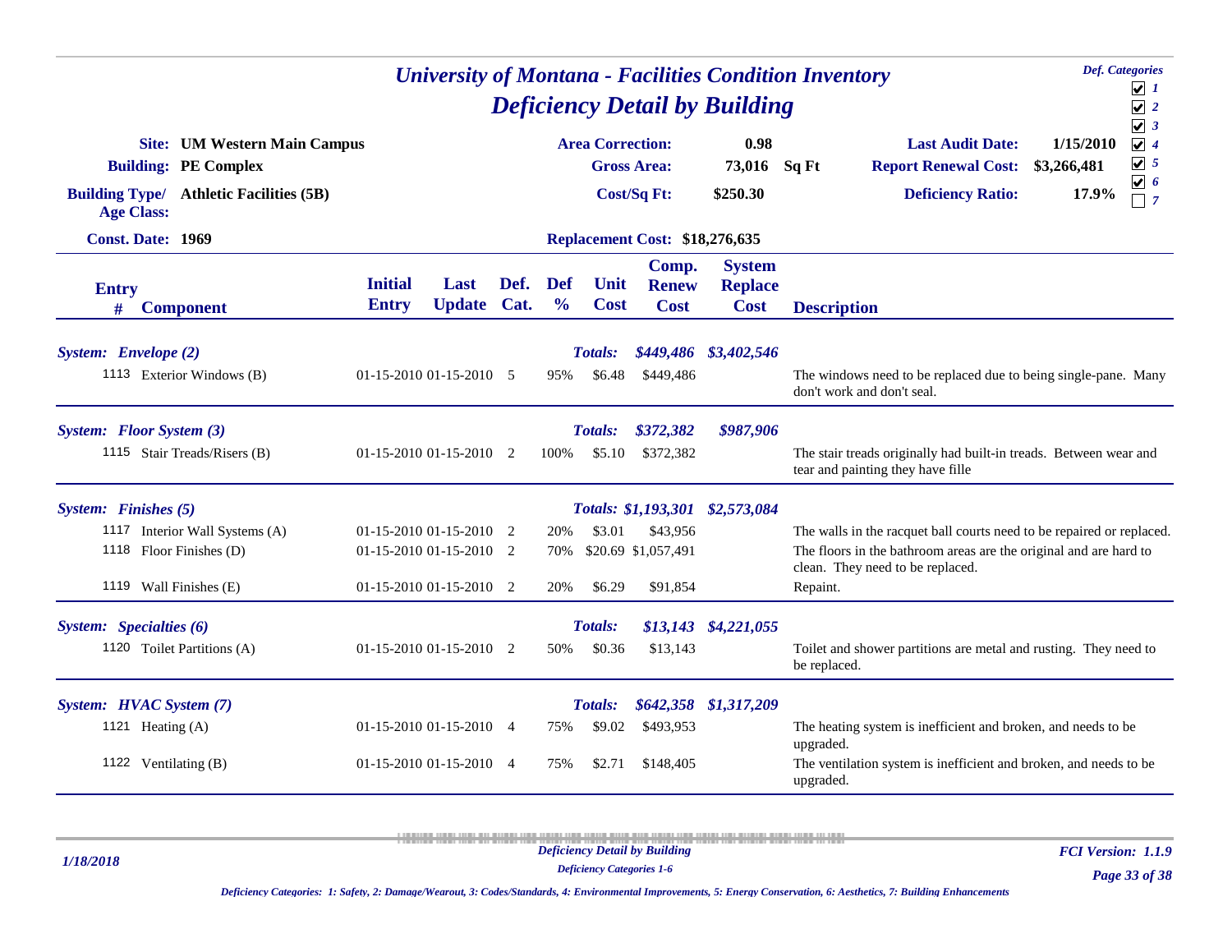| <b>University of Montana - Facilities Condition Inventory</b><br><b>Deficiency Detail by Building</b> |                                |                            |      |                       |                         |                                       |                                                |                    |                                       |             |                                         |  |  |
|-------------------------------------------------------------------------------------------------------|--------------------------------|----------------------------|------|-----------------------|-------------------------|---------------------------------------|------------------------------------------------|--------------------|---------------------------------------|-------------|-----------------------------------------|--|--|
|                                                                                                       |                                |                            |      |                       |                         |                                       |                                                |                    |                                       |             | $\bigcup$ 1<br>$\sqrt{2}$<br>$\sqrt{3}$ |  |  |
| <b>Site:</b> UM Western Main Campus                                                                   |                                |                            |      |                       | <b>Area Correction:</b> |                                       | 0.98                                           |                    | <b>Last Audit Date:</b>               | 1/15/2010   | $\sqrt{4}$                              |  |  |
| <b>Building: PE Complex</b>                                                                           |                                |                            |      |                       |                         | <b>Gross Area:</b>                    | 73,016                                         | Sq Ft              | <b>Report Renewal Cost:</b>           | \$3,266,481 | $\sqrt{5}$<br>$\boxed{\mathbf{v}}$ 6    |  |  |
| <b>Athletic Facilities (5B)</b><br><b>Building Type/</b><br><b>Age Class:</b>                         |                                |                            |      |                       |                         | Cost/Sq Ft:                           | \$250.30                                       |                    | <b>Deficiency Ratio:</b>              | 17.9%       |                                         |  |  |
| <b>Const. Date: 1969</b>                                                                              |                                |                            |      |                       |                         | <b>Replacement Cost: \$18,276,635</b> |                                                |                    |                                       |             |                                         |  |  |
| <b>Entry</b><br>#<br><b>Component</b>                                                                 | <b>Initial</b><br><b>Entry</b> | Last<br><b>Update Cat.</b> | Def. | Def<br>$\frac{6}{10}$ | Unit<br><b>Cost</b>     | Comp.<br><b>Renew</b><br><b>Cost</b>  | <b>System</b><br><b>Replace</b><br><b>Cost</b> | <b>Description</b> |                                       |             |                                         |  |  |
|                                                                                                       |                                |                            |      |                       |                         |                                       |                                                |                    |                                       |             |                                         |  |  |
| <b>System:</b> Plumbing System (8)                                                                    |                                |                            |      |                       | <b>Totals:</b>          |                                       | \$595,811 \$1,177,748                          |                    |                                       |             |                                         |  |  |
| 1123<br>Fixtures (A)                                                                                  |                                | $01-15-201001-15-2010$ 2   |      | 100%                  | \$8.16                  | \$595,811                             |                                                |                    | They are old and need to be replaced. |             |                                         |  |  |

*Page 34 of 38 FCI Version: 1.1.9*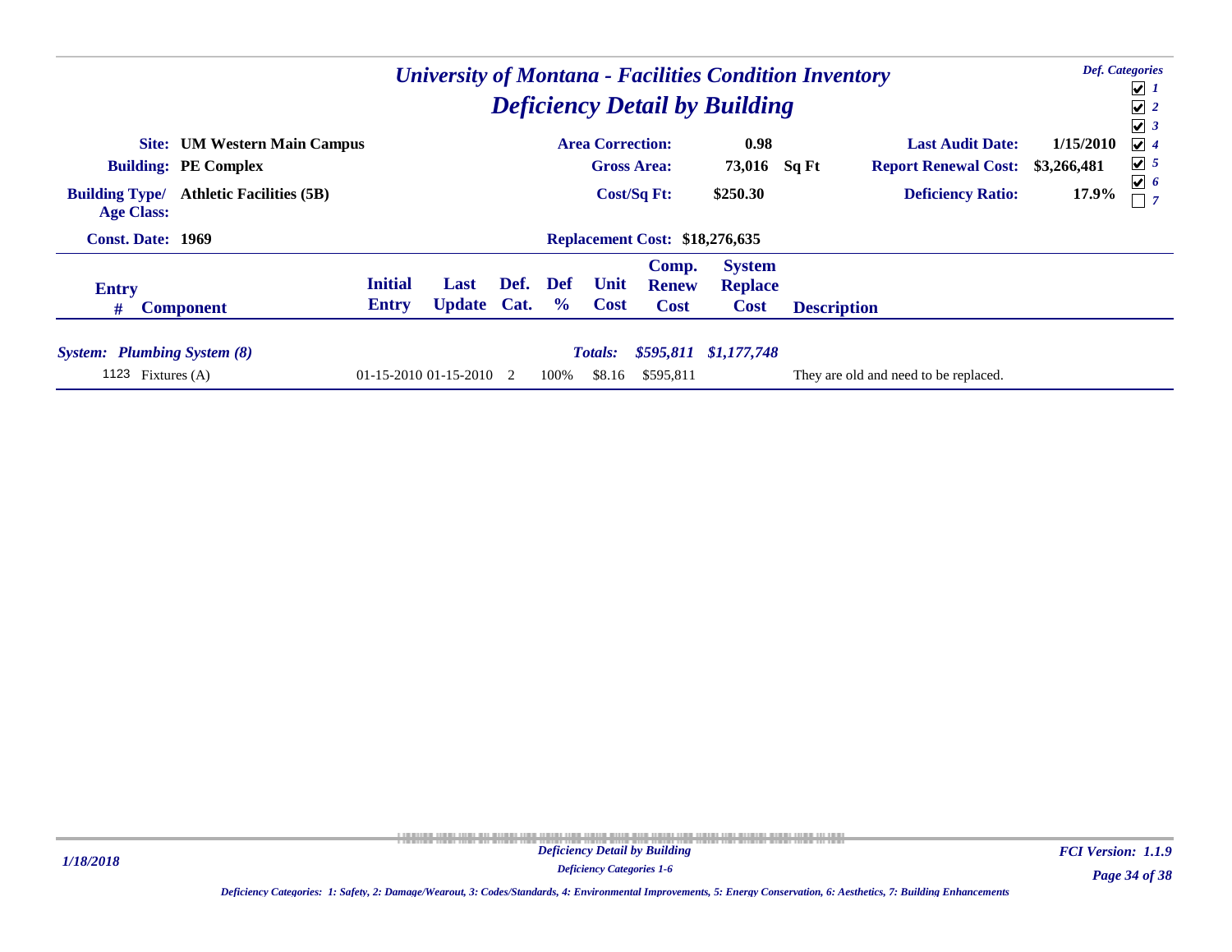| <b>University of Montana - Facilities Condition Inventory</b><br><b>Deficiency Detail by Building</b> |                                |                            |                |                      |                          |                                      |                                                |                      |                             |          |                                                    |  |  |
|-------------------------------------------------------------------------------------------------------|--------------------------------|----------------------------|----------------|----------------------|--------------------------|--------------------------------------|------------------------------------------------|----------------------|-----------------------------|----------|----------------------------------------------------|--|--|
|                                                                                                       |                                |                            |                |                      |                          |                                      |                                                |                      |                             |          | $\boxed{\mathbf{v}}$ 1<br>$\sqrt{2}$<br>$\sqrt{3}$ |  |  |
| <b>Site:</b> UM Western Main Campus                                                                   |                                |                            |                |                      | <b>Area Correction:</b>  |                                      | 1.44                                           |                      | <b>Last Audit Date:</b>     | 3/1/2017 | $\vert\bm{\mathsf{v}}\vert$ 4                      |  |  |
| <b>Building: Plumbing Shed</b>                                                                        |                                |                            |                |                      | <b>Gross Area:</b>       |                                      | 864                                            | Sq Ft                | <b>Report Renewal Cost:</b> | \$2,376  | $\boxed{\mathbf{v}}$ 5                             |  |  |
| <b>Warehouse/Storage Facilities (8B)</b><br><b>Building Type/</b><br><b>Age Class:</b>                |                                |                            |                |                      | Cost/Sq Ft:              |                                      | \$153.42                                       |                      | <b>Deficiency Ratio:</b>    | 1.8%     | $\sqrt{6}$                                         |  |  |
| <b>Const. Date: 1974</b>                                                                              |                                |                            |                |                      | <b>Replacement Cost:</b> |                                      | \$132,555                                      |                      |                             |          |                                                    |  |  |
| <b>Entry</b><br>#<br><b>Component</b>                                                                 | <b>Initial</b><br><b>Entry</b> | Last<br><b>Update Cat.</b> | Def.           | Def<br>$\frac{6}{9}$ | Unit<br><b>Cost</b>      | Comp.<br><b>Renew</b><br><b>Cost</b> | <b>System</b><br><b>Replace</b><br><b>Cost</b> | <b>Description</b>   |                             |          |                                                    |  |  |
| System: Envelope (2)<br>1218<br>Exterior Doors/Hatches (C)                                            |                                | 03-01-2017 03-01-2017      | $\overline{2}$ | 100%                 | <b>Totals:</b><br>\$2.75 | \$2,376<br>\$2,376                   | \$26,214                                       | Door needs replaced. |                             |          |                                                    |  |  |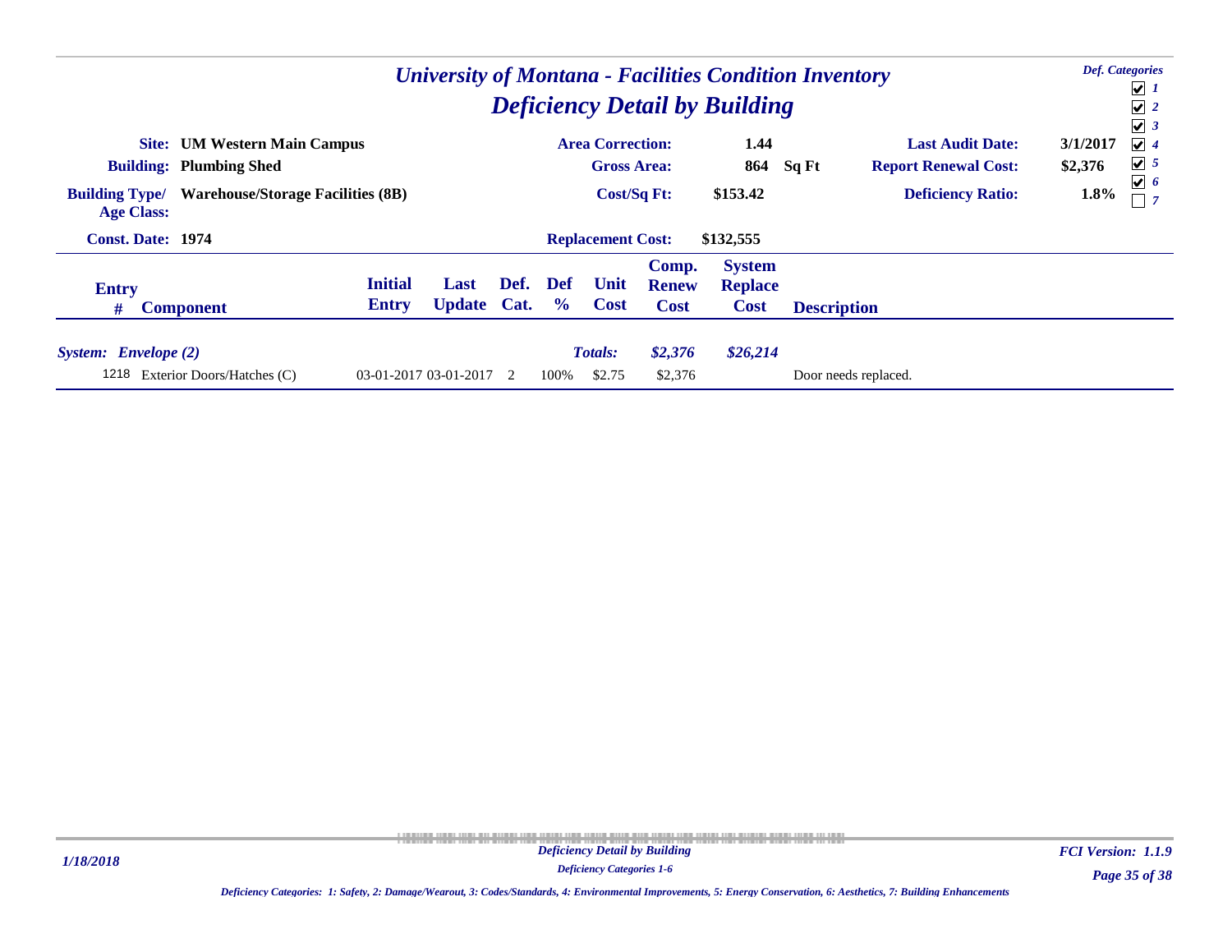|                                            |                                                                   |                                |                         | <b>Deficiency Detail by Building</b> |                             | <b>Def.</b> Categories<br><b>University of Montana - Facilities Condition Inventory</b><br>$\sqrt{1}$<br>$\sqrt{2}$<br>$\sqrt{3}$ |                                      |                                                |                                                                                                                                               |  |
|--------------------------------------------|-------------------------------------------------------------------|--------------------------------|-------------------------|--------------------------------------|-----------------------------|-----------------------------------------------------------------------------------------------------------------------------------|--------------------------------------|------------------------------------------------|-----------------------------------------------------------------------------------------------------------------------------------------------|--|
|                                            | <b>Site:</b> UM Western Main Campus<br><b>Building: Roe House</b> |                                |                         |                                      |                             | <b>Area Correction:</b><br><b>Gross Area:</b>                                                                                     |                                      | 1.44<br>5,920                                  | <b>Last Audit Date:</b><br>3/1/2017<br>$\sqrt{4}$<br>$\sqrt{5}$<br>Sq Ft<br><b>Report Renewal Cost:</b><br>\$95,211<br>$\boxed{\mathbf{v}}$ 6 |  |
| <b>Building Type/</b><br><b>Age Class:</b> | <b>General Classroom/Office (3A)</b>                              |                                |                         |                                      |                             | Cost/Sq Ft:                                                                                                                       |                                      | \$318.99                                       | <b>Deficiency Ratio:</b><br>5.0%<br>$\Box$ 7                                                                                                  |  |
|                                            | <b>Const. Date: 1911</b>                                          |                                |                         |                                      |                             | <b>Replacement Cost:</b>                                                                                                          |                                      | \$1,888,480                                    |                                                                                                                                               |  |
| <b>Entry</b><br>#                          | <b>Component</b>                                                  | <b>Initial</b><br><b>Entry</b> | Last<br><b>Update</b>   | Def.<br>Cat.                         | <b>Def</b><br>$\frac{0}{0}$ | Unit<br><b>Cost</b>                                                                                                               | Comp.<br><b>Renew</b><br><b>Cost</b> | <b>System</b><br><b>Replace</b><br><b>Cost</b> | <b>Description</b>                                                                                                                            |  |
|                                            |                                                                   |                                |                         |                                      |                             |                                                                                                                                   |                                      |                                                |                                                                                                                                               |  |
| System: Envelope (2)                       |                                                                   |                                |                         |                                      |                             | <b>Totals:</b>                                                                                                                    | \$28,984                             | \$154,571                                      |                                                                                                                                               |  |
| 1220                                       | Exterior Walls (A)                                                |                                | 03-01-2017 03-01-2017 2 |                                      | 50%                         | \$7.20                                                                                                                            | \$21,312                             |                                                | Siding is water damageded and needs refinished and some areas<br>needs replaced.                                                              |  |
| 902                                        | Exterior Windows (B)                                              |                                | 11-19-2009 11-19-2009 5 |                                      | 15%                         | \$8.64                                                                                                                            | \$7,672                              |                                                | Replace upstairs windows in balcony area in the northwest corner.                                                                             |  |
|                                            | System: Roof System (4)                                           |                                |                         |                                      |                             | <b>Totals:</b>                                                                                                                    | \$3,031                              | \$59,259                                       |                                                                                                                                               |  |
|                                            | 1221 Covering $(B)$                                               |                                | 03-01-2017 03-01-2017 2 |                                      | 10%                         | \$5.12                                                                                                                            | \$3,031                              |                                                | Some areas leak.                                                                                                                              |  |
|                                            | System: HVAC System (7)                                           |                                |                         |                                      |                             | <b>Totals:</b>                                                                                                                    | \$49,166                             | \$193,170                                      |                                                                                                                                               |  |
| 905                                        | Cooling $(C)$                                                     |                                | 11-19-2009 11-19-2009   | $\overline{4}$                       |                             | 50% \$16.61                                                                                                                       | \$49,166                             |                                                | Need AC on the first floor.                                                                                                                   |  |
|                                            | <b>System:</b> Safety System (11)                                 |                                |                         |                                      |                             | <b>Totals:</b>                                                                                                                    | \$14,030                             | \$143,382                                      |                                                                                                                                               |  |
| 908                                        | ADA Accessibility (E)                                             |                                | 11-19-2009 11-19-2009   |                                      | 50%                         | \$4.74                                                                                                                            | \$14,030                             |                                                | Accessibility is on the first floor only.                                                                                                     |  |

*Deficiency Categories 1-6*

*Page 36 of 38 FCI Version: 1.1.9*

*Deficiency Categories: 1: Safety, 2: Damage/Wearout, 3: Codes/Standards, 4: Environmental Improvements, 5: Energy Conservation, 6: Aesthetics, 7: Building Enhancements*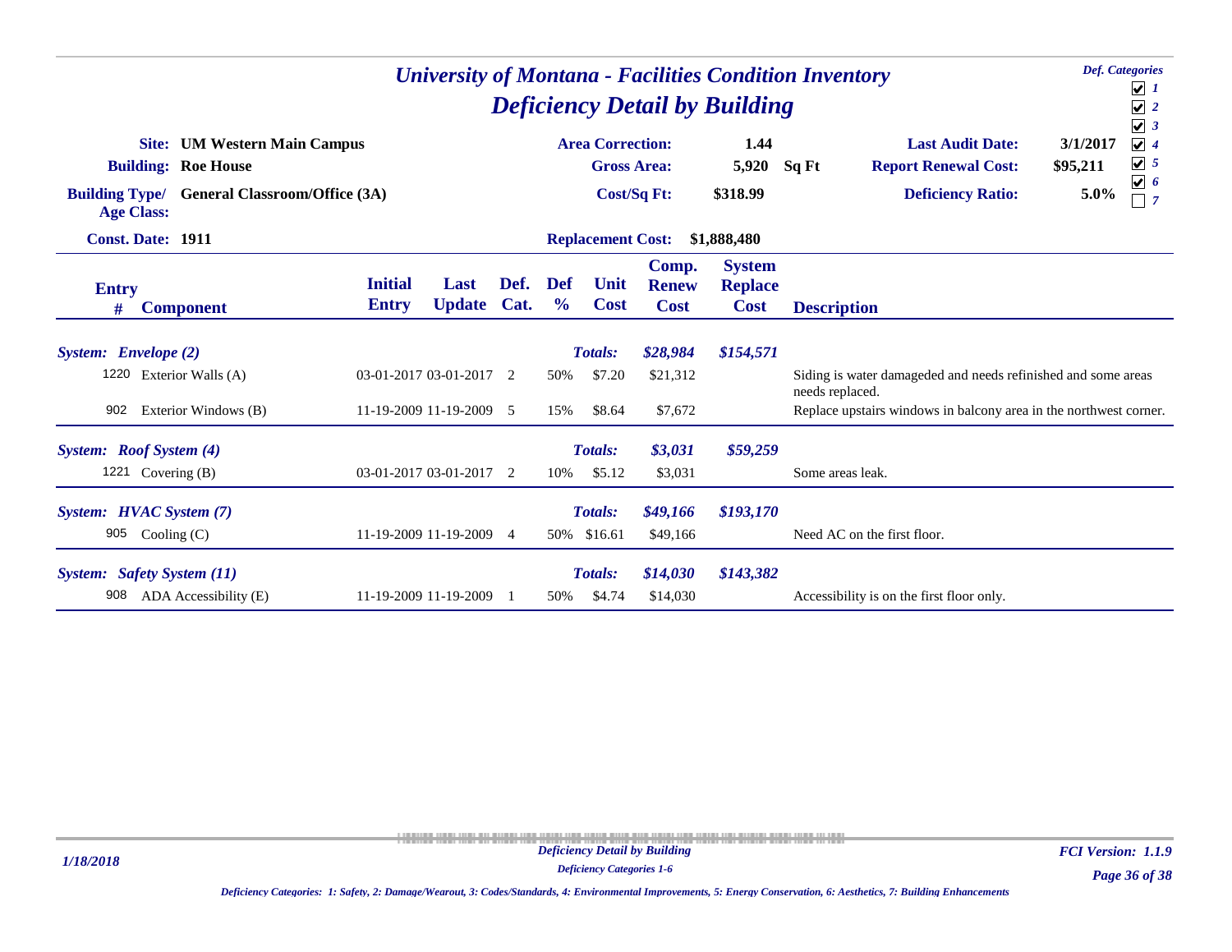| <b>Def.</b> Categories<br><b>University of Montana - Facilities Condition Inventory</b><br><b>Deficiency Detail by Building</b>                                 |                                |                                                                              |                |                             |                                                                     |                                               |                                                |                                                                                                                      |                                                                                                        |  |
|-----------------------------------------------------------------------------------------------------------------------------------------------------------------|--------------------------------|------------------------------------------------------------------------------|----------------|-----------------------------|---------------------------------------------------------------------|-----------------------------------------------|------------------------------------------------|----------------------------------------------------------------------------------------------------------------------|--------------------------------------------------------------------------------------------------------|--|
| <b>Site:</b> UM Western Main Campus<br><b>Building: Student Union Building (SUB)</b><br><b>Building Type/</b><br><b>Food Services (9B)</b><br><b>Age Class:</b> |                                |                                                                              |                |                             | <b>Area Correction:</b><br><b>Gross Area:</b><br><b>Cost/Sq Ft:</b> |                                               | 1.21<br>15,530<br>\$348.52                     | <b>Last Audit Date:</b><br>3/1/2017<br>Sq Ft<br><b>Report Renewal Cost:</b><br>\$753,586<br><b>Deficiency Ratio:</b> | $\sqrt{3}$<br>$\sqrt{4}$<br>$\boxed{\bigcup}$ 5<br>$\boxed{\mathbf{v}}$ 6<br>13.9%<br>$\overline{1}$ 7 |  |
| <b>Const. Date: 1958</b>                                                                                                                                        |                                |                                                                              |                |                             | <b>Replacement Cost:</b>                                            |                                               | \$5,412,516                                    |                                                                                                                      |                                                                                                        |  |
| <b>Entry</b><br><b>Component</b><br>#                                                                                                                           | <b>Initial</b><br><b>Entry</b> | Last<br><b>Update</b>                                                        | Def.<br>Cat.   | <b>Def</b><br>$\frac{0}{0}$ | Unit<br><b>Cost</b>                                                 | Comp.<br><b>Renew</b><br><b>Cost</b>          | <b>System</b><br><b>Replace</b><br><b>Cost</b> | <b>Description</b>                                                                                                   |                                                                                                        |  |
| <b>System:</b> Foundations (1)<br>1089 Exterior Steps/Retaining Walls (B)                                                                                       |                                | $01-15-201001-15-2010$                                                       | $\overline{2}$ | 20%                         | <b>Totals:</b><br>\$1.33                                            | \$4,131<br>\$4,131                            | \$277,832                                      | Need a ramp for entry to the Bookstore.                                                                              |                                                                                                        |  |
| System: Roof System (4)<br>1223 Covering $(B)$                                                                                                                  |                                | 03-01-2017 03-01-2017 2                                                      |                |                             | Totals:<br>60% \$10.22                                              | \$95,230<br>\$95,230                          | \$304,543                                      | Membrane roof is deteriorated around walls and penetrations.                                                         |                                                                                                        |  |
| System: Finishes (5)<br>1090<br>Ceilings (B)<br>1225<br>Floor Finishes (D)<br>1091<br>Wall Finishes (E)                                                         |                                | $01-15-201001-15-2010$ 2<br>03-01-2017 03-01-2017<br>01-15-2010 01-15-2010 2 | - 2            | 10%<br>25%<br>30%           | <b>Totals:</b><br>\$13.79<br>\$17.03<br>\$3.80                      | \$105,239<br>\$21,416<br>\$66,119<br>\$17,704 | \$728,978                                      | Damaged tiles.<br>Carpet is worn out. Needs replaced.<br>Repaint.                                                    |                                                                                                        |  |
| System: HVAC System (7)<br>1224 Heating (A)                                                                                                                     |                                | 03-01-2017 03-01-2017                                                        | $\overline{4}$ | 100%                        | <b>Totals:</b><br>\$35.35                                           | \$548,986                                     | \$548,986 \$1,097,971                          | All HVAC controls need updated to DDC controls.                                                                      |                                                                                                        |  |